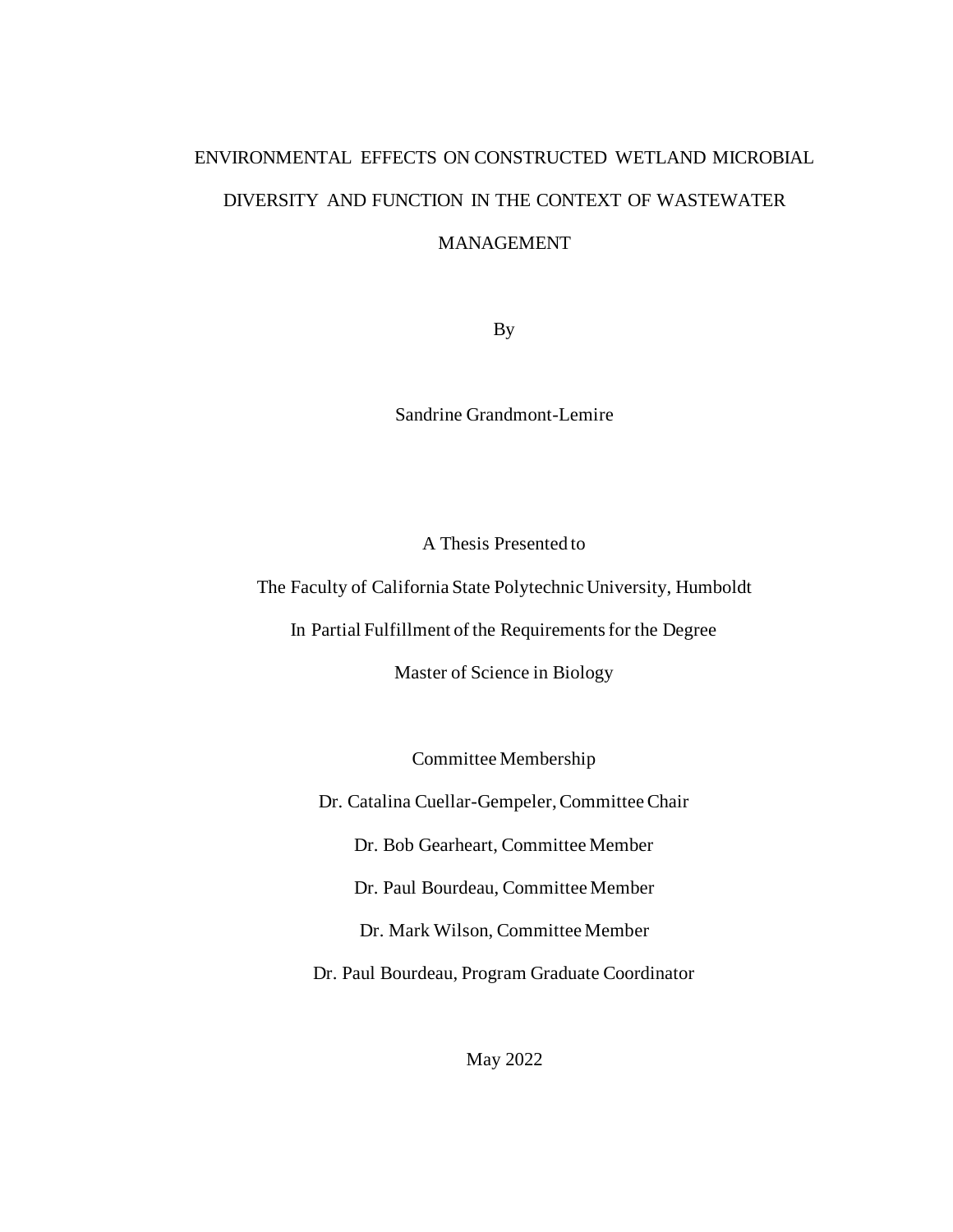#### ABSTRACT

# <span id="page-1-0"></span>ENVIRONMENTAL EFFECTS ON CONSTRUCTED WETLAND MICROBIAL DIVERSITY AND FUNCTION IN THE CONTEXT OF WASTEWATER MANAGEMENT

Sandrine Grandmont-Lemire

Microbial communities play a crucial role in ecosystems, yet we know little about how microbial diversity influences ecosystem functioning. An important gap in our understanding is how environmental change affects microbial Biodiversity-Ecosystem Function relationships (BEF). These complex interactions between microbial biodiversity and ecosystem function can influence major biogeochemical processes, such as the nitrogen cycle in wetland ecosystems, which play an important role in managing wastewater. To address the effect of biodiversity on function, my study investigates the BEF relationships between microbial diversity and the function in terms of ammonia removal from wastewater at the Arcata Wastewater Treatment Facility (AWTF) both spatially and temporally. The AWTF uses several natural treatment systems consisting of Oxidation Ponds and constructed wetlands for secondary wastewater treatment. These natural treatment systems provide a unique opportunity to study microbial community BEF relationships because they are interconnected by the flow of nutrients in the wastewater and are exposed to seasonal changes. First, I conducted a field study where I sampled the AWTF natural treatment system from Autumn to Spring. Based on classical BEF studies, I expected a positive relationship between microbial biodiversity and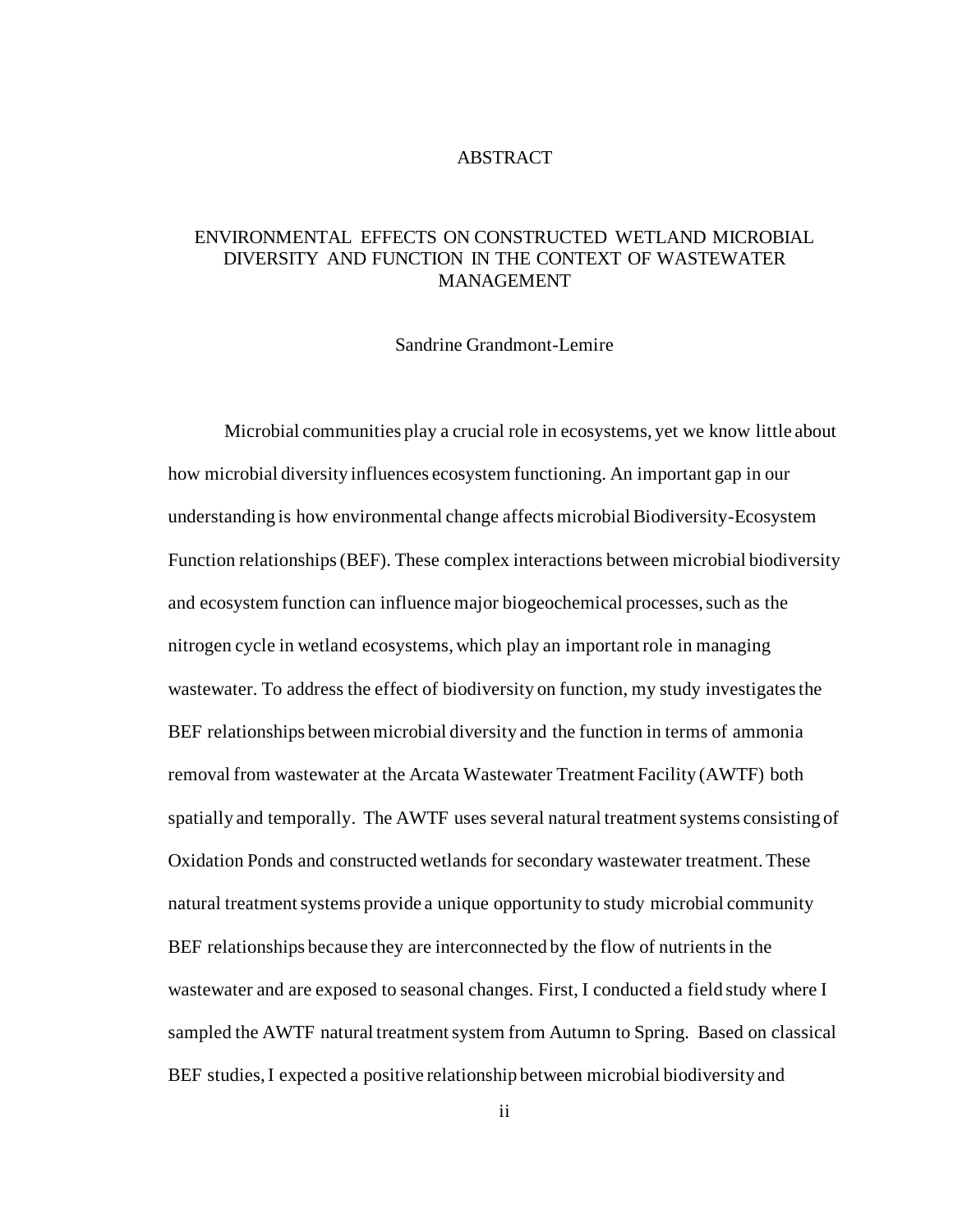ecosystem function, but also anticipated a potential effect of seasonal and spatial factors in strengthening or weakening the relationship. Instead, I found a significant negative BEF relationship between microbial community richness and ammonia removal. Ammonia concentration significantly decreased through the wastewater purification system, yet microbial diversity was unrelated to the different locations in the wastewater treatment system. In turn, seasonality significantly affected the microbial community diversity where richness was lower during Spring. Following the field study, I conducted a microcosm experiment to determine the direct effect of an environmental change in terms of dissolved oxygen (DO) concentration on biodiversity and ecosystem function. The DO concentration had a positive relationship with evenness and a negative relationship with richness. In addition to the DO relationships, I observed a negative correlation between evenness and nitrification which reflects the BEF relationship findings from the field study. Because the lower evenness values are associated with more ammonia removal, these results further support that ammonia removal capabilities of the AWTF are most efficient when fewer species dominate the microbial communities in the natural treatment system, regardless of oxygen levels and other environmental factors. By expanding our search for more microbial community BEF relationship scenarios we can further unravel how richness and evenness influence ecosystem processes in natural and humanized systems.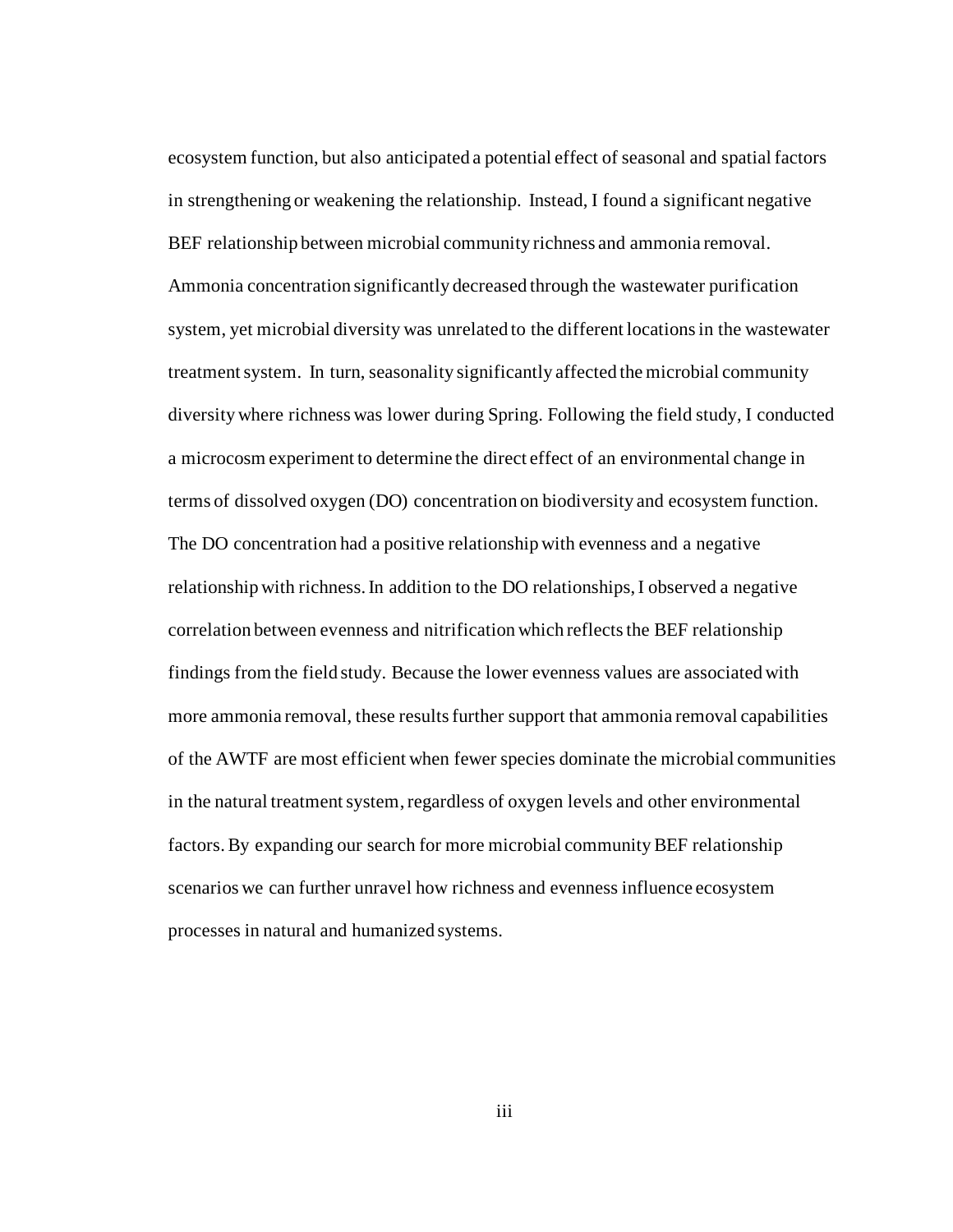#### ACKNOWLEDGEMENTS

<span id="page-3-0"></span>I want to sincerely thank my advisor Dr. Catalina Cuellar-Gempeler for inspiring and guiding me throughout this entire project. Dr. Bob Gearheart from the Arcata Marsh Research Institute has made this experience infinitely more meaningful and valuable by sharing his bottomless enthusiasm for research and passion for the marsh. The funding provided by AMRI, Dr. Cuellar-Gempeler's laboratory and the Humboldt Marine and Coastal Science institute made it possible for this study to include state of the art molecular analyses. I want to thank my committee members for providing insights from their field of specialty. A special thank you goes to my husband, Tommy, for being the best field assistant and data wrangler coach. I am grateful to all my family, friends and co-workers who have helped me with editing my manuscript and for providing moral support throughout this entire project.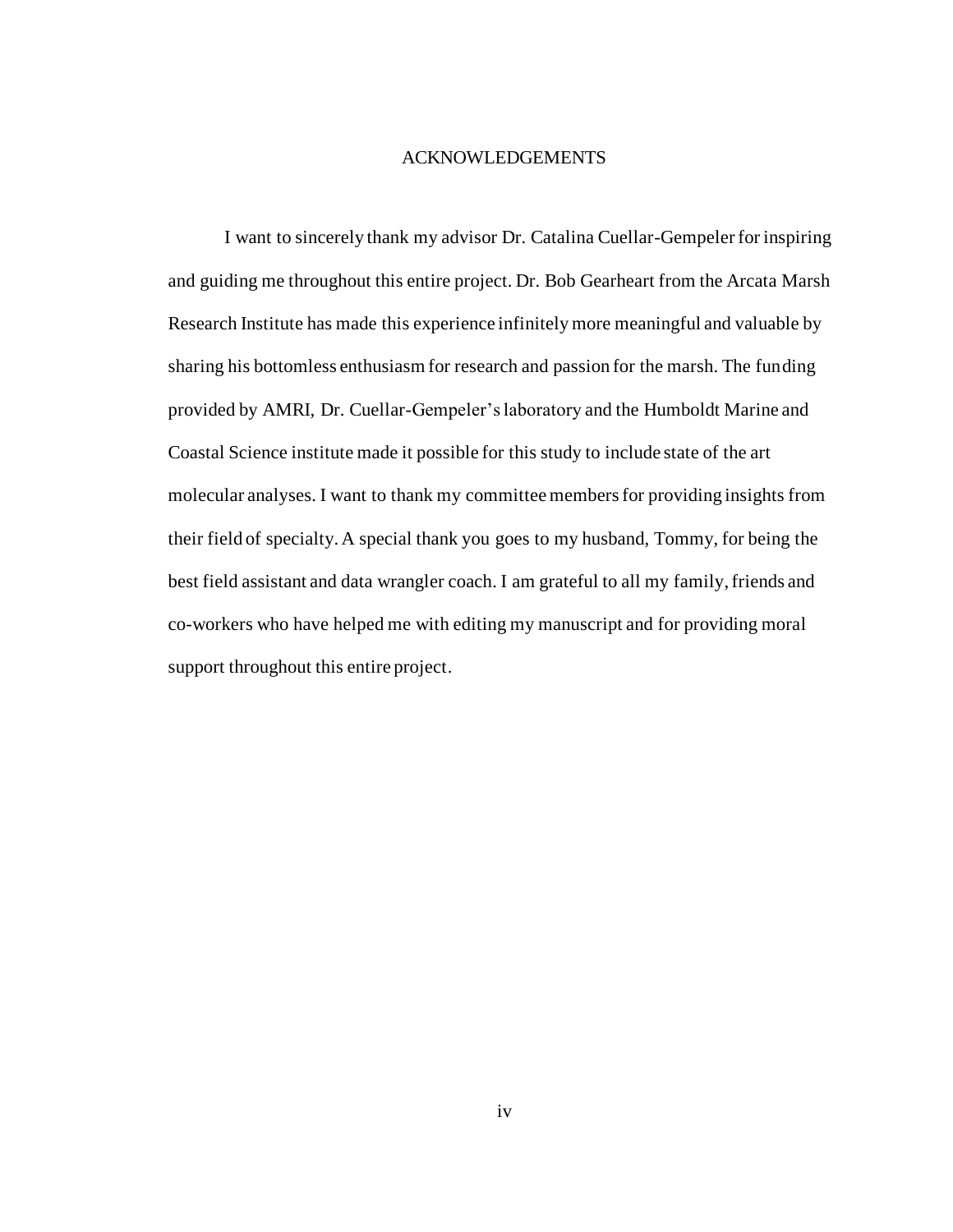# TABLE OF CONTENTS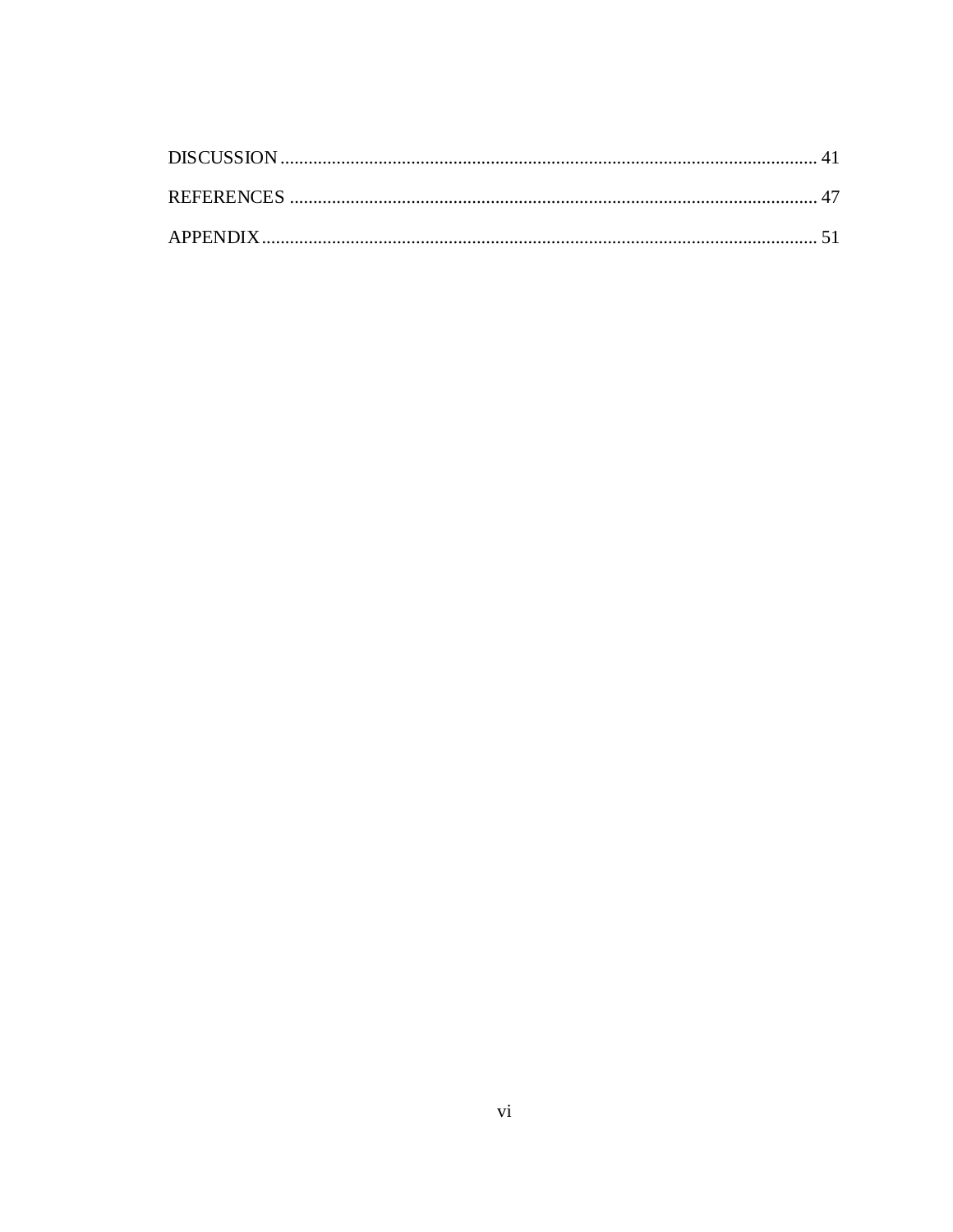# LIST OF TABLES

<span id="page-6-0"></span>

| Table 1. Anova analysis of evenness and richness with location and season         |  |
|-----------------------------------------------------------------------------------|--|
| Table 2. Nitrogen cycle and bioremediation associated traits for the top six most |  |
|                                                                                   |  |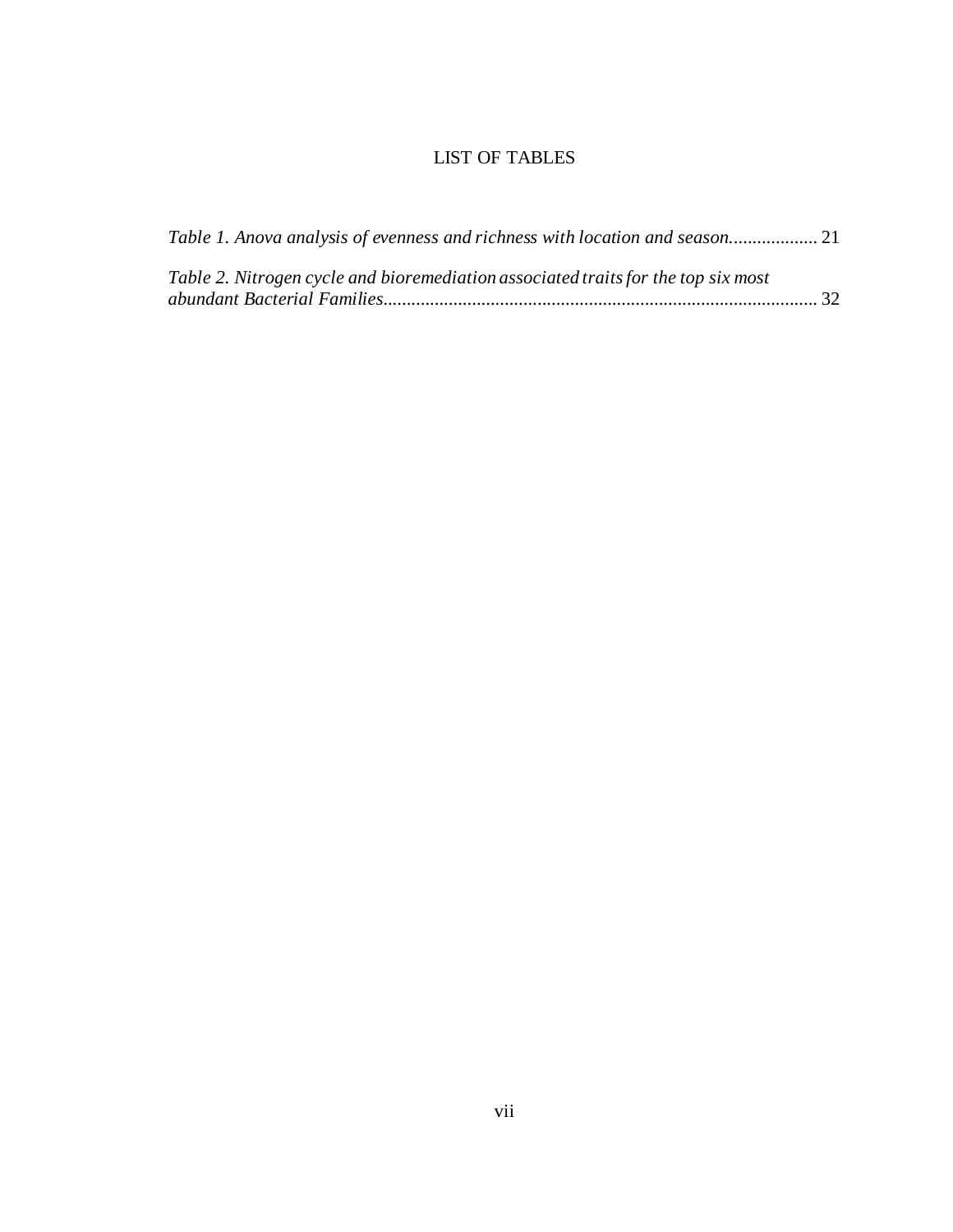# LIST OF FIGURES

<span id="page-7-0"></span>*[Figure 1. Model of the nitrogen cycle in wetlands. This study focuses on nitrification](file:///C:/Users/sglem/OneDrive/Documents/Marsh%20project/Thesis/Final%20thesis/Thesis_sp2022%5bSandrine_Grandmont-Lemire%5d.docx%23_Toc99461046) and [denitrification \(Figure modified from Pinay et al., 2002\)](file:///C:/Users/sglem/OneDrive/Documents/Marsh%20project/Thesis/Final%20thesis/Thesis_sp2022%5bSandrine_Grandmont-Lemire%5d.docx%23_Toc99461046)* .................................................. 3

| Figure 2. Google Earth image of the AWTF with numerical flow path of wastewater. 130<br>acres total wetland surface area with blue arrows indicating subterranean pipes. In<br>order in the treatment train the ponds are: (1) Oxidation Pond 1, (2) Oxidation Pond 2,<br>(3) Treatment Marshes, (4) Allen Marsh, (5) Gearheart Marsh, (6) Hauser Marsh and (7) |
|-----------------------------------------------------------------------------------------------------------------------------------------------------------------------------------------------------------------------------------------------------------------------------------------------------------------------------------------------------------------|
| Figure 3. Google Earth map of the study sample points. Yellow arrows are sludge and<br>water samples pointing in the general direction of the wastewater flow within the<br>Oxidation Ponds. The subsequent samples were collected on the marked red crosses from<br>the weirs and faucet of the treatment marshes, enhancement wetlands and bay discharge.     |
|                                                                                                                                                                                                                                                                                                                                                                 |
| Figure 5. Negative BEF relationship between diversity and the average change in<br>22                                                                                                                                                                                                                                                                           |
| Figure 6. Ammonia concentration from each location in the series of wetlands in order<br>from the facility influent through the discharge into Humboldt Bay 23                                                                                                                                                                                                  |
| Figure 7. The change in richness throughout locality in the series of wetlands in order                                                                                                                                                                                                                                                                         |
| Figure 8. Boxplot of the seasonal effects on species richness for all the locations in study<br>25                                                                                                                                                                                                                                                              |
| Figure 9. Effect of seasons on ammonia concentration in all locations combined.  25                                                                                                                                                                                                                                                                             |
| Figure 10. The NMDS shows microbial species composition changes by location and b)<br>by seasons. Color coded orbitals indicate samples from the same site( $a$ ) and season ( $b$ ).                                                                                                                                                                           |
| Figure 11. Relative abundance of microbial taxa over seasons and locations at the (a)<br>29                                                                                                                                                                                                                                                                     |
|                                                                                                                                                                                                                                                                                                                                                                 |

*[Figure 12. Heatmap displaying cluster analysis of the most abundant bacterial taxa in](file:///C:/Users/sglem/OneDrive/Documents/Marsh%20project/Thesis/Final%20thesis/Thesis_sp2022%5bSandrine_Grandmont-Lemire%5d.docx%23_Toc99461057)  [the microbial communities of the wastewater treatment wetland samples along the](file:///C:/Users/sglem/OneDrive/Documents/Marsh%20project/Thesis/Final%20thesis/Thesis_sp2022%5bSandrine_Grandmont-Lemire%5d.docx%23_Toc99461057)*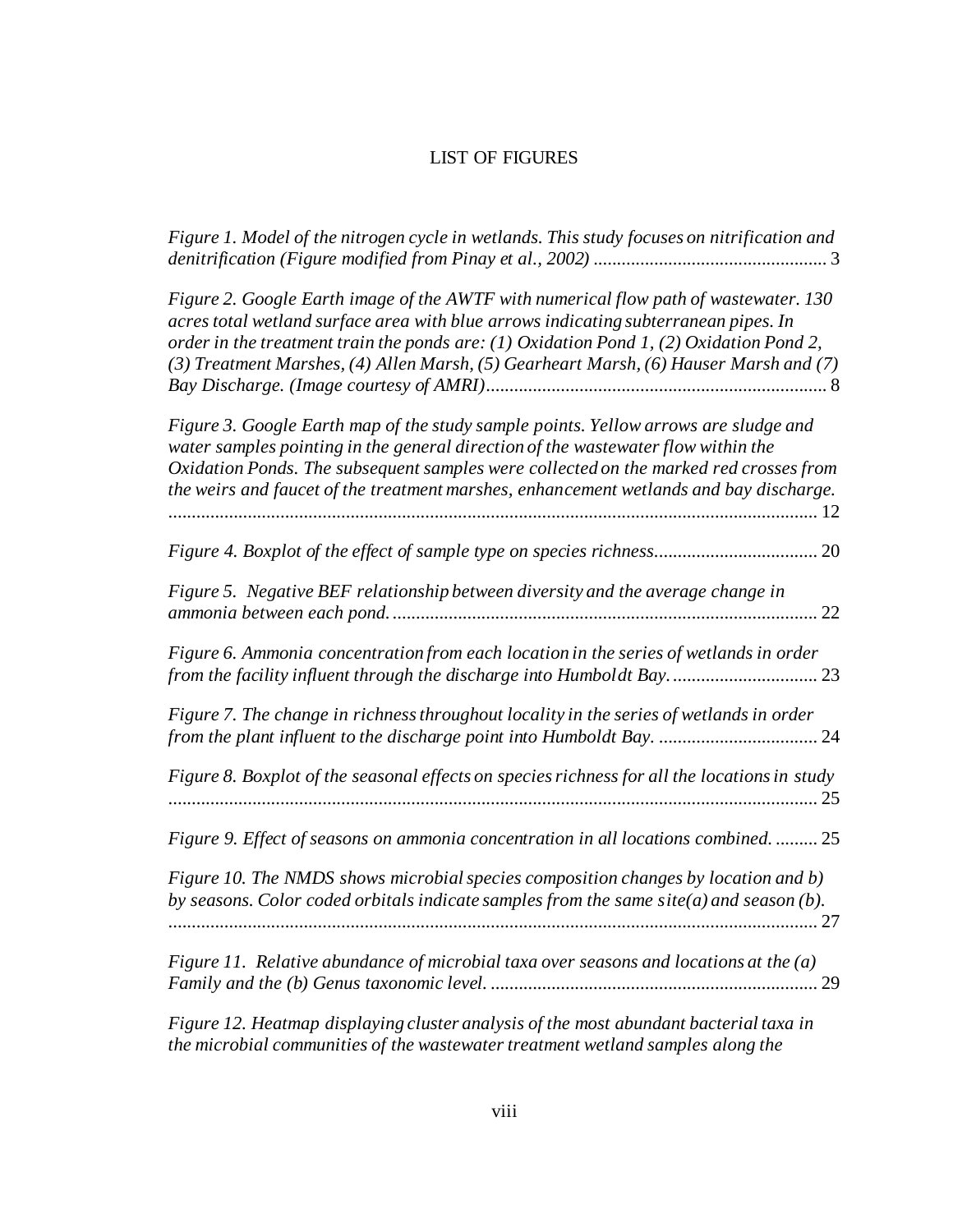| treatment train at $(a)$ Family and $(b)$ Genus taxonomic level. The color intensity in each<br>panel shows the percentage in a sample, referring to the color key on the side.  31   |  |
|---------------------------------------------------------------------------------------------------------------------------------------------------------------------------------------|--|
| Figure 13. Boxplot showing the significant relationship between treatment and the<br>34                                                                                               |  |
| Figure 14. Boxplot showing the significant relationship between treatment and the                                                                                                     |  |
| Figure 15. Boxplot showing the significant relationship between treatment and A) the<br>ammonia concentration and B) the nitrate concentration of each experimental group $\ldots$ 36 |  |
| Figure 16. Linear model showing the direct relationship between dissolved oxygen<br>concentration and A) the microbial community evenness and B) species richness 38                  |  |
| Figure 17. Linear model showing the significantly negative relationships between (a)                                                                                                  |  |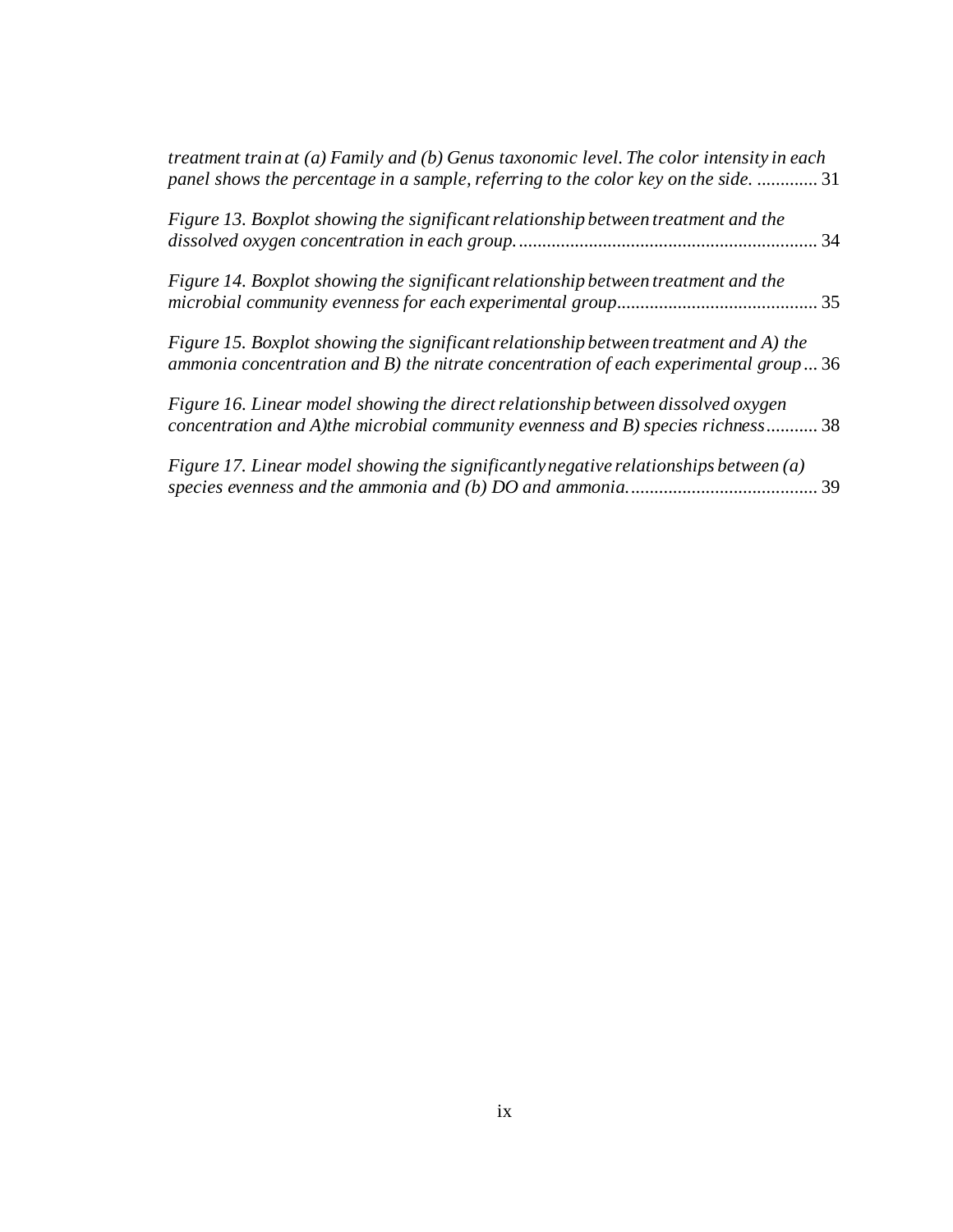#### INTRODUCTION

<span id="page-9-0"></span>Biodiversity and ecosystem functioning (BEF) relationships have been an area of inquiry for community and ecosystem ecologists for the past three decades (Wardle et al., 2000). Evidence supports positive BEF relationships, leading to a general acceptance that higher diversity leads to greater ecosystem function (Wardle et al., 2000). For example, extensive research in plant communities supports a positive relationship between plant species biodiversity and ecosystem functions like primary productivity and biomass accumulation (Morin et al. 2011). These patterns have been further applied to understanding the impact of climate change and human activities on biodiversity for terrestrial, marine, and aquatic ecosystems (Tilman et al. 2012). In major contrast to prevailing hypotheses, microbial ecosystems reveal a multitude of different BEF relationships and the general acceptance that higher diversity leads to greater ecosystem function is not strictly supported (Hagan et al., 2021).

Understanding which BEF relationships are involved at both a macro and micro scale is critical to predicting how environmental changes will affect the function of the world's ecosystems.Importantly, we know little of how environmental change at different spatial scales will impact BEF relationships. To understand the effects of environmental factors at different spatial scales, I borrow from two main theories to address complex biodiversity and ecosystem questions: (1) the metacommunity theory and (2) the meta-ecosystem theory. The metacommunity theory describes the interactions between a set of local communities that are linked through the dispersal of interacting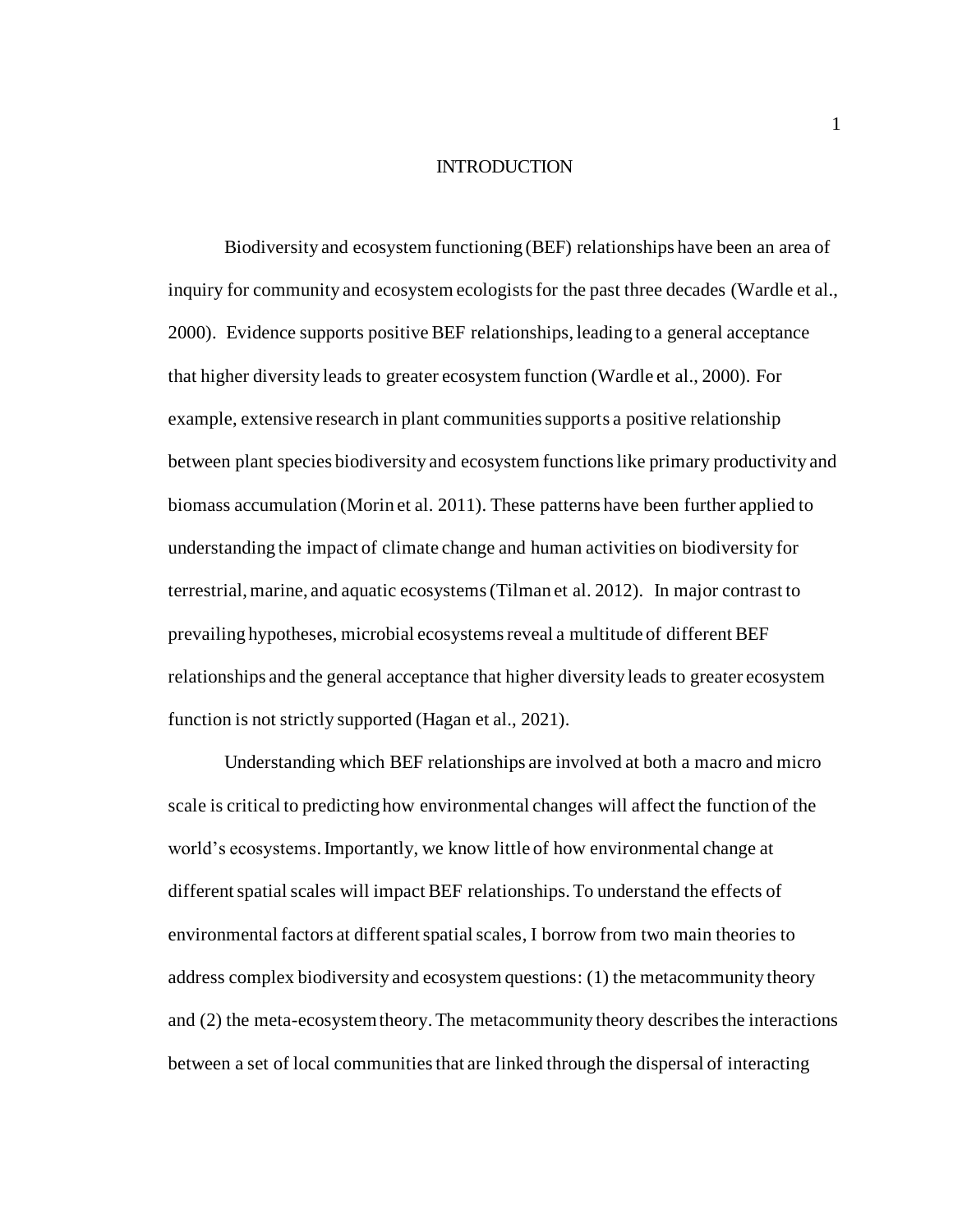species. The meta-ecosystem theory is defined as a set of habitats connected by the flow of biotic communities, nutrients, and energy across ecosystem boundaries. Considering how heavily microbes impact ecosystem resilience, it is problematic that dispersal and environmental fluctuations on microbial diversity are largely unknown (Townsend et al. 2003).

A major biogeochemical cycle that has been disrupted by global anthropogenic activities is the nitrogen cycle (Erisma et al. 2013, Fields 2004, Fowler et al. 2013, Galloway et al. 2008, Vitousek et al. 1997). Although, the nitrogen cycle is complex, wastewater treatment systems provide an opportunity to focus on specific and concrete functions to better understand how BEF relationships impact cycling of this important nutrient.

Two main types of systems in which wastewater treatment can be studied are conventional wastewater treatment and natural wastewater treatment in constructed wetlands. In both cases, nitrogen enters the wastewater treatment system through two channels: (1) as atmospheric nitrogen gas across air-water boundaries throughout the system and (2) as ammonia via influent. Ammonia is one of the main pollutants found in wastewater, originating from industrial and house-cleaning chemicals, amino acid products and urine in sewage (Minocha et al., 1987). In conventional wastewater treatment systems, the ammonia is released as nitrogen gas after being treated in large concrete basins, where introduced nitrifying and denitrifying bacteria remove a large portion of ammonia. This process is often energetically intensive and produces large amounts of biosolid waste. A cost effective and sustainable alternative is to treat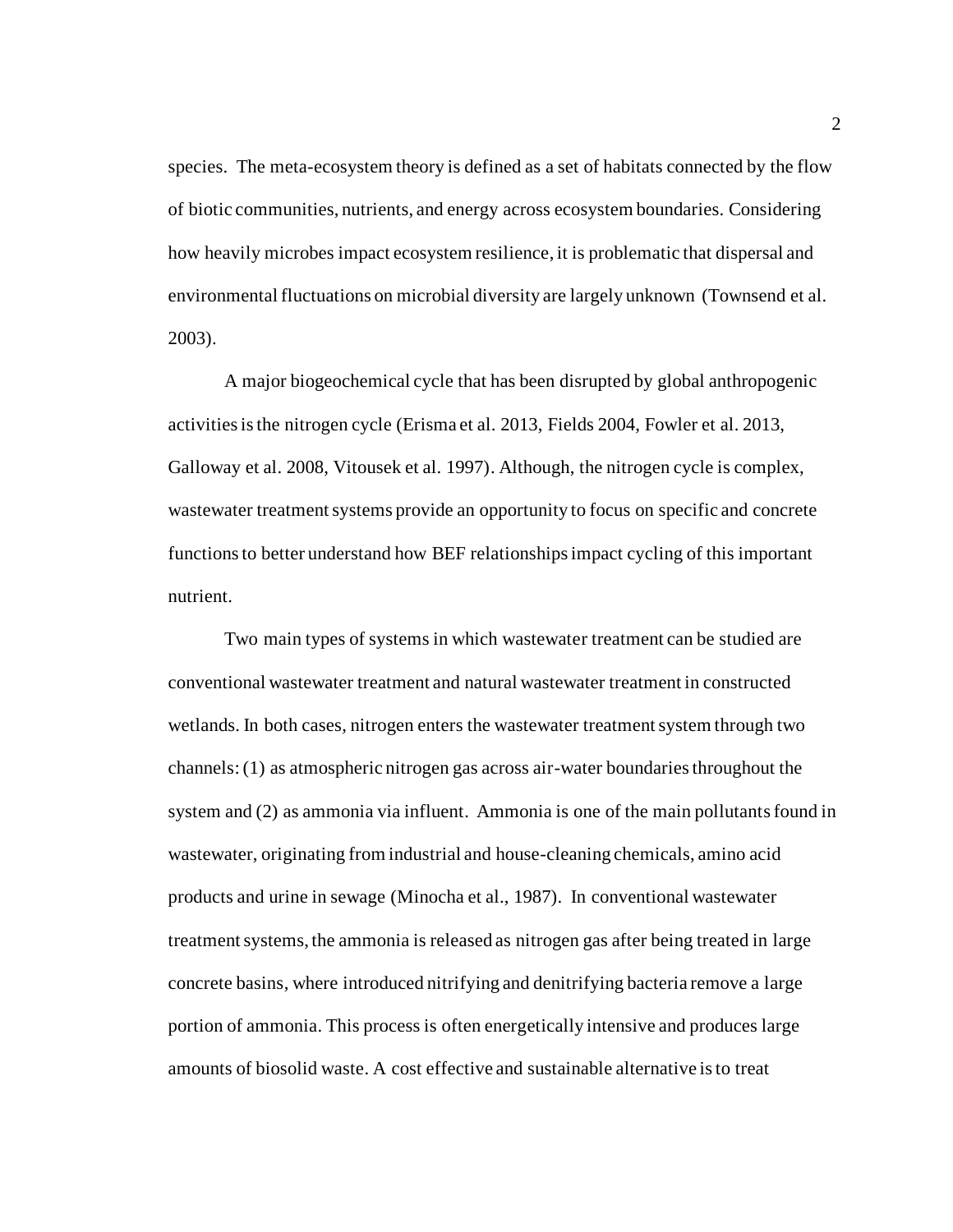wastewater in constructed wetlands. The wetlands provide a series of habitats where microbial communities perform nitrification and denitrification to remove ammonia from the untreated wastewater (Dong et al., 2011) (Fig. 1). Nitrifying bacteria metabolize the ammonia into bioavailable nitrates which plants require for growth. Although plants also use ammonia as a nutrient source, it is highly saturated in wastewater and the nitrateammonia ratio needs to be balanced for optimal treatment efficiency by plants (Errebhi  $\&$ Wilcox, 1990). Following nitrification, a large portion of the nitrate is reduced to molecular nitrogen and released into the atmosphere by denitrifying bacteria (Fig. 1). Denitrifying and nitrifying bacteria are crucial in constructed wetland ecosystems because they directly impact algal blooms, effluent quality, and efficiency of pollutant treatment processes (Bodelier et al. 2013).



*Figure 1. Model of the nitrogen cycle in wetlands. This study focuses on nitrification and denitrification (Figure modified from Pinay et al., 2002)*

In addition to offering wastewater treatment, wetlands are vital ecosystems in sustaining the Earth's biodiversity and biogeochemical cycles around the world (Erwin,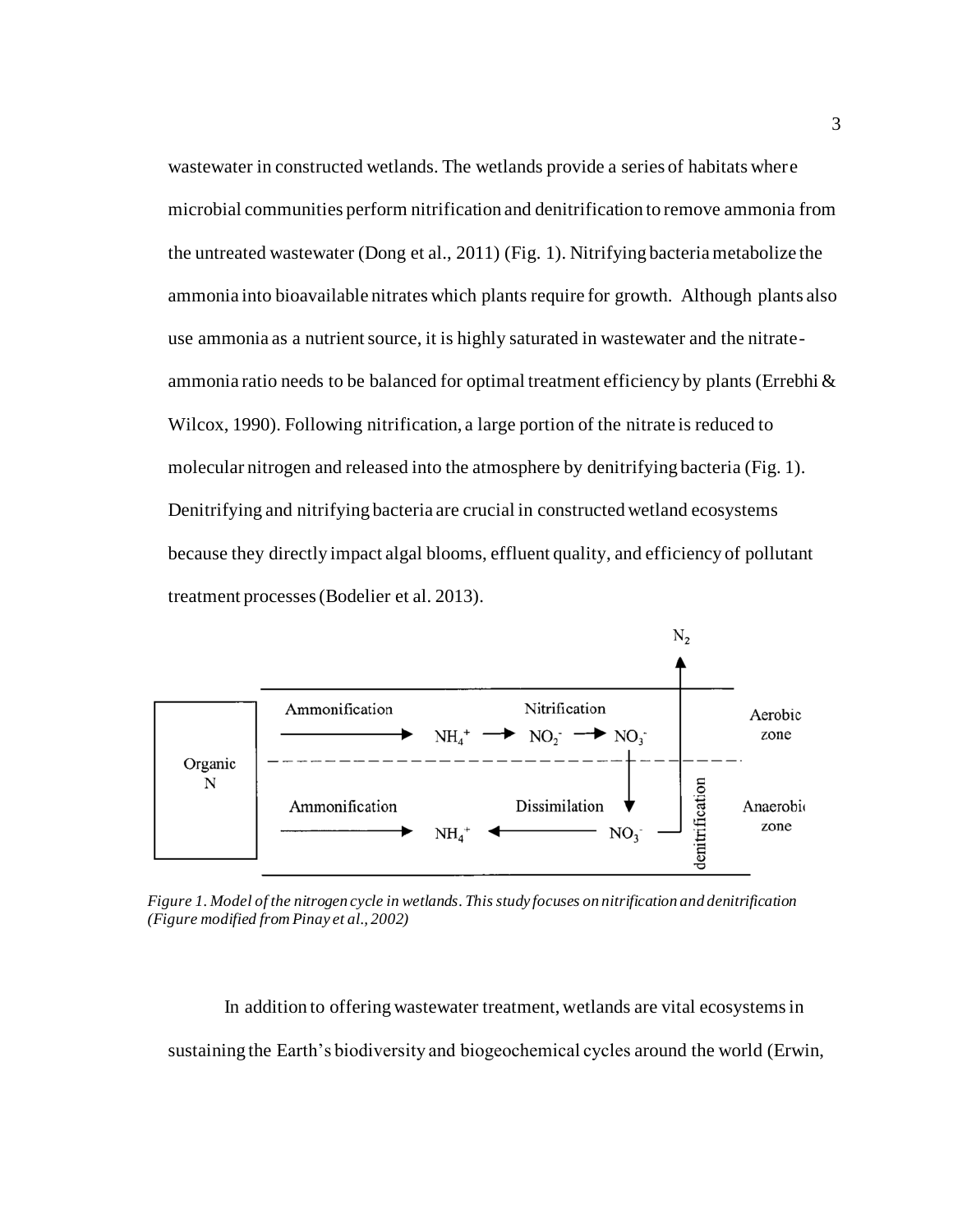2009). Wetlands are valued for their high biological productivity, as pollutant filters, nutrient cycling, and carbon sinks (Hook, 1993). The value of wetlands has proved increasingly significant as urban and agricultural development further reduces the global wetland surface area to a fraction of its size prior to industrialization (Mitsch & Gosselink, 2000). Wetland restoration and creation helps us mitigate the effects of fossil fuel generated global warming (Mitsch et al., 2013). Besides providing nutrient cycling benefits, wetlands also act as coastal buffers between human development and tidally influenced regions, a function that should be taken advantage of in the face of sea level rise (Schuerch et al., 2018).

Wetlands are also an ideal system to study microbial BEF relationshipsin the context of meta-ecosystem and metacommunity ecology because they create microhabitats interconnected by the flow of nutrients and microbial communities (Brisson et al., 2020). The proven water purification capability of wetlands has encouraged the expansion of constructed wetlands to mimic the purification potential found in their natural counterparts (Truu et al. 2009, Ottovà et al. 1997). The Arcata Wastewater Treatment Facility (AWTF) is suitable for testing metacommunity dynamics of the bacteria because the natural treatment systems are interconnected in a series. Additionally, the microbial communities found throughout the AWTF metaecosystem are the key drivers for the bioremediation processes. The use of naturally occurring microorganisms to metabolize and degrade environmental pollutants, with ammonia being the principal interest in this study.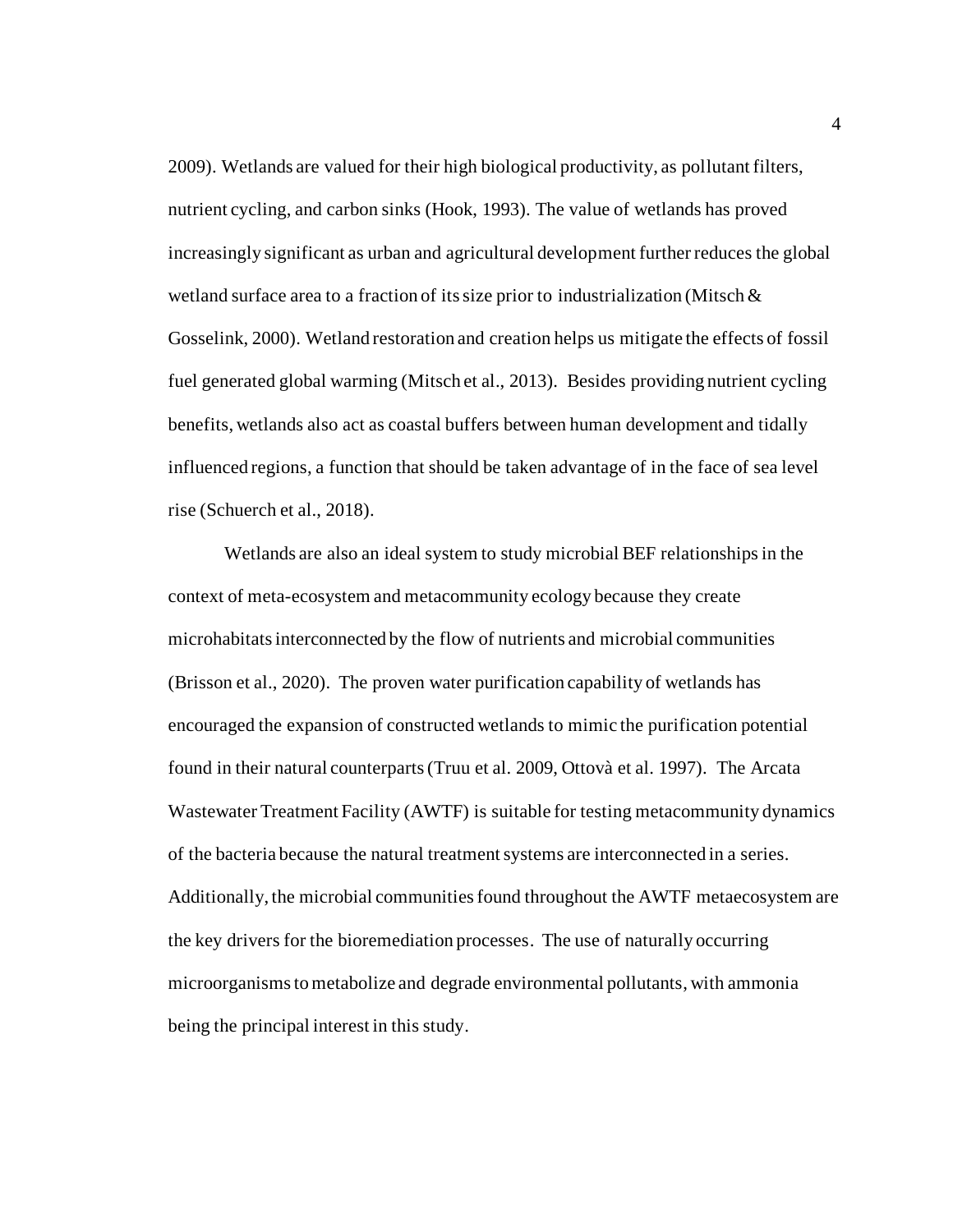The central goal of this study is to demonstrate how the microbial communities are impacted by environmental, and how microbial biodiversity in turn affects the concentration of wastewater ammonia. Because ammonia is a crucial toxin in wastewater, ammonia removal serves as a measure of ecosystem function in the BEF relationships. Furthermore, microbial community composition may be as, or more important than, diversity in determining ecosystem function, thus I will also characterize patterns in bacterial relative abundances. A key environmental factor of interest is oxygen concentration, which is proven to increase ammonia removal rates, and thus often added to wastewater systems via aeration pumps (Regmi et al., 2015). Despite its common use, the effect of added oxygen on microbial community diversity via aeration remains unknown in natural wastewater systems. This thesis is the first comprehensive molecular assessment of the microbial communities throughout the wetlands of the AWTF and it will provide useful insights into the ammonia removal functions of bacterial communities in wastewater wetlands. There are two main sections which will address the BEF relationship question using different methods:

- 1. A field study assessment of the effect of location and season on microbial community BEF relationships and changes in microbial community composiiotns.
- 2. A microcosm experiment to test the direct effect of an environmental change on community composition observed through a microcosm experiment that tests the role of oxygen addition on microbial community dynamics and nitrification.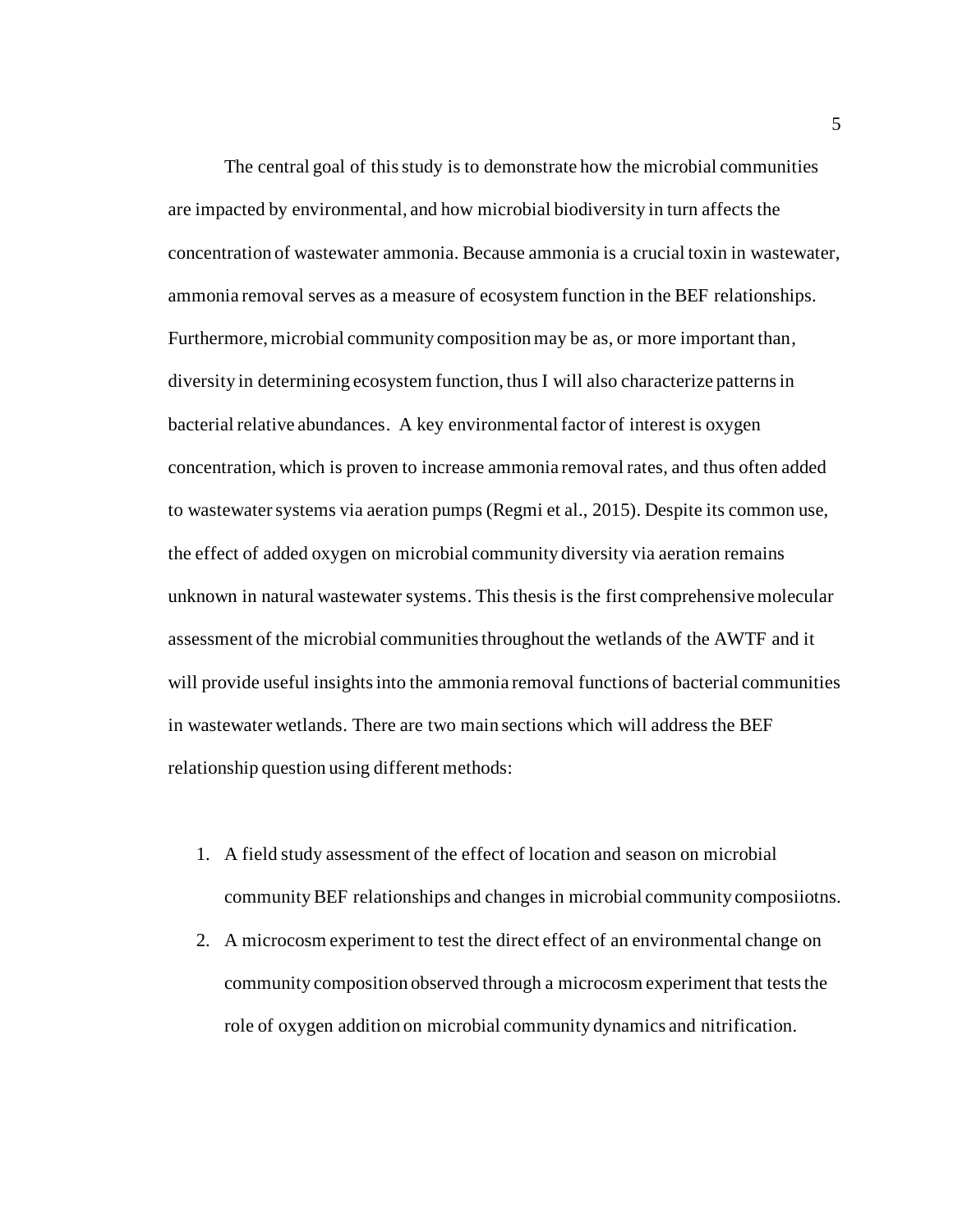By combining environmental surveys and a manipulative microcosm experiment, this research will increase our knowledge of microbial BEF relationships by providing key information about how microbial communities may change over locality and season. These microbial community dynamics can be further applied to expand wastewater ammonia bioremediation strategies.

#### Study Site

<span id="page-14-0"></span>The Arcata Marsh in Arcata, California became one of the world's first wastewater treatment facilitiesto incorporate constructed wetlands into its natural treatment design in 1984. Management of a conventional system, lacking wetlands, requires precise control of the environment which necessitates expensive energy inputs. In a natural wastewater treatment system where the wastewater is diverted through constructed wetlands, the system uses biotic processes, thereby reducing energetic costs (Ayaz et al. 2001). Working in series, the oxidation ponds, treatment marshes and enhancement wetlands improve wastewater quality in the natural treatment processes (Adrados et al. 2014). Important advantages of a natural wastewater treatment system over a conventional system are its ability to treat wastewater with minimal anthropogenic energy requirements and auxiliary production of key wildlife habitat (Crites, R.W. et al. 2014). The Arcata Marsh Wildlife Sanctuary houses over 70 year-round resident bird species and 330 migratory birds visit the marsh annually, as well as threatened species such as the Red-Legged frog (*Rana aurora*) and the Northern American river otter (*Lontra canadensis*). The large area and depth of landscape covered by the constructed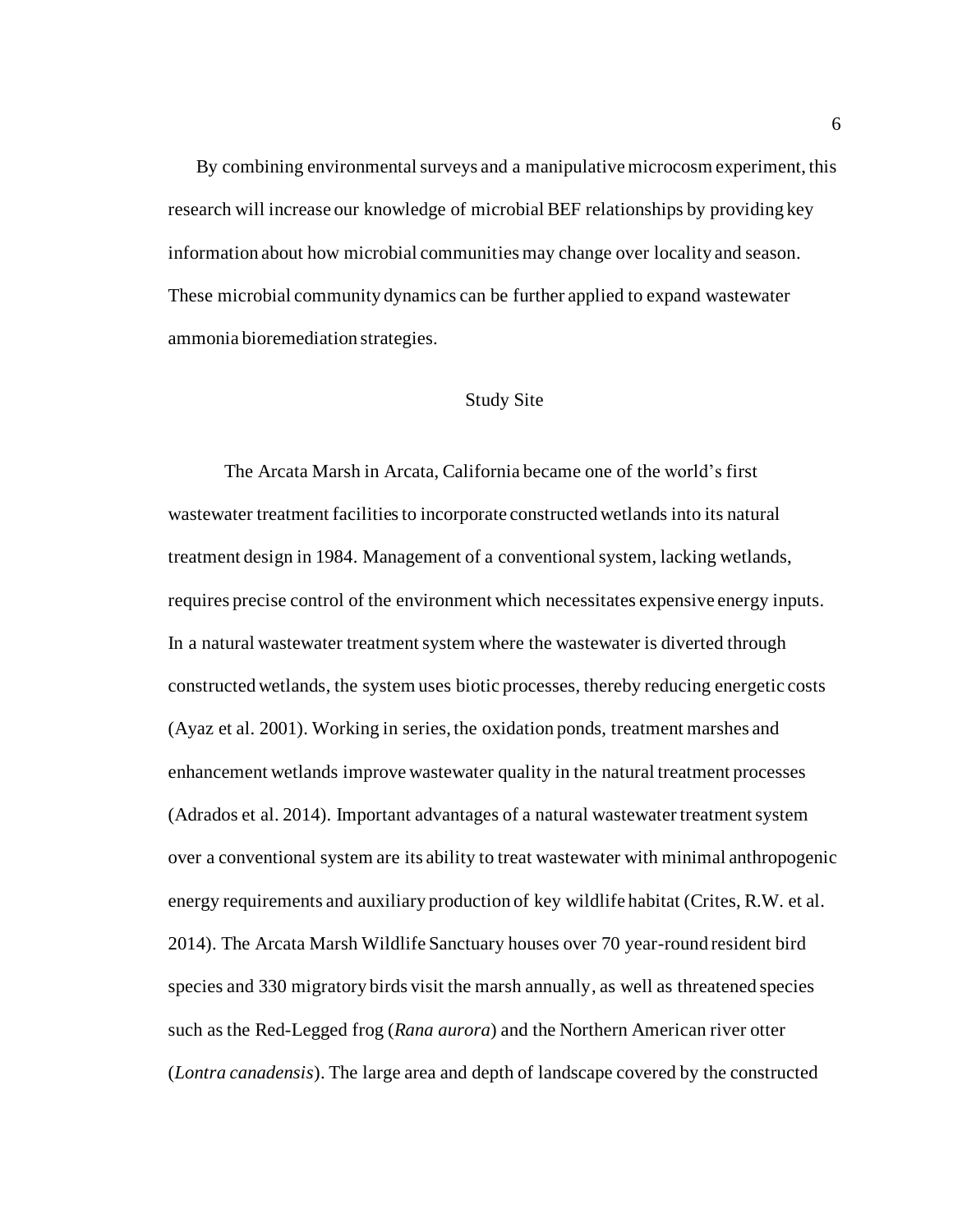wetlands is diverse in habitat types, which leads to a broad range of metabolic activity and niches (Kawecki 1995).

Ammonia concentration, biological oxygen demand (BOD) and total dissolved solids (TSS) are the three primary water quality parameters for wastewater management. The BOD is a measurement of the oxygen concentration (*mg/L*) required for the microbial community to breakdown all the organic matter in a specific volume of wastewater sample. The BOD thus serves as an indicator of the carbon and organic material load in the wastewater. TSS is a measure of turbidity measured in milligrams of solids per liter of water (*mg/L*). In this study I focus on ammonia concentration and the change in ammonia between ponds, focusing on the nitrogen cycle to determine ecosystem function.

The AWTF system includes conventional headworks and primary settling followed by a series of three natural treatment steps and disinfection. These stages are referred to as the "treatment train" by wastewater facility operators and can be envisioned as a linear treatment flow path from the plant influent towards the effluent, while progressively reaching further purification levels (Fig. 2). I selected sampling points that encompass the entirety of the treatment train while considering important differences between locations. The first stage of the natural purification process takes place in two oxidation ponds which cover 49 acres combined. In the oxidation ponds photosynthesizing algae provide oxygen to facultative heterotrophic bacteria that break down waste particles in the wastewater. The large area of open water has high oxygen and sunlight exposure in surface waters which leads to algal growth. This can increase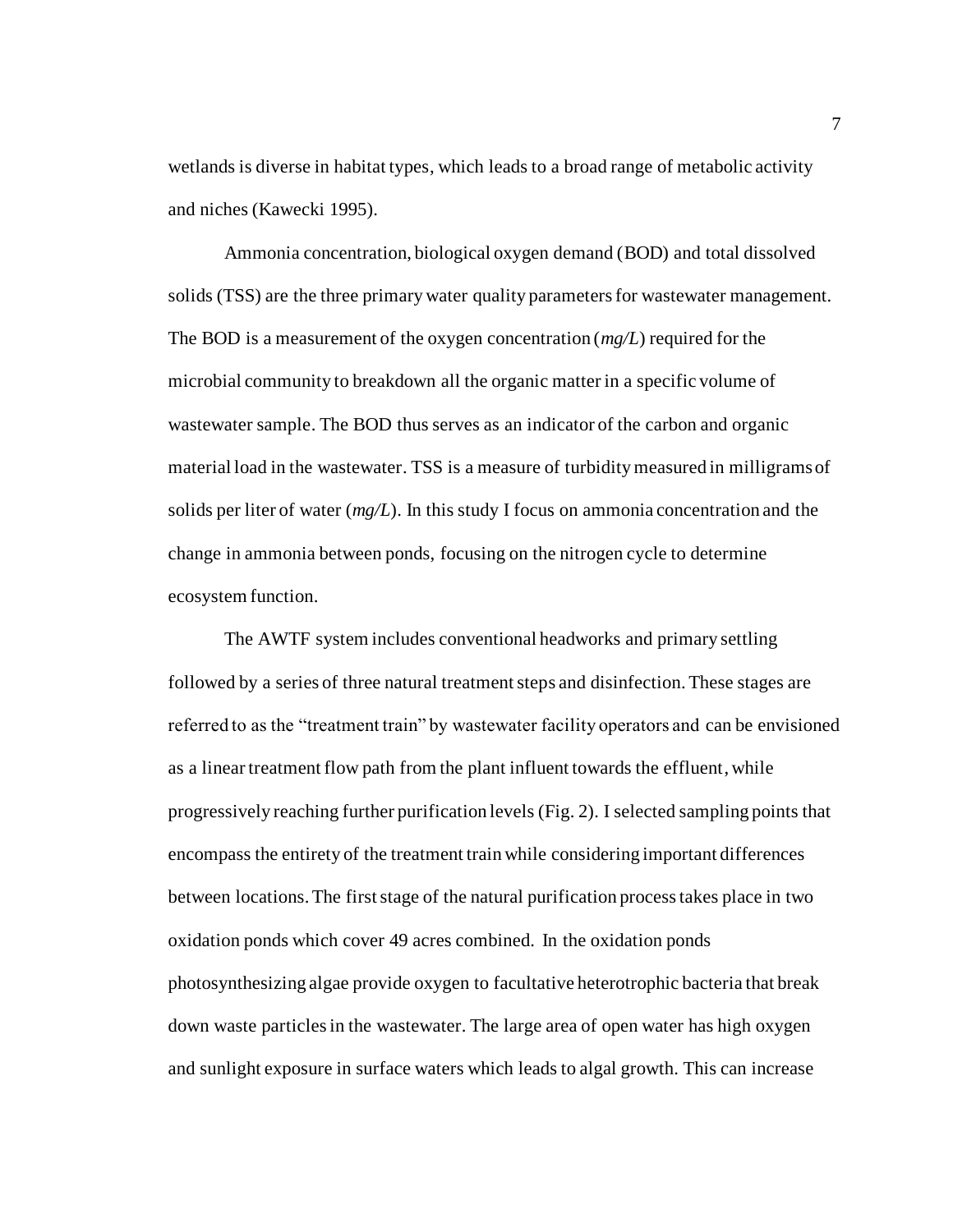the BOD and TSS in the oxidation ponds, but this stage is critical in reducing initial ammonia concentration.

Following the oxidation ponds, the water is directed to the six parallel Treatment Marshes which are densely vegetated with submergent plants such as cattails (*Typha* 

*angustifolia*), bullrush (*Typha latifolia*), marsh pennywort (*Hydrocotyle vulgaris*) and water celery (*Oenanthe javanica*). The roots of the plants and shading helps to reduce the high concentration of algae created in the oxidation ponds. Plants act as physical barriers for the remaining solids and limit sunlight availability to the microalgae. This results in the algae senescing and sinking to the bottom of the treatment marsh, where they degrade via anaerobic microbial pathways. The final stage of the



*Figure 2. Google Earth image of the AWTF with numerical flow path of wastewater. 130 acres total wetland surface area with blue arrows indicating subterranean pipes. In order in the treatment train the ponds are: (1) Oxidation Pond 1, (2) Oxidation Pond 2, (3) Treatment Marshes, (4) Allen Marsh, (5) Gearheart Marsh, (6) Hauser Marsh and (7) Bay Discharge. (Image courtesy of AMRI)*

wastewater purification flow path is to pass through the three enhancement wetlands-Allen (point 4), Gearheart (point 5) and Hauser (point 6) in series (Fig. 2). In total these 30 acres of enhancement wetlands provide a similar function as the treatment marshes,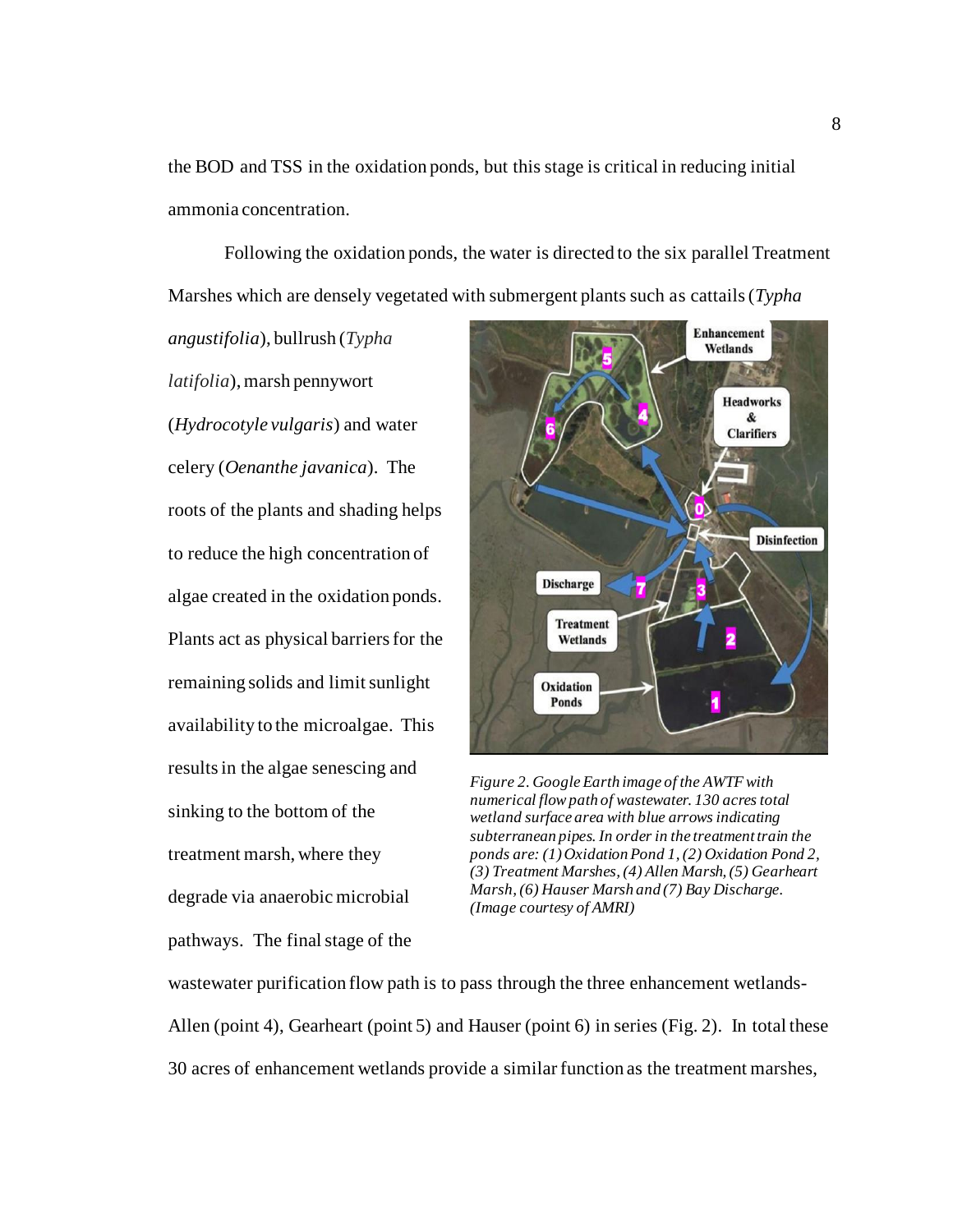but a higher habitat heterogeneity with more open water facilitates increased nitrification potential in the enhancement wetlands.

Disinfection is an important part of wastewater treatment and must be considered during bacterial analyses. There are two chlorination/de-chlorination steps within the 130 acres of the treatment train. Chlorination occurs before entering Allen marsh (point 4) and finally after leaving Hauser marsh (point 6) before purified wastewater is discharged into Humboldt Bay (Fig. 2). These chlorination steps are required by the California Water Board to ensure the total coliform load is below permit violation limits.

As part of the wastewater treatment process, the decaying organic molecules sink to the bottom of the wetlands and accumulate over the years into a biosolids layer. The average lifespan of constructed wetlands is approximately 40 years until biosolids accumulation eventually fills the wetland entirely (Bavor et al., 1995). Constructed wetlands require a biosolids removal plan for the long-term preservation of the wetlands (Gerba et al., 2009). This can be accomplished by dredging or pumping the settled solids out of the wetlands and relocating them for further aerobic breakdown until the solids are ready for any additional application such as use for fertilizer and compost (Uggetti et al., 2011). Operators use the term legacy load to describe the accumulation of toxins, bacteria, and organic matter accumulation in the biosolids layer that remains relatively inactive with the rest of the water column until disturbed (Uggetti et al., 2012). There are ongoing scientific questions concerning interactions between the undisturbed biosolids layer and the water column, including the ammonia diffusion back into the water from the biosolids, as well as the bacterial communities migrating back and forth between each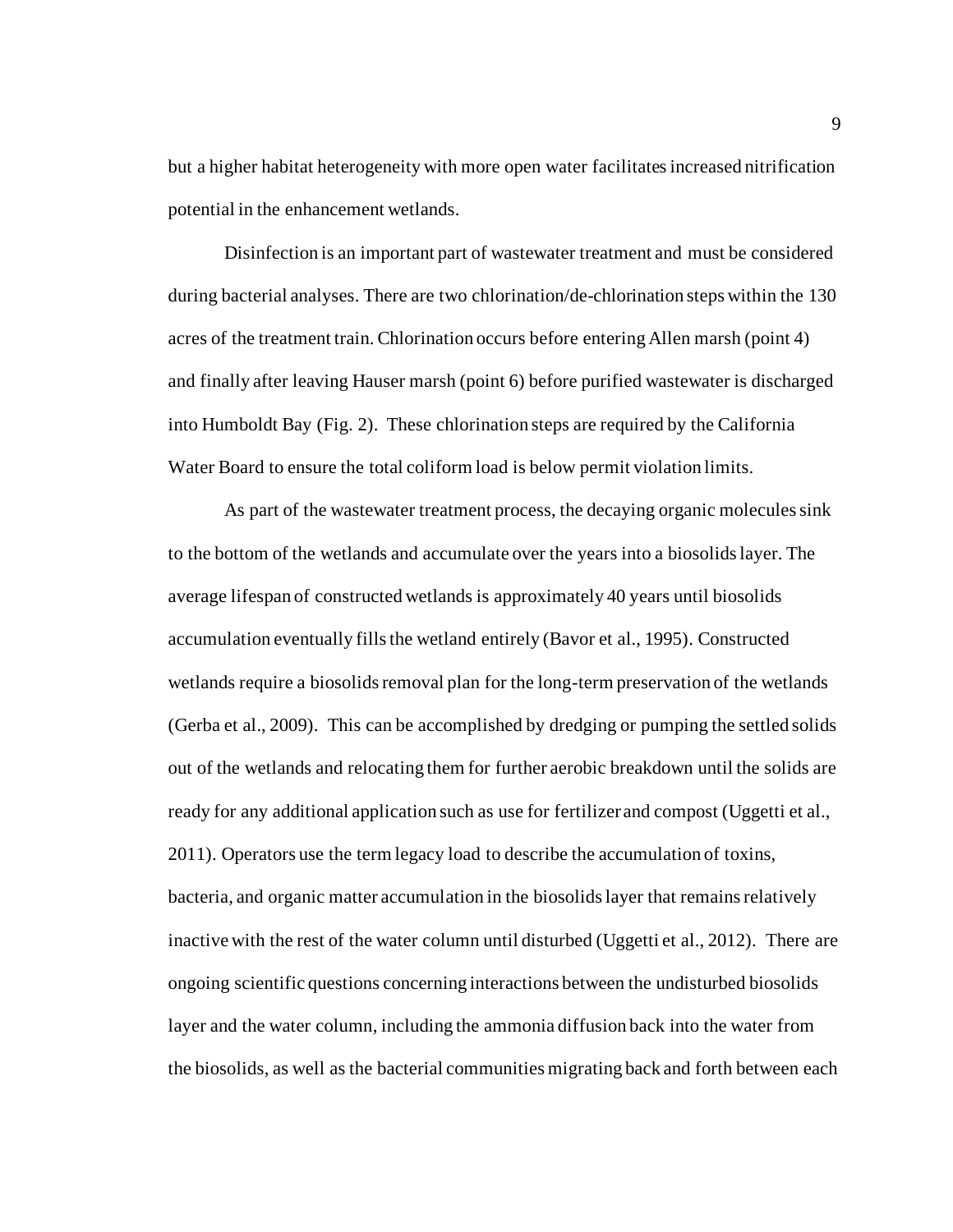substrate type. However, at this point most research concludes that nitrogen cycling in the biosolids layer remains relatively decoupled from the water column, until biosolids are mechanically disrupted (Wiegman et al., 2020). I collected and sequenced samples from the biosolids layer in the Oxidation Ponds during field work but the analysis of the samples will be part of another project which will solely focus on the biosolids microbial community. I provide the general comparison between the microbial communities of biosolids and aqueous samples solely as evidence of their distinction. This decision allows for a more thorough analysis and understanding of the aqueous samples for this thesis.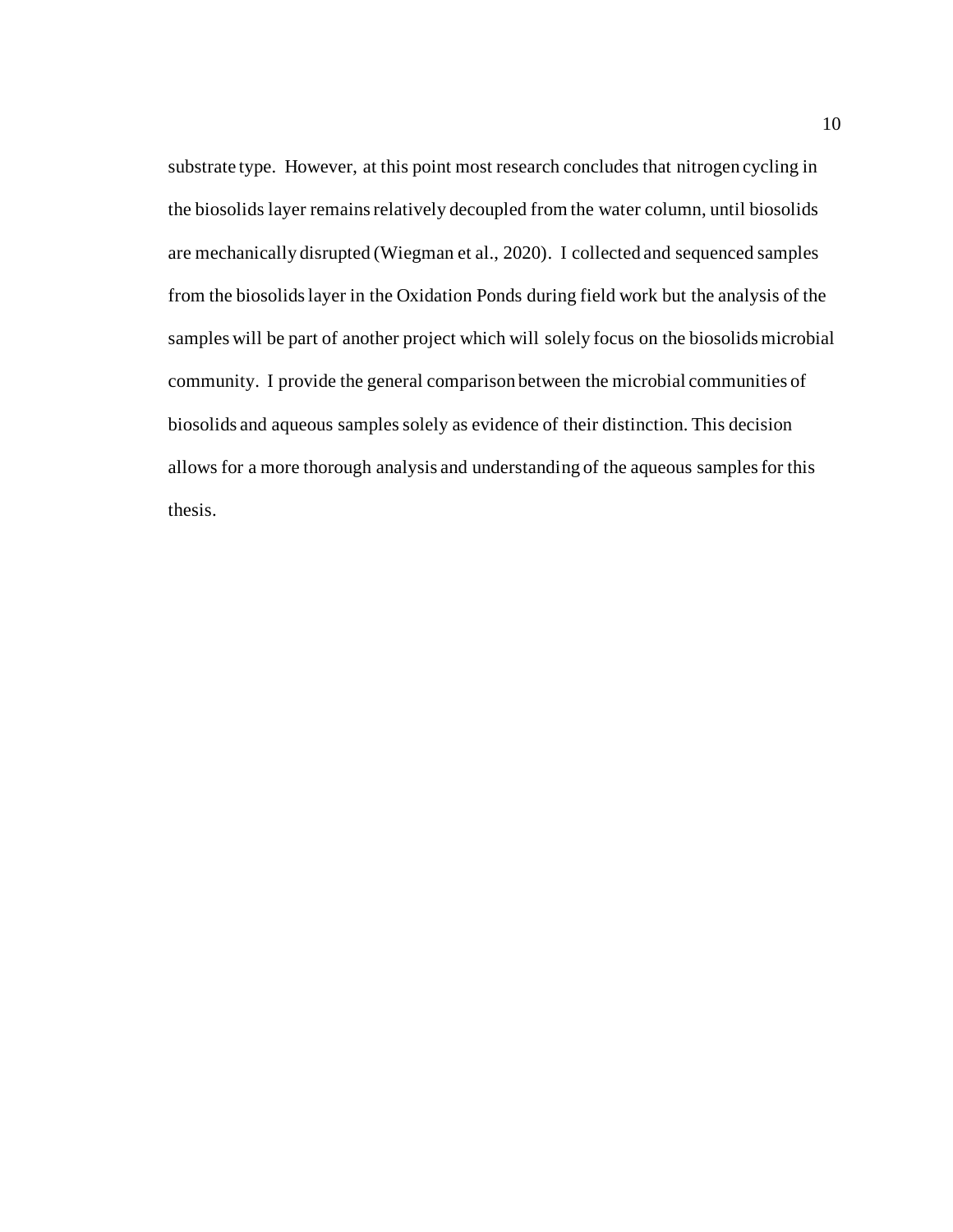#### **METHODS**

#### Sample Collection

<span id="page-19-1"></span><span id="page-19-0"></span>Sampling points included all wetlands in the treatment train for a total of 16 sampling points. The specific sampling strategy for the large oxidation ponds at the beginning of the treatment train differed from the smaller and shallower wetlands further down the line due to their different sizes, biotic characteristics, and accessibility. Their accessibility made it feasible to collect both water and biosolids samples from both oxidation ponds. In this study, only aqueous samples were collected from the subsequent wetlands. The two oxidation ponds are 25 acres each and to capture the variance within Ponds, I collected five samples from each Oxidation Pond, tracking their influent to effluent water indicated by yellow arrows (Fig 3). Sampling locations in the oxidation ponds were accessed using a 4.6-meter aluminum flat bottom boat propelled by an electric motor. The subsequent six parallel treatment marshes were not sampled individually. One effluent weir of oxidation pond 2 was selected as a representative treatment marsh influent sample, and the effluent was collected as a composite sample at a pre-existing pipe that served as a common effluent for the treatment marshes. The following three enhancement wetlands were sampled via weirs and pump stations chosen to match sampling points used on previous research conducted by the Arcata Marsh Research Institute (AMRI) and to assess microbial and water quality transformation occurring within each pond. Figure 3 displays a map of sampling points at the AWTF with red crosses indicating the sampling points following the oxidation ponds.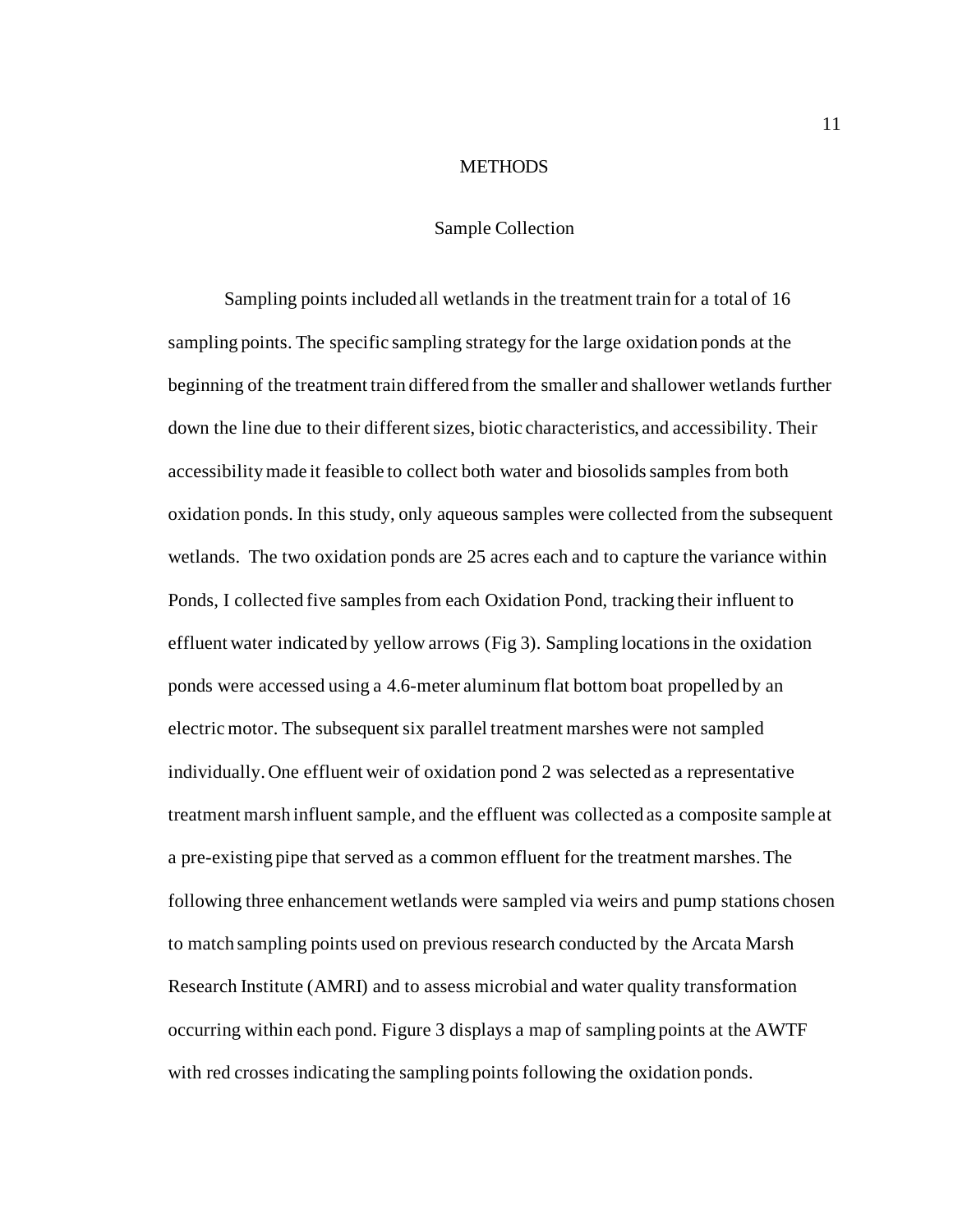

*Figure 3. Google Earth map of the study sample points. Yellow arrows are sludge and water samples pointing in the general direction of the wastewater flow within the Oxidation Ponds. The subsequent samples were collected on the marked red crosses from the weirs and faucet of the treatment marshes, enhancement wetlands and bay discharge.*

At each location, I obtained dissolved oxygen (DO), ammonia and temperature measurements. The field work portion of this study was conducted from August 2019 to February 2020; hence the analysis is for the period Autumn of 2019 through the Spring of 2020. Coastal Humboldt County, where the study site is located, experiences mild seasonal changes throughout the year which are categorized as a wet and dry season. The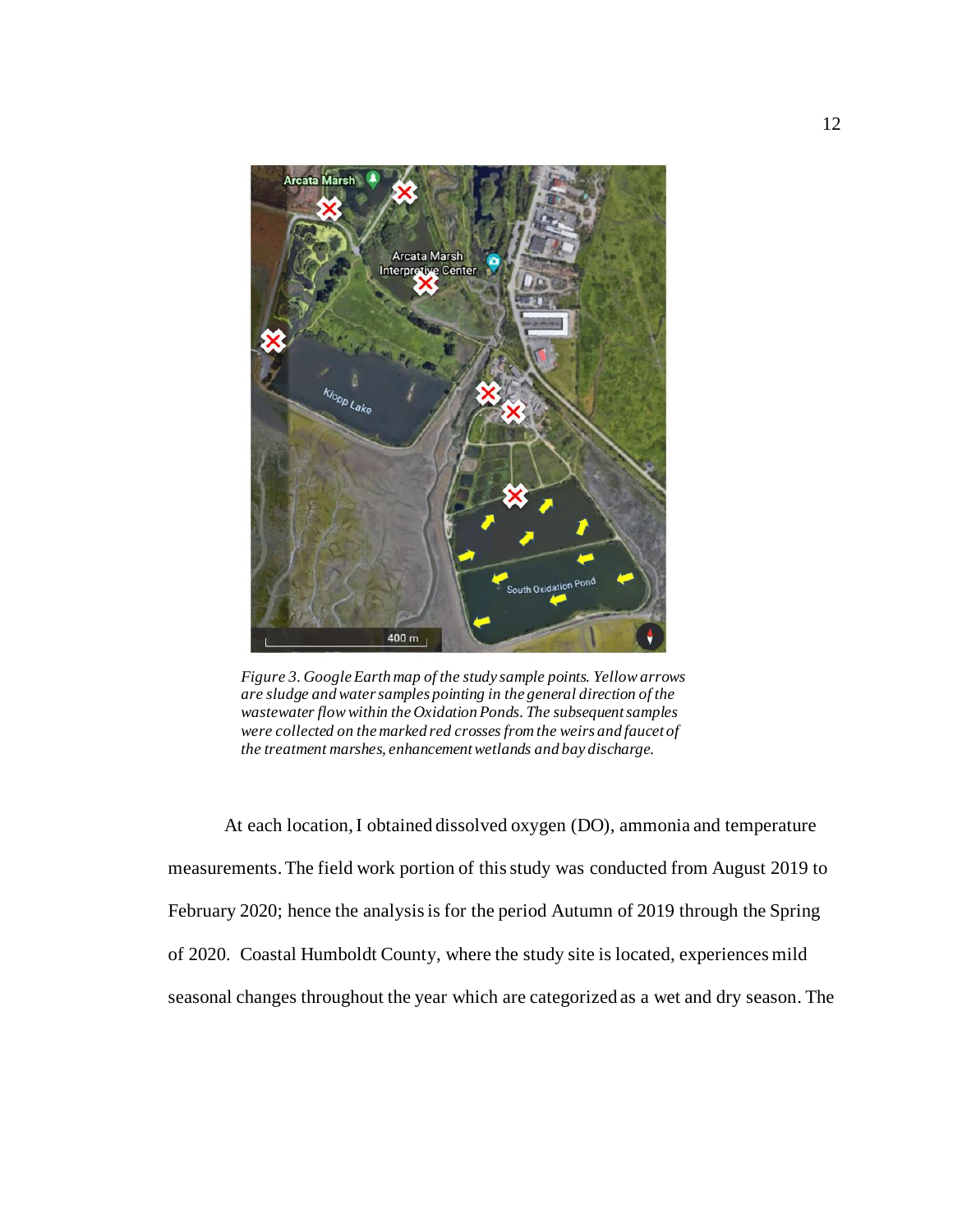<span id="page-21-0"></span>rainy season averages 100 cm in the Winter (December to February) and the dry season (May to September) experiences as low as 12 cm of rain (NOAA, 2020).

#### Collection and Filtration

For biosolids samples, I used a "sludge sampler" designed with rubber plugs along a transparent plastic PVC pipe to retrieve the biosolids layer from the benthic zone. After collecting, I stored the biosolids in 50 *mL* Falcon tubes. The aqueous samples were directly collected into autoclaved sterile Nalgene one-liter bottles. To preserve the integrity of the microorganisms in the water and biosolidssamples, the sample flasks and bottles were immediately stored in an ice cooler and transported to the field laboratory for further processing. For each water sample, 400 *mL* were filtered to concentrate the microbial content for DNA extraction. I filtered water samples through sterile analytical filter funnels with a pore size of  $0.45 \mu m$  to minimize clogging from the high algae concentration, however, some of the bacteria can be lost due to this pore size being larger than many bacterial species. I captured the flow-through in a sterile filter flask then filtered a second time through the same type of filter funnel but with a pore size of 0.22 *µm* to capture smaller classes of bacteria that would otherwise be lost if only filtered with a 0.45 *µm* filter. All processed filters were preserved in 1.5 *mL* microcentrifuge tubes with 1 *mL* of DNase/RNase buffer (Zymo Shield) and stored at -80º C until ready for extraction. The biosolids were extracted using the same method as aqueous samples without prior filtration.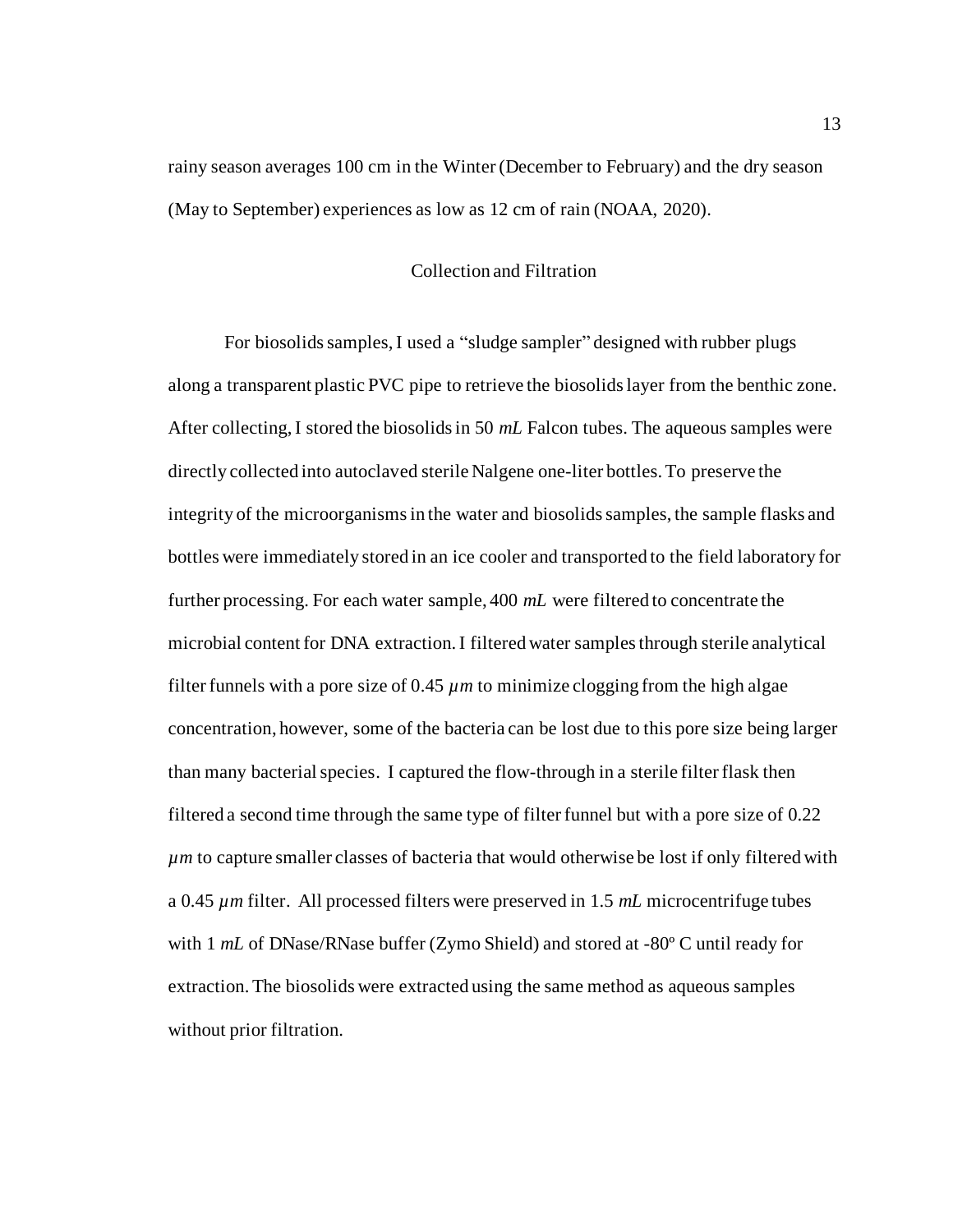For each sampling site, I recorded the water temperature, dissolved oxygen (DO), GPS coordinates(Garmin Etrex 10) and ammonia concentration. Temperature and DO were determined using a Hannah multiparameter probe at 3 depths (surface, 30 cm, 90 cm deep) for each location. The samples were aseptically brought in autoclaved one liter Nalgene bottles to the field lab where I measured ammonia and nitrate concentration using an Orion meter and the ISE high performance ammonia electrode with substrate specific buffer and 1000 ppm standard solutions (USAbluebook). The ammonia test was done with an ammonia probe and calibrated with  $100$  ppm,  $10$  ppm, 1 ppm and  $0.1$  ppm standards.

#### DNA Extraction and Sequencing

<span id="page-22-0"></span>To capture the fullest extent of microbial diversity in each sample I used ZymoBIOMICS DNA/RNA extraction kits designed for mixed microbial community samples as described by the manufacturer. DNA sequencing followed methods described by Canter et al. (2018). The 16S rRNA genes were amplified from 20  $\mu$ L of purified DNA extractions using archaeal and bacterial primers 515F and 806R, which target the V4 region of *Escherichia coli* in accordance with the protocol described in similar previous work (Caporaso et al. 2011, 2012) and applicable by the Earth Microbiome Project (http://www.earthmicrobiome.org/ emp-standard-protocols/16s/). Raw sequences were demultiplexed and then quality filtered using the DADA2: high resolution sample interference from Illumina amplicon data R package. Demultiplexed data matching Phi-X reads were removed using the SMALT 0.7.6 akutils phix\_filtering command (Krohn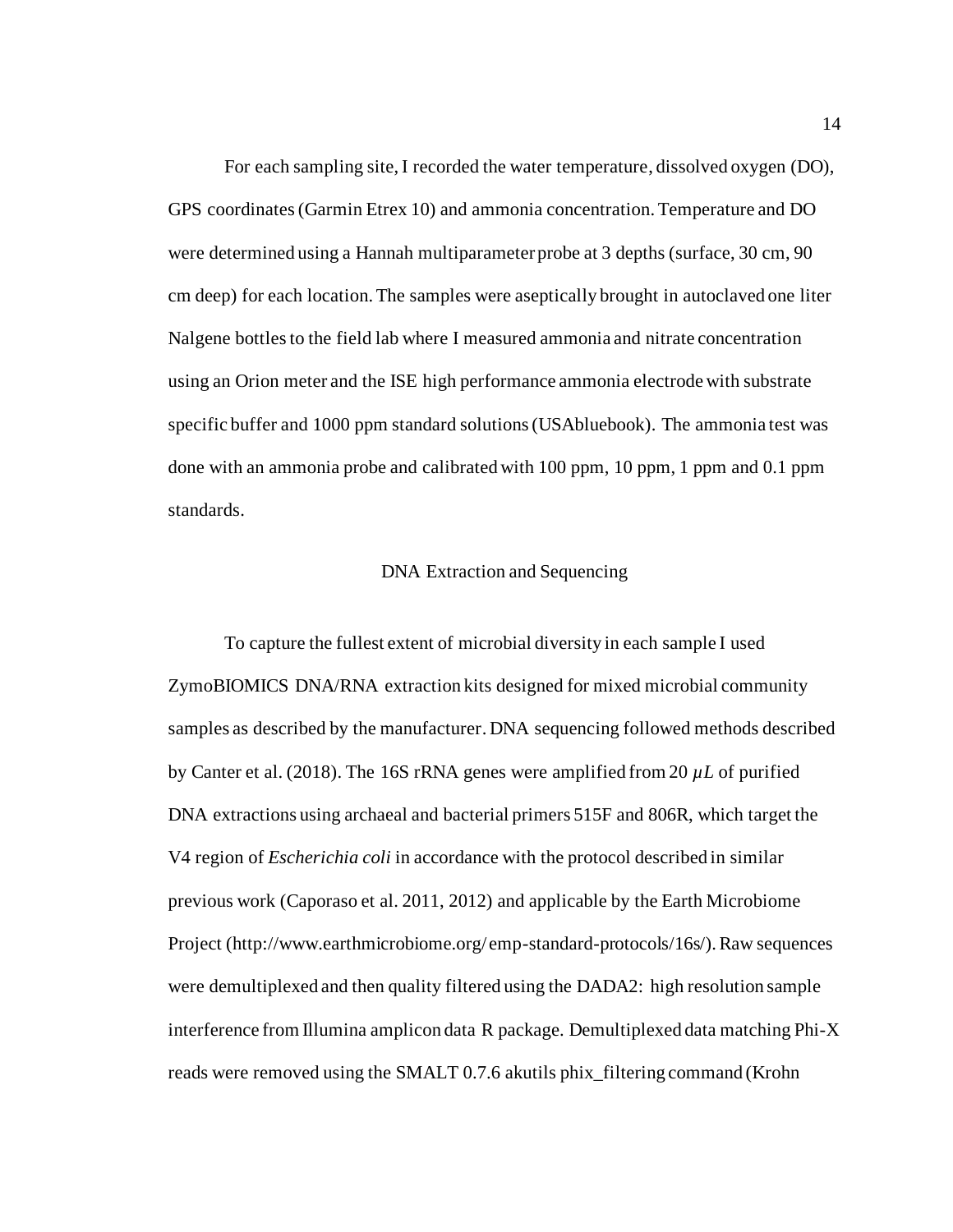2016). Chimeras were removed using VSEARCH 1.1.1 (Rognes et al. 2016). Sequences were clustered into Amplicon sequence variants (ASVs) using Greengenes version 13.5 (McDonald et al. 2012) to determine taxonomy. Using the Phyloseq package, I removed ASV assigned to Archaea, Mitochondria, unassigned taxa and those shorter than 1800 base pairs sequence results via Amplicon sequencing with Illumina MiSeq.

#### Microcosm Experiment Design

<span id="page-23-0"></span>I set up a microcosm to test the effect of oxygen addition on microbial biodiversity and function. To build the microcosms, I filled thirty 3.6 L tanks (23x15x15 *cm)* with 3 liters of water from oxidation pond 2. Oxidation pond 2 was chosen because oxidation pond 1 already has large aerators installed, therefore oxidation pond 2 provides wastewater without added aeration. The microcosms were subjected to three treatments, which were replicated three times for a total of 30 tanks. Treatments included (1) added homogeneous aeration, (2) added heterogeneous aeration and (3) a control exposed to ambient oxygen only. I used standard aquarium aeration pumps attached to tubes with bubblers at the end that were submerged in the water tanks. To preserve the aseptic conditions and avoid cross contamination, the bubblers were autoclaved for sterilization, and each tank only received added aeration from a single bubbler. Tanks in the heterogeneous group had a plastic partition that divided the tank in half and reached completely to the top, but the side edges were not sealed against the tank and therefore allowed marginal flow exchange between the partitioned sides. In the heterogeneous group, the bubbler was only on one side of the partition and the homogeneous group did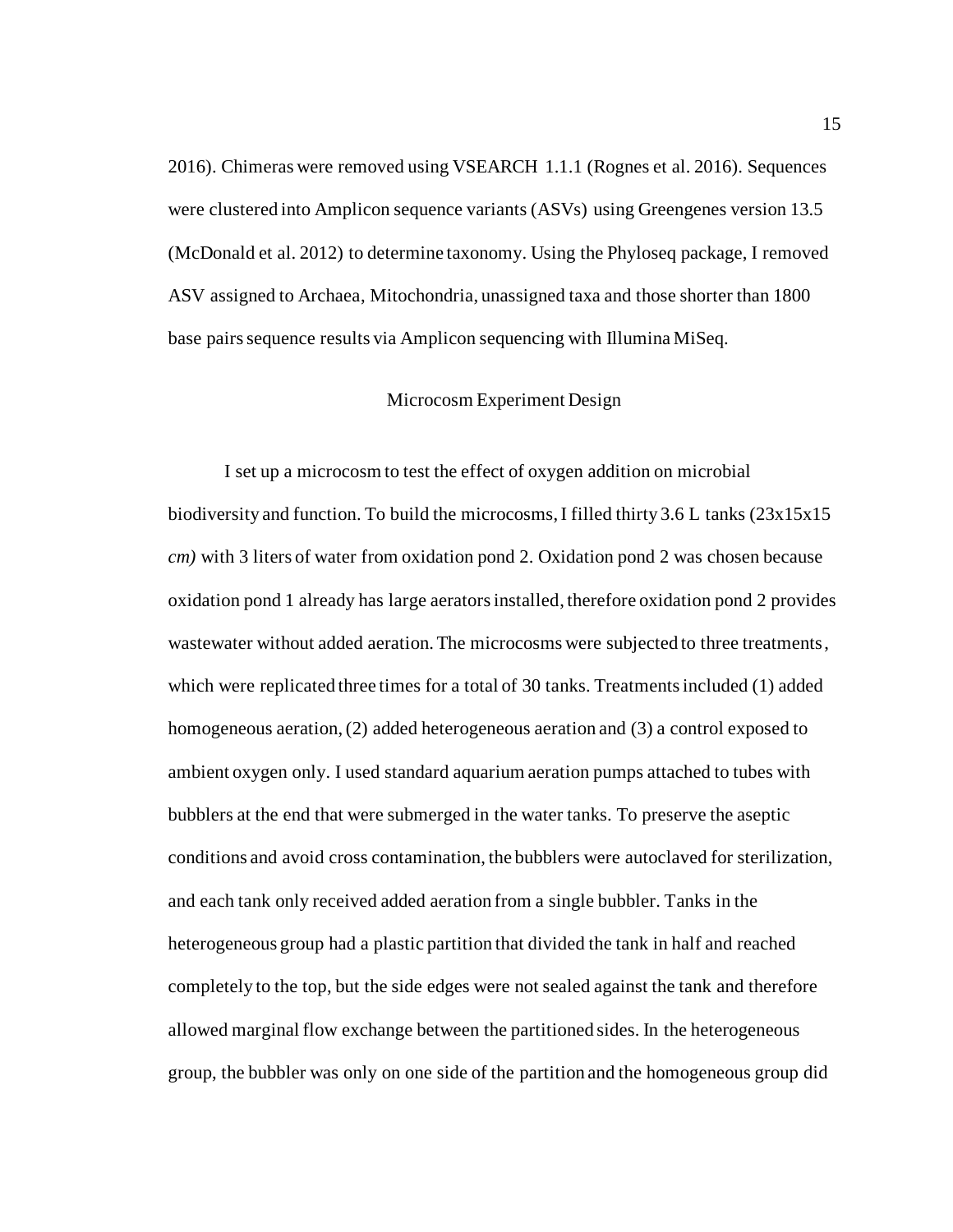not have a divider and the bubbler was in the center. Tanks with no added aeration were used as a control group where gas exchange only occurred with ambient air at the waterair interphase. The microcosms were stored on a wooden table in a dark unheated shed at the AMRI field laboratory. The temperatures were between 18º C and 21º C for the duration of the experiment, and the tanks were organized at random so that all treatments were mixed evenly on the table. Weekly, I collected 625 *mL* of a composite sample from each treatment group for filtering, ammonia, and nitrate determinations as described above. For the heterogeneous tanks I collected the samples from the side without the bubblers. The experiment had a total duration of 3 weeks until concentrations of the nitrate stabilized.

#### Data and Statistical Analysis

<span id="page-24-0"></span>All analyses and calculations were completed in RStudio (version1.4.1564) and all graphs and plots were constructed with package ggplot2 (Wickham, 2016) and ggpubr (0.4.0; Kassambara, 2020). To assign taxa to the ASV table I used the function dada() from the *dada2* package (10.1371; Mcmurdie & Holmes, 2013). I calculated diversity metrics from the processed ASV table to obtain richness and evenness (Pielou, 1959) using functions specnumber() and diversity() in the *vegan* package (2.5-7; Oksanen et al., 2020). To establish a metric of microbial function, I calculated the delta ammonia concentration of ponds for each sample date by subtracting the effluent ammonia concentration of each location from its influent concentration (Equation 1).

$$
\Delta \text{NH3} = [\text{NH3}]_{\text{in}} - [\text{NH3}]_{\text{out}} \tag{1}
$$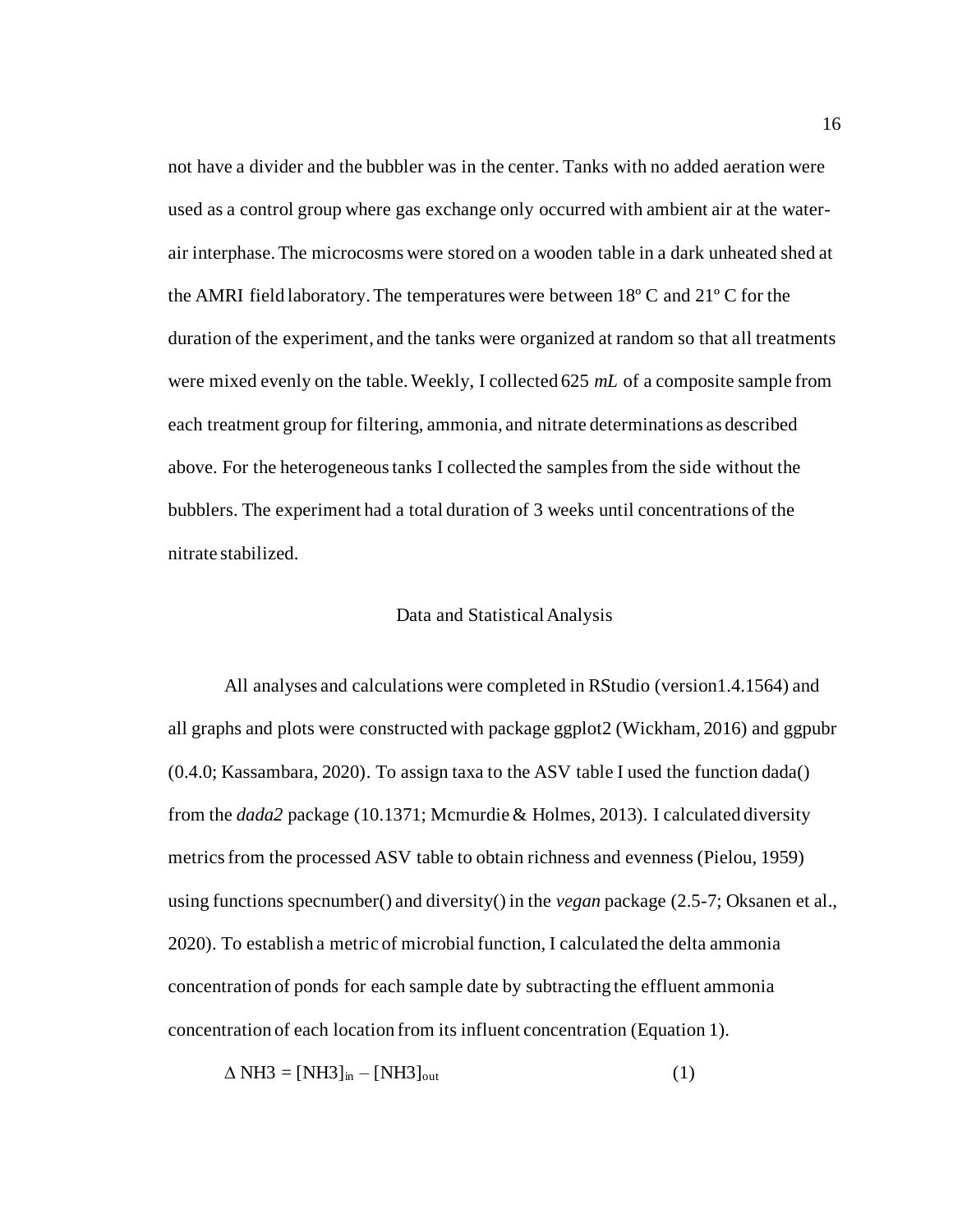. To determine if there were differencesin variance in microbial community richness and evenness between the aqueous and biosolids samples, I used a Bartlett's homogeneity of variance test. I also performed a Bartlett's test to determine if the variance between the microbial communities in the biosolids between oxidation pond 1 and oxidation pond 2 were different.

I performed an ANOVA on microbial evenness and richness with location and season as factors. Then, I used separate generalized mixed linear models (glmm) with a Gaussian distribution to test the influence of diversity on the delta ammonia. I used richness or evenness as fixed factors, location and season as random factors and ammonia concentration as the response variable. Significance was then tested for each glmm with a type II Wald test using the function Anova() from the *car* package (Fox & Weisberg, 2019). I used ANOVAs to test the effect of locality and season on richness and evenness. To determine if there were significant differences between the locations and the seasons in the diversity metrics and the ammonia concentration,I conducted a Tukey's test on the ANOVA models. I used the Shapiro-Wilk test to test the normality of the sample distribution. Finally, I used ANOVA's to test the effect of temperature on diversity and ammonia concentration.

To consider the influence of community composition on BEF relationships, I used a combination of multivariate and qualitative analysis. I used perMANOVAs to establish the effects of locality and season on microbial composition with the function adonis() from the package *vegan.* To illustrate these patterns, I ran a Non-metric Multidimensional Scaling (NMDS) with three dimensions. I then assessed whether these patterns were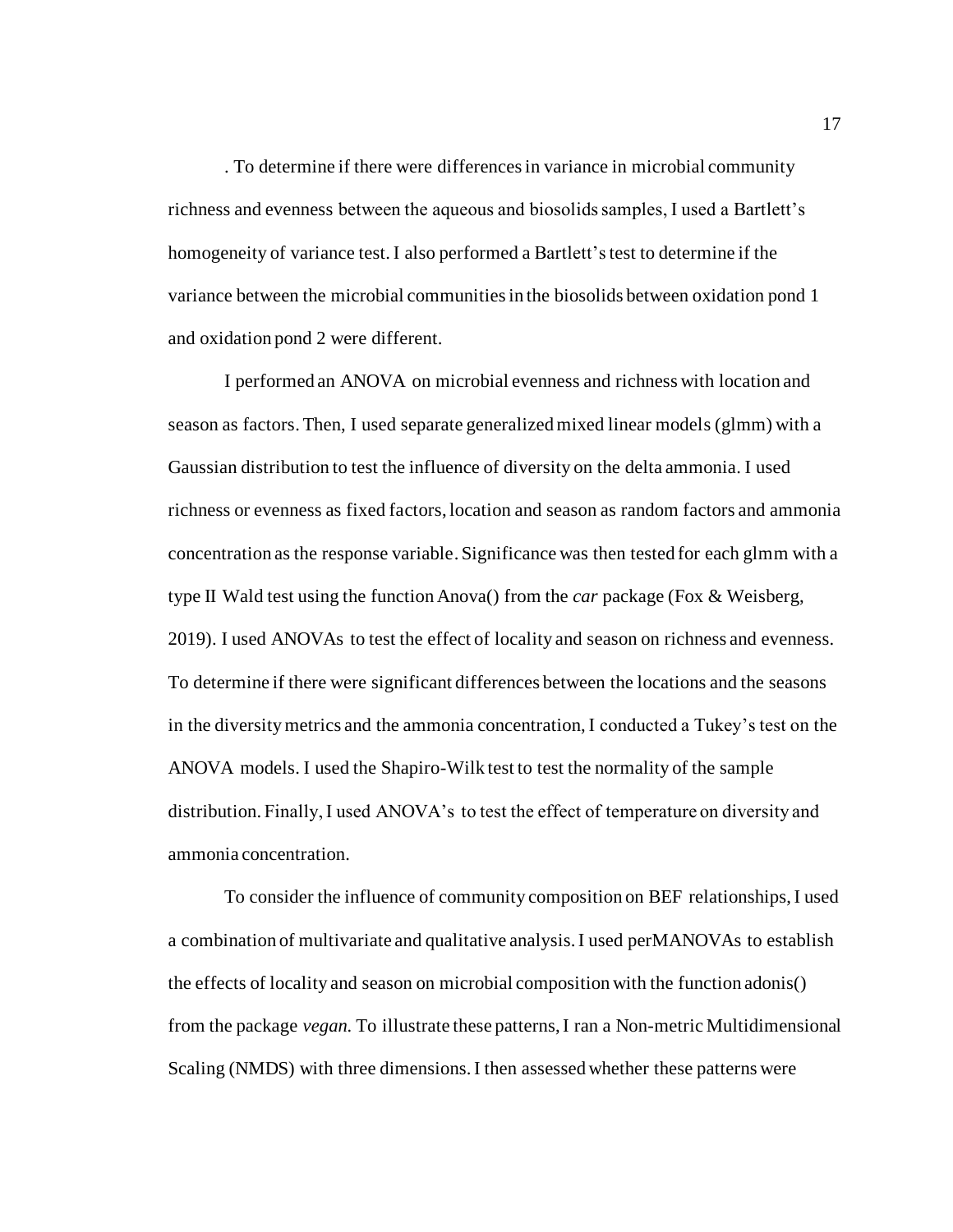driven by differences in community similarity by calculating the Bray-Curtis dissimilarity index and running a multivariate analog to Levine's homogeneity of variances, using the function betadisper() from the package *vegan.* 

To establish patterns in bacterial relative abundance, I used the function heatmap() from base R and normalized the matrix by using the scale argument of the heatmap() function. By constructing heatmaps at the Phylum, Family and Genus level, I described several qualitative patterns in relative abundance across seasons and location.

To establish some potential functional consequences to these compositional changes, I completed a literature review using peer reviewed literature to identify key metabolic traits from the bacteria in the six must abundant Familiesfrom the Kingdom Bacteria. For the literature review I used Google Scholar and searched the Family name and key words nitrogen cycle, wastewater, wetlands, and biodegradation.

Lasty, I used data from the microcosm experiment to determine the significance of treatment on DO, evenness, richness and ammonia on data collected on the last day. The effect of DO on the diversity metrics (richness and evenness) was determined with glm models with treatment as a fixed factor. Significance was established as above with type II Wald test on resulting models. To evaluate the difference between treatments in dissolved oxygen concentration, ammonia concentration and evenness value I conducted an ANOVA followed by the post-hoc test with Tukey's Honest Significance Difference test to see which treatments were significantly different from each other.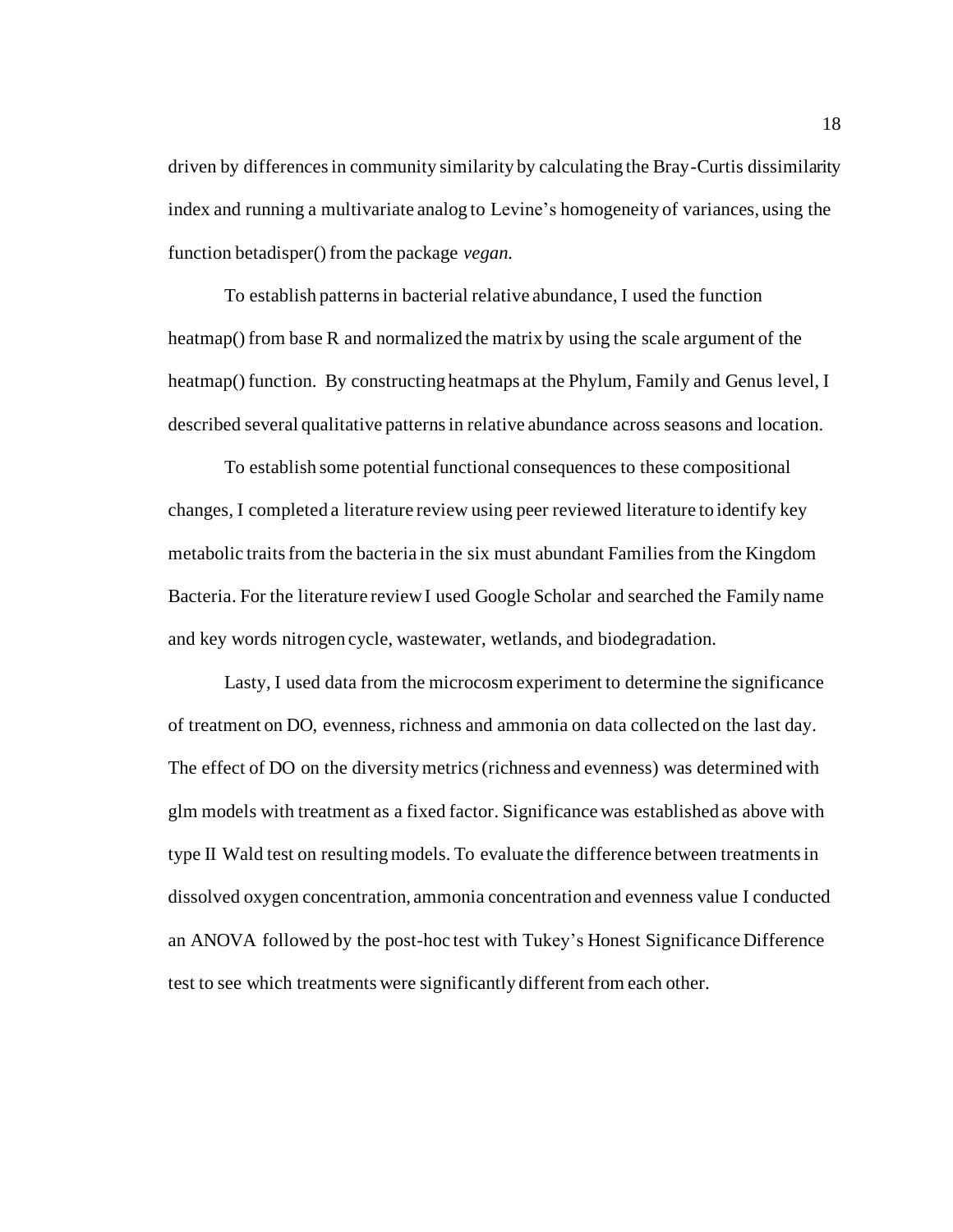#### RESULTS

#### Field Study

<span id="page-27-1"></span><span id="page-27-0"></span>After quality filtering, the total number of taxa in all wastewater samples combined was 17,508 ASVs throughout the treatment plant for the duration of the three seasons of the study: Autumn, Winter, and Spring. The taxa belonged to 61 Phyla and 417 Families from the Kingdom Bacteria. To clarify which samples will be included in my analysis, I will first address differences in bacterial diversity between water samples and biosolids samples. Then, I will investigate more in detail the patterns of bacterial diversity and function as they respond to seasonality and locality.

# <span id="page-27-2"></span>Biosolids and Water Diversity Patterns

While both aqueous and biosolids samples were collected from oxidation pond 1 and oxidation pond 2, only the aqueous samples are included in the following analysis of this study for two reasons. First, the microbial communities from the biosolids samples were less variable than the communities in the aqueous samples (Bartlett's:  $\chi^2 = 5.21$ ,  $df =$ 16, *p*-value < 0.05) (Fig. 4).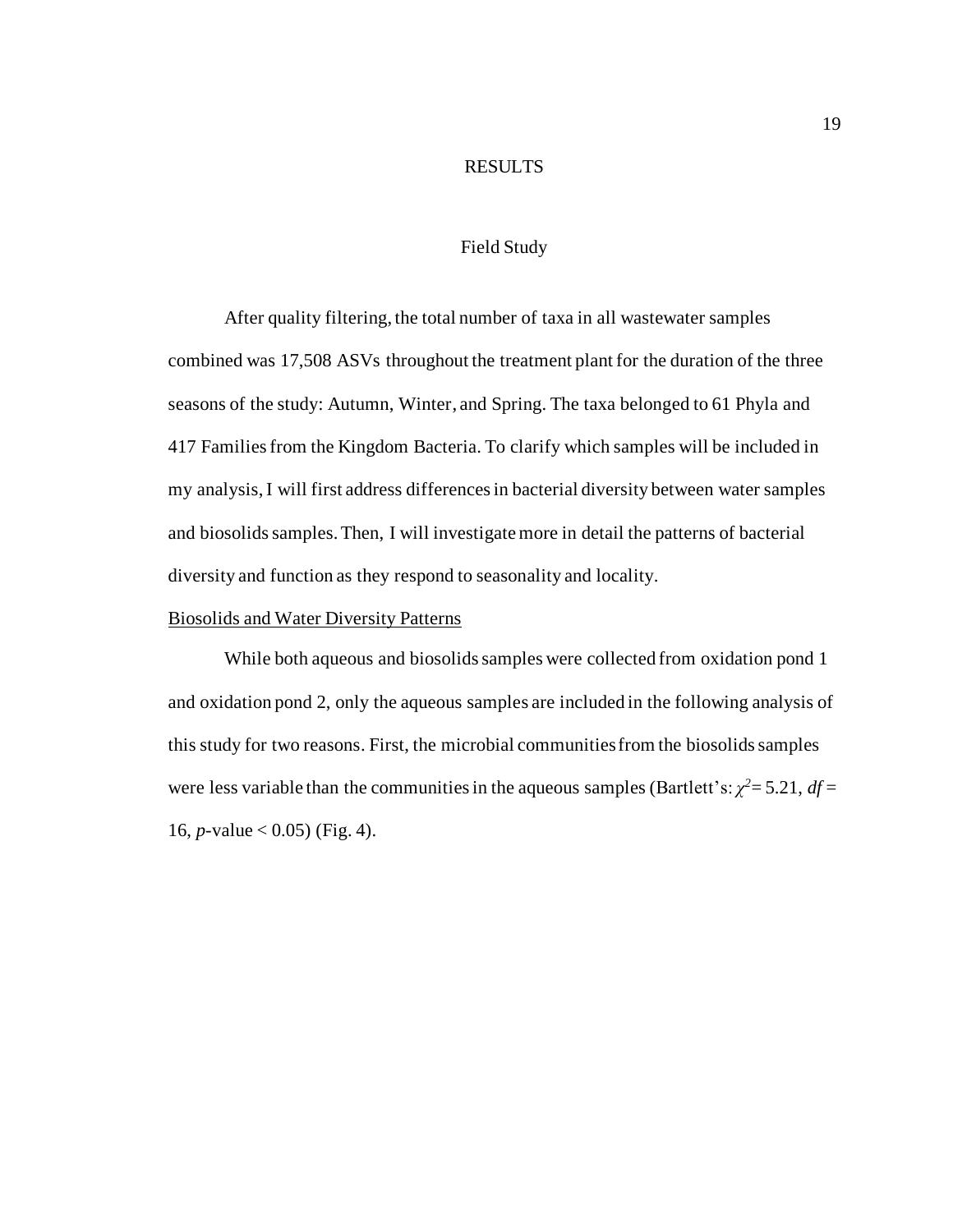

*Figure 4. Boxplot of the effect of sample type on species richness.*

Additionally, biosolids microbial communities in oxidation pond 1 and oxidation pond 2 did not show significant difference in variance (Bartlett's:  $\chi^2 = 0.36$ ,  $df = 2$ , *p*value  $= 0.83$ ). Due to the homogenic nature of the microbial communities in the biosolids, I did not include them in any of the results following this sample type analysis. Aquatic Bacterial Samples

<span id="page-28-0"></span>Overall, I found significant effects of seasons and location on microbial diversity and ammonia removal. An ANOVA showed that season significantly affected microbial richness, but location did not significantly affect richness or evenness (Table 1). I also found significant effects of location on changes in ammonia concentration. I further discuss these patterns with three sections: (1) the relationship between microbial diversity and function, (2) the effects of location and (3) changes associated with seasons.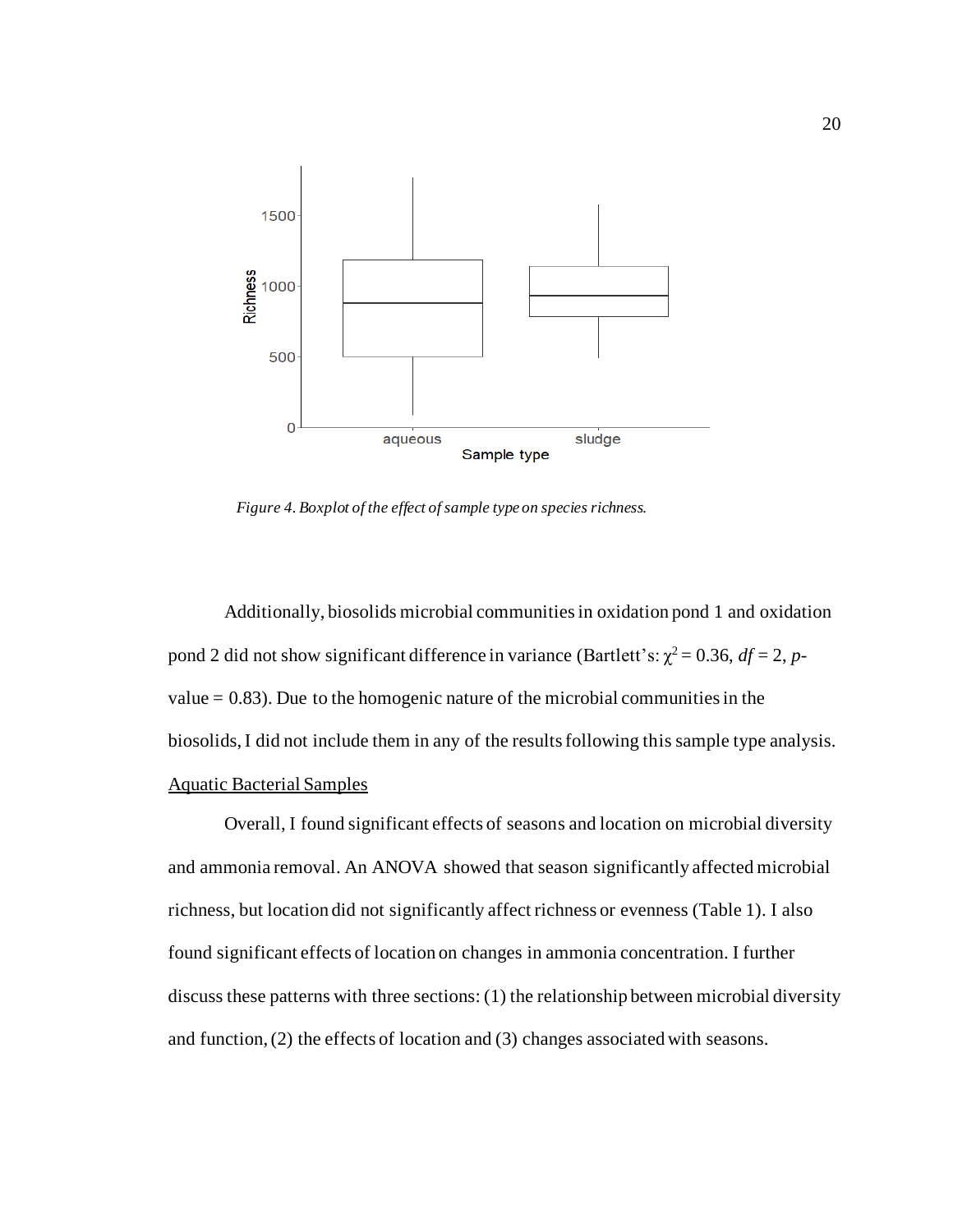| Interaction        | u.             | $F$ -value | $p$ -value |  |
|--------------------|----------------|------------|------------|--|
| A. Evenness        |                |            |            |  |
| Location           | 7              | 1.483      | 0.36       |  |
| Season             | $\overline{2}$ | 6.484      | 0.12       |  |
| Residuals          | 52             | <b>NA</b>  | NA         |  |
| <b>B.</b> Richness |                |            |            |  |
| Location           |                | 0.849      | 0.48       |  |
| Season             | 2              | 6.166      | $0.03*$    |  |
| Residuals          | 52             | <b>NA</b>  | <b>NA</b>  |  |

<span id="page-29-0"></span>*Table 1. Anova of microbial evenness and richness with location and season as factors.*

# Diversity and Function

I found a significant negativeBEF relationship between richness and function (GLMM:  $\chi^2$  = 3.86, *df* = 1, *p*-value = 0.04). The change in ammonia was the response variable to determine the effect of the species richness on the ecosystem function (Fig. 5). In contrast, there was no significant relationship between delta ammonia and species evenness (GLMM:  $\chi^2 = 3.38$ , *df* = 1, *p*-value = 0.07).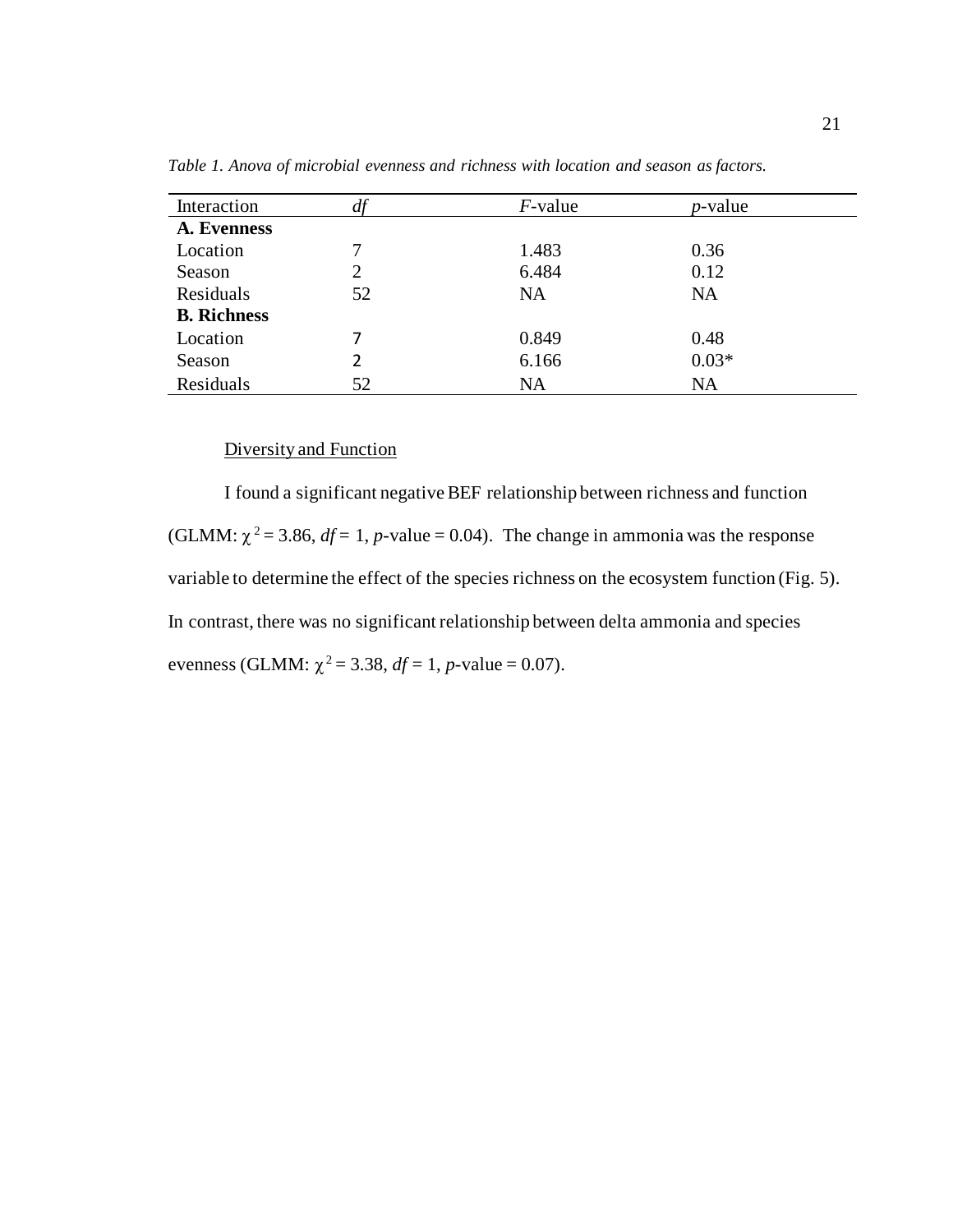

*Figure 5. Negative BEF relationship between diversity and the average change in ammonia between each pond.* 

#### Effects of Locality

The operators of AWTF and other natural wastewater treatment plants rely on the fact that ammonia concentration decreases throughout the purification ponds as a function of treatment time and location. Likewise, I observed the same pattern when I measured the concentration of ammonia for each sample site during my study (Fig. 6). The location had a significant effect on ammonia concentration ( $F$ -value = 6.82,  $df = 7$ ,  $p$ value < 0.0006). The ammonia concentration in oxidation pond 1, oxidation 2, and the treatment marshes was significantly higher than the ammonia concentration in the bay discharge (oxidation pond 1: *p*-value < 0.002; oxidation pond 2: *p*-value < 0.002 and treatment marshes:  $p$ -value < 0.006).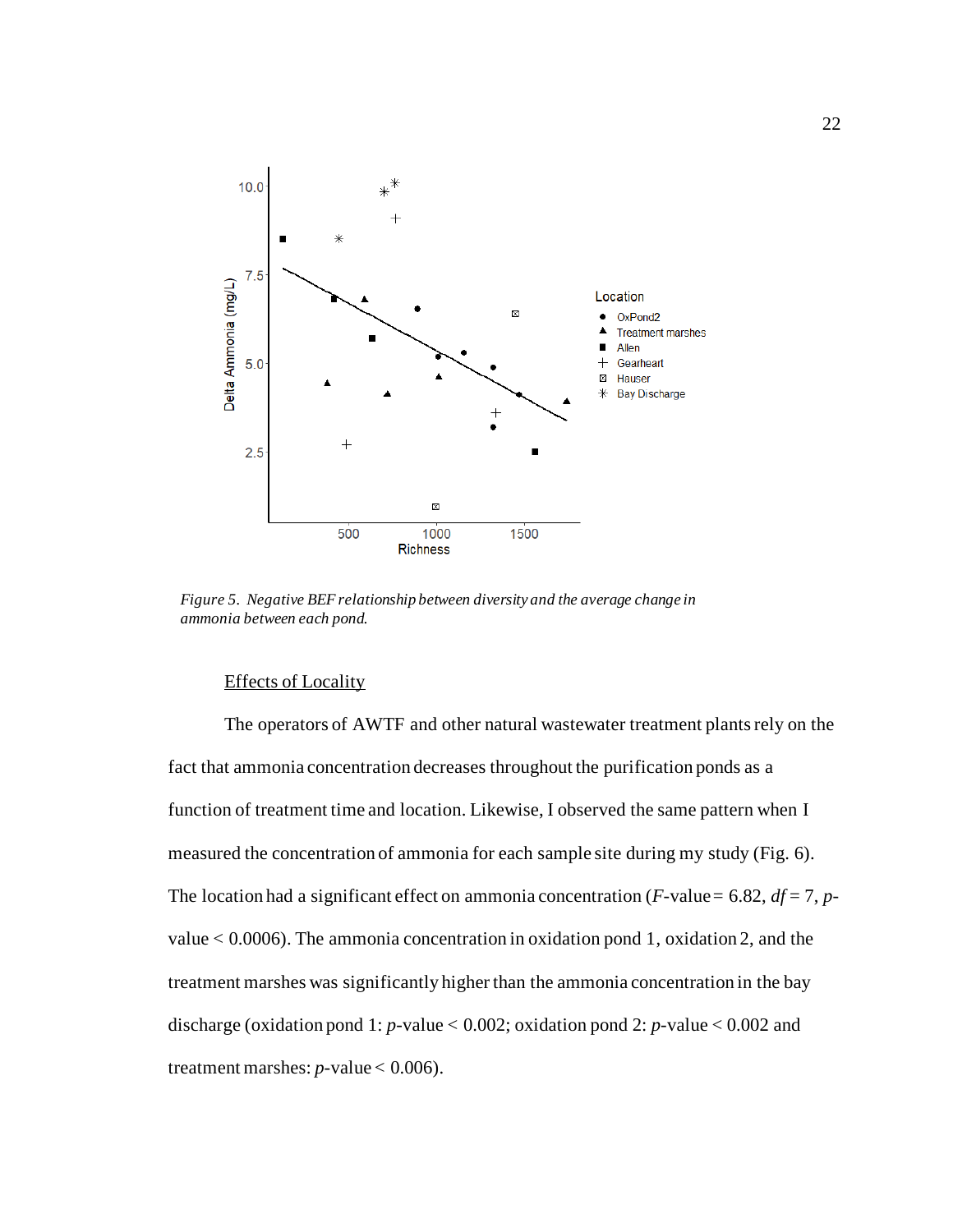

*Figure 6. Ammonia concentration from each location in the series of wetlands in order from the facility influent through the discharge into Humboldt Bay.*

In contrast, location did not have a significant effect on richness (*F-*value = 1.25,  $df = 7$ , *p*-value > 0.3). The oxidation ponds showed the highest average microbial richness followed by Gearheart marsh. These low points corresponded with the chlorination steps in the treatment train. Allen marsh had the widest distribution in richness but was not significantly different from the other locations (*p-*value > 0.8)(Fig. 7).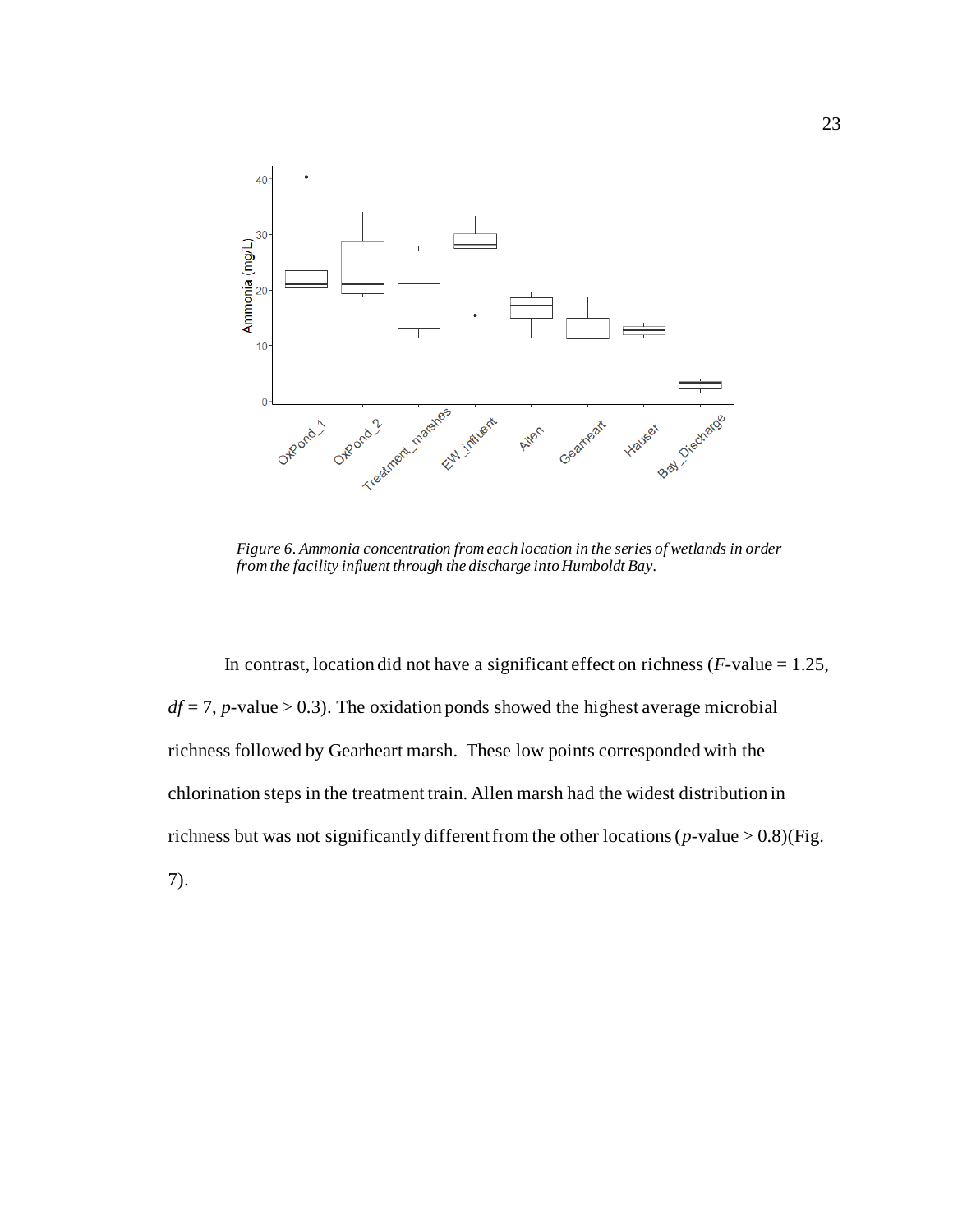

*Figure 7. The change in richnessthroughout locality in the series of wetlands in order from the plant influent to the discharge point into Humboldt Bay.* 

### Effects of Seasons

Species richness was significantly affected by the seasons ( $df = 2$ , *F* value = 3.81,  $p$ -value < 0.01). Winter had the most species diversity and the highest median richness values, while Spring had the lowest richness median value (Fig. 8). Evenness on the other hand was not significantly different between seasons ( $df = 2$ , *F* value = 2.33, *p*-value > 0.1).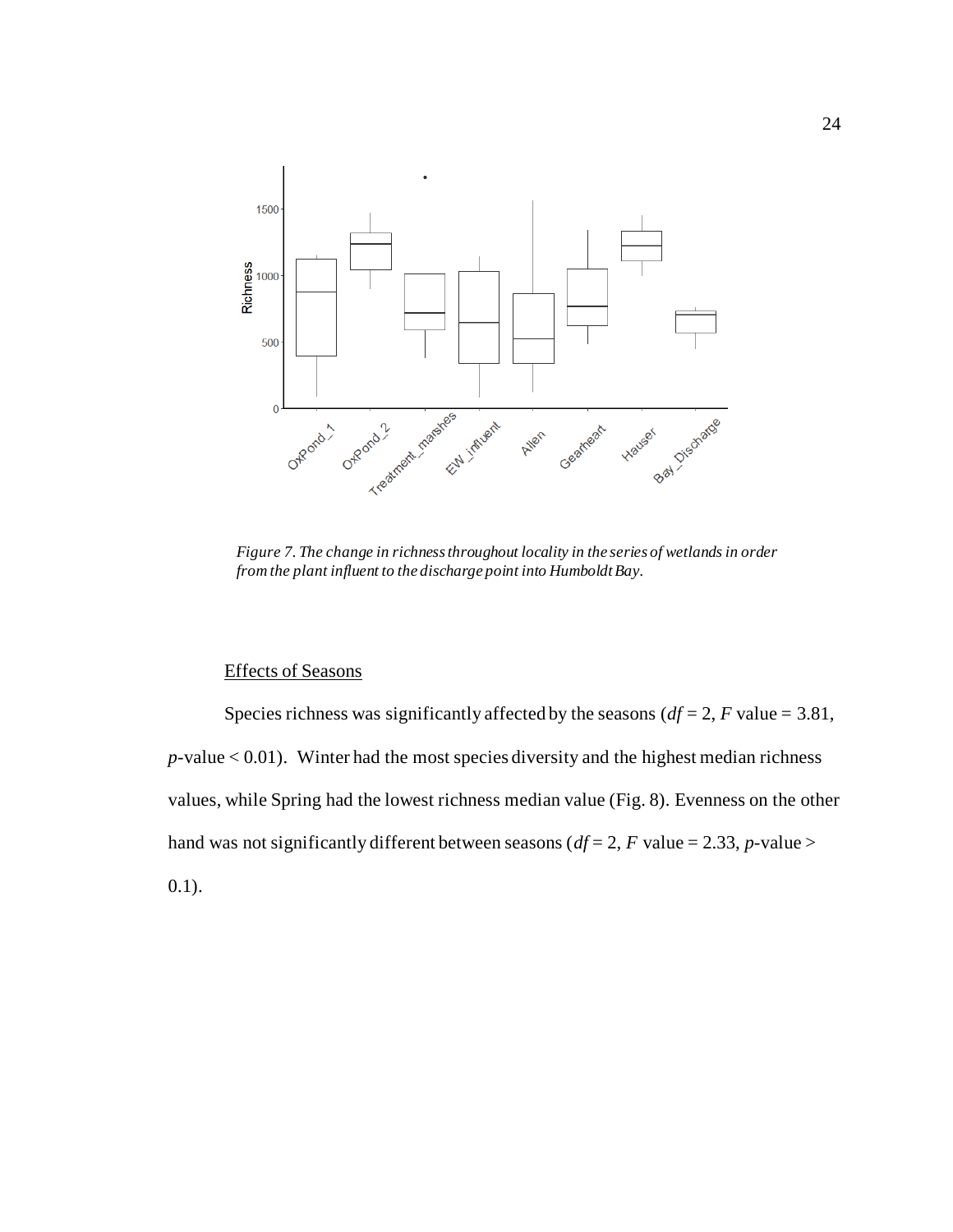

*Figure 8. Boxplot of the seasonal effects on species richness for all the locations in study*

Similarly, seasons did not have a significant effect on ammonia concentration (GLM:  $\chi^2$ = 1.12,  $df$  = 2, *p*-value = 0.09)(Fig.9). Seasons had a significant effect on temperature (GLM:  $\chi^2 = 228$ ,  $df = 2$ , *p*-value < 0.001), however temperature did not have significant effect on diversity (*F*-value = 0.02,  $df = 1$ , *p*-value > 0.1) or ammonia concentration (*F*-value = 2.1,  $df = 1$ , *p*-value > 0.5)(Fig. A5 & A6).



*Figure 9. Effect of seasons on ammonia concentration in all locations combined.*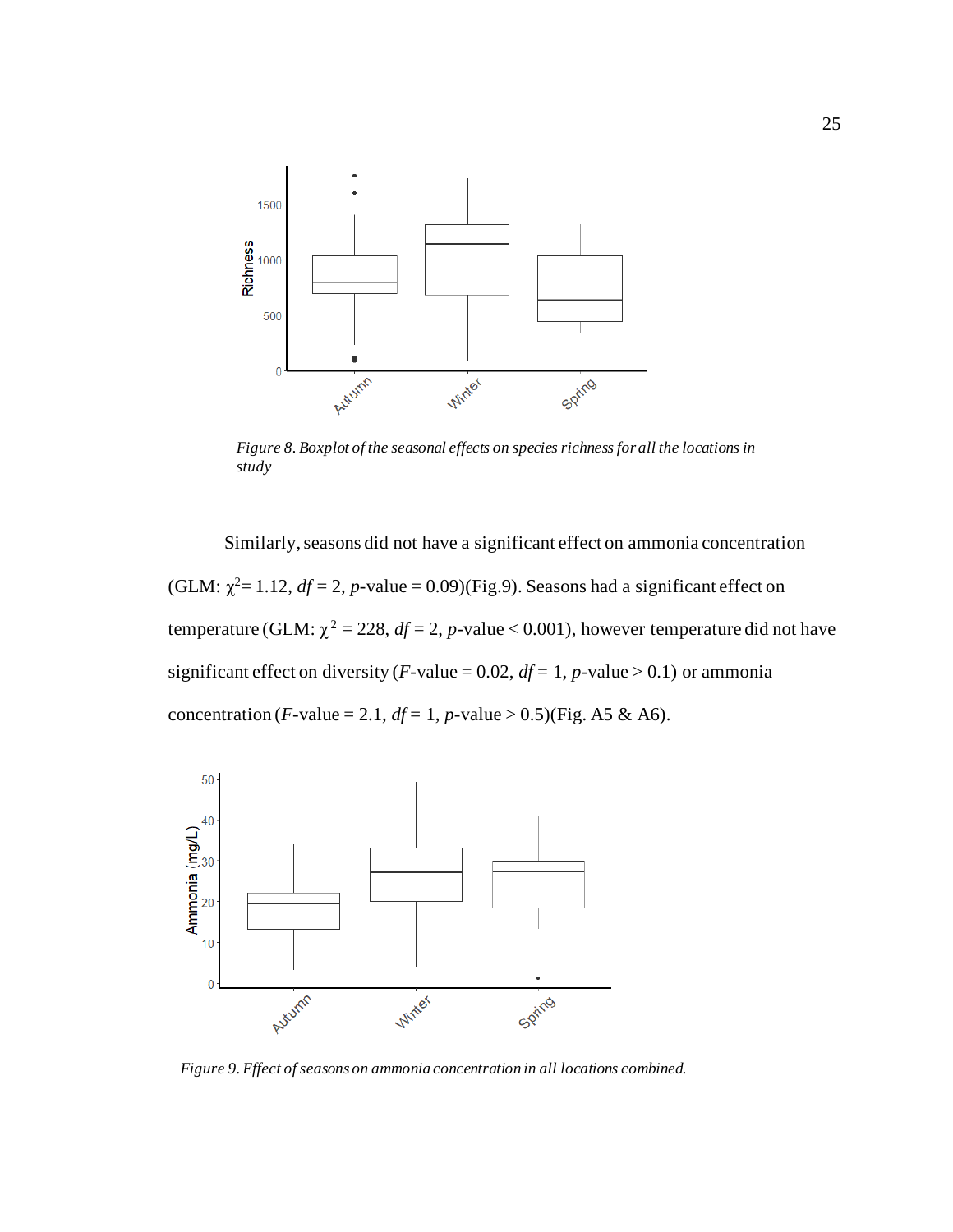With the purpose of considering the influence of community composition on BEF relationships, this chapter investigates patterns in relative abundance of the bacterial taxa in wastewater bioremediation at the AWTF. The current analysis is qualitative and is intended to serve as a general overview of the microbial community compositional patterns to understand the potential effects of location and season on the community composition throughout the treatment systems. Overall, I found that compositional patterns suggested to community similarity differences, instead of compositional shifts in species membership (Fig. 10). When assessing localities, microbial communities within the Oxidation Ponds were more like one another than other sites (Fig. 10a). Similarly, bacterial communities were more similar during Spring than other seasons. (Fig. 10b). However, Bray-Curtis index and betadisper results revealed that community similarity did not change significantly between sites or seasons (PERMANOVA: *df* 6, *F*-value = 0.7202,  $p$ -value = 0.634)(Fig. A7). Seasonal change in the composition of the microbial Families was particularly striking in Allen marsh which is the first of the enhancement wetlands (Fig. 11a). Similarly, Allen marsh exhibited the highest variability in relative abundances at the level of genera (Fig. 11b). These results reflect the distinctive variability in evenness and richness within Allen marsh (Fig. 7).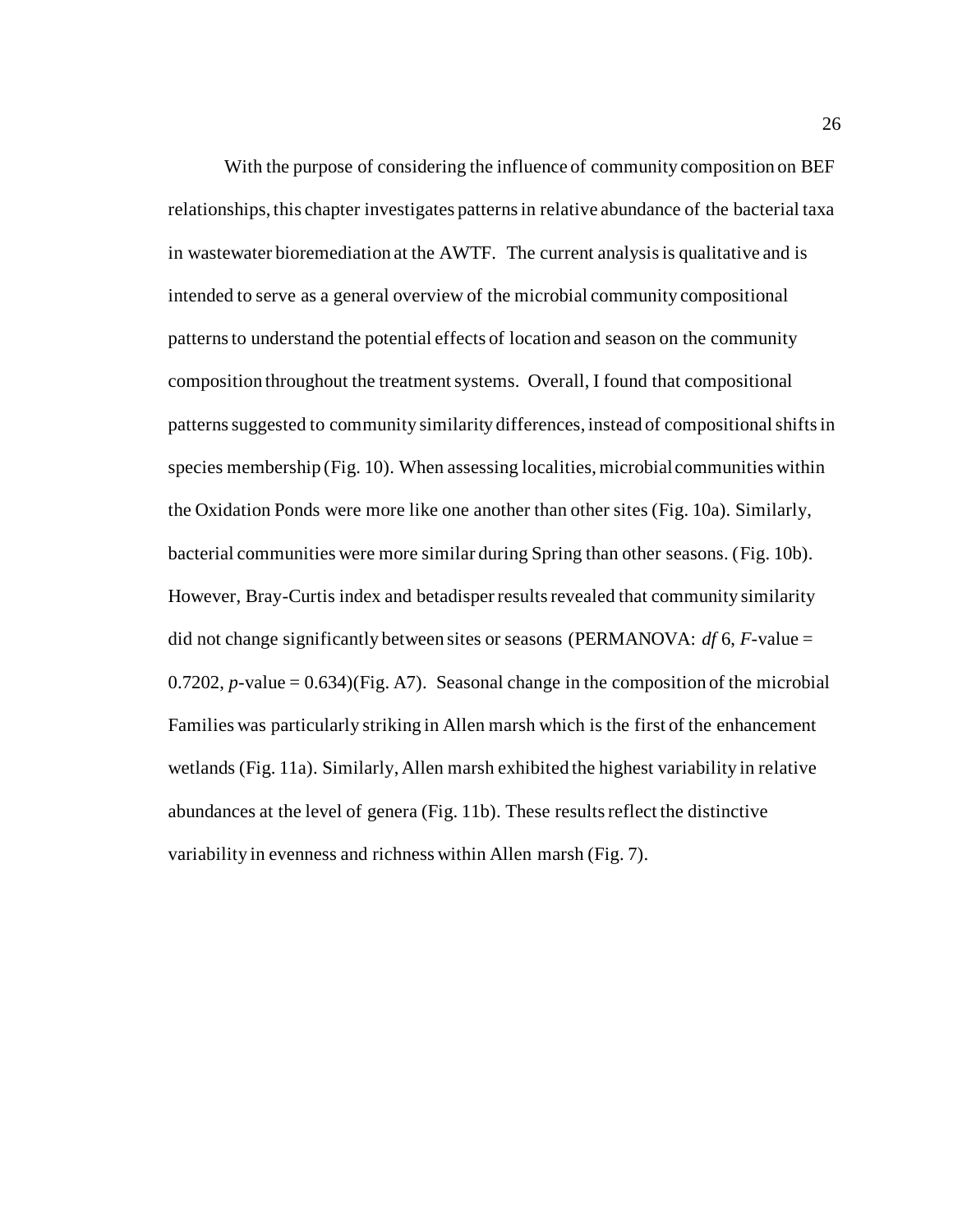

*Figure 10. The NMDS shows microbial species composition changes by location and b) by seasons. Color coded orbitals indicate samples from the same site(a) and season (b).* 

Apart from the striking microbial community compositional differences of Allen marsh, I found a general seasonal pattern across the entire AWTF showing that some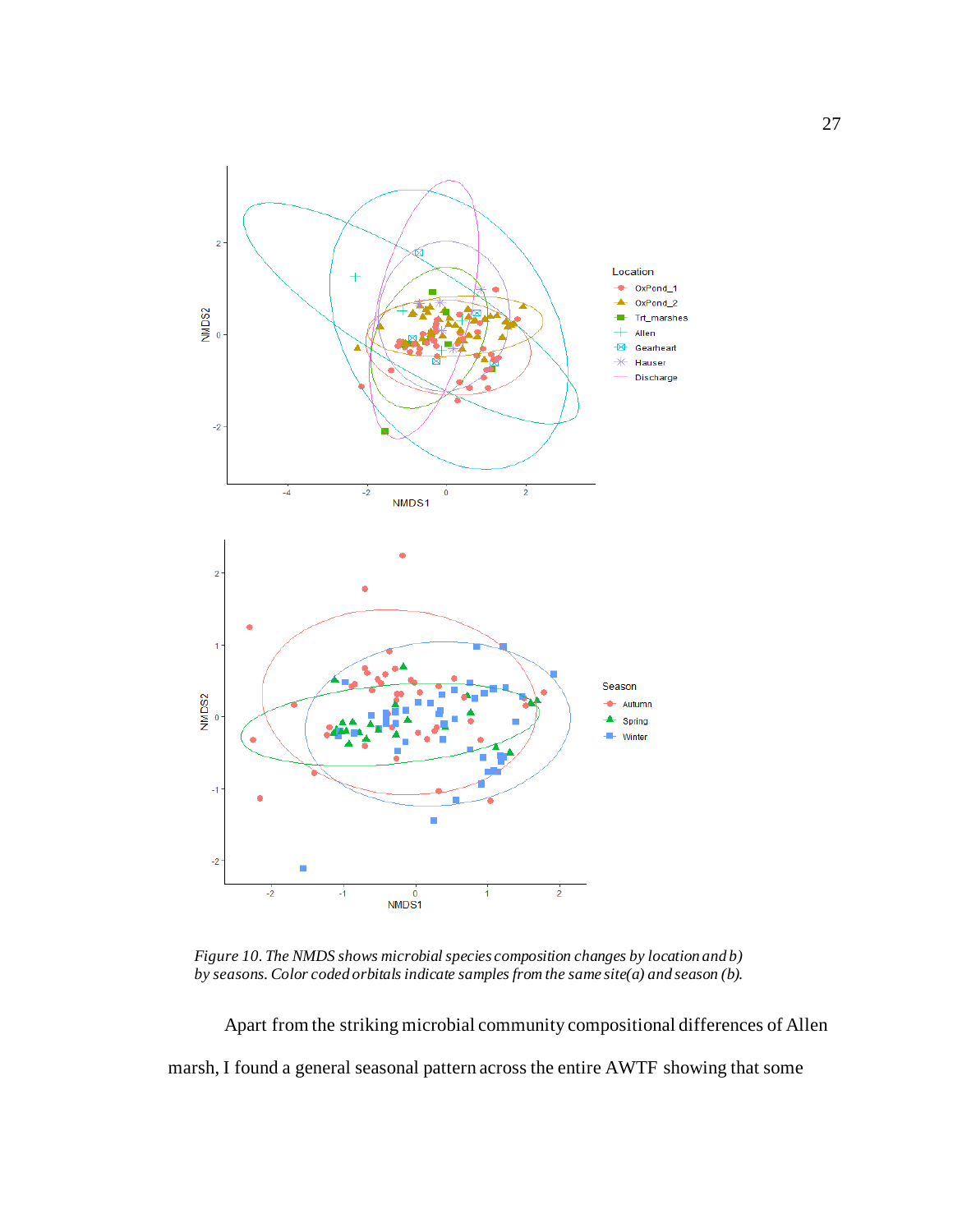species increased while some decreased, with the strongest change occurring from Autumn to Winter. Many abundant species in Autumn, such as those in the Family *Acrobacteraceae*, drastically decreased in abundance until they were completely absent in the Spring, which was the season with the lowest richness (Fig. 8 & Fig. 11a)*.* Genera that decreased in relative abundance, included Zoogloeceae (*Thauera)* and Crenotrichaceae (*Crenothrix)*. In contrast, taxa in the Family *Mycobacteriaceae* increased from Autumn to Winter and then slightly more in Spring (Fig 11a). *Mycobacteriaceae* was also the lowest in the Bay Discharge during Autumn and Winter. Other genera that increased with seasonal change were Spirosomaceae (*Runella)* and Arcobacteraceae (*Arcobacte)*. Note that these seasonal patterns were not always homogeneous through space. For example, *Burkholderiaceae* progressively increased from Autumn to Spring except for in Allen marsh.

The genus *Flavobacterium*and genus *Polynucleobacter* decreased drastically in Winter only in Allen marsh. The genus *Methyloparacoccus* was more abundant and consistent throughout the other locations when compared to Allen marsh. Allen and the Bay Discharge were both immediately after a disinfection point and had less *Crenothrix* and *Mycobacterium*than the other locationsin the Autumn and Spring. The relative abundance variability between locations was lowest in Winter and highest in Autumn (Fig 11). I also evaluated the relative abundance at the phylum taxanomic level but there was no change between locations (Fig. A3)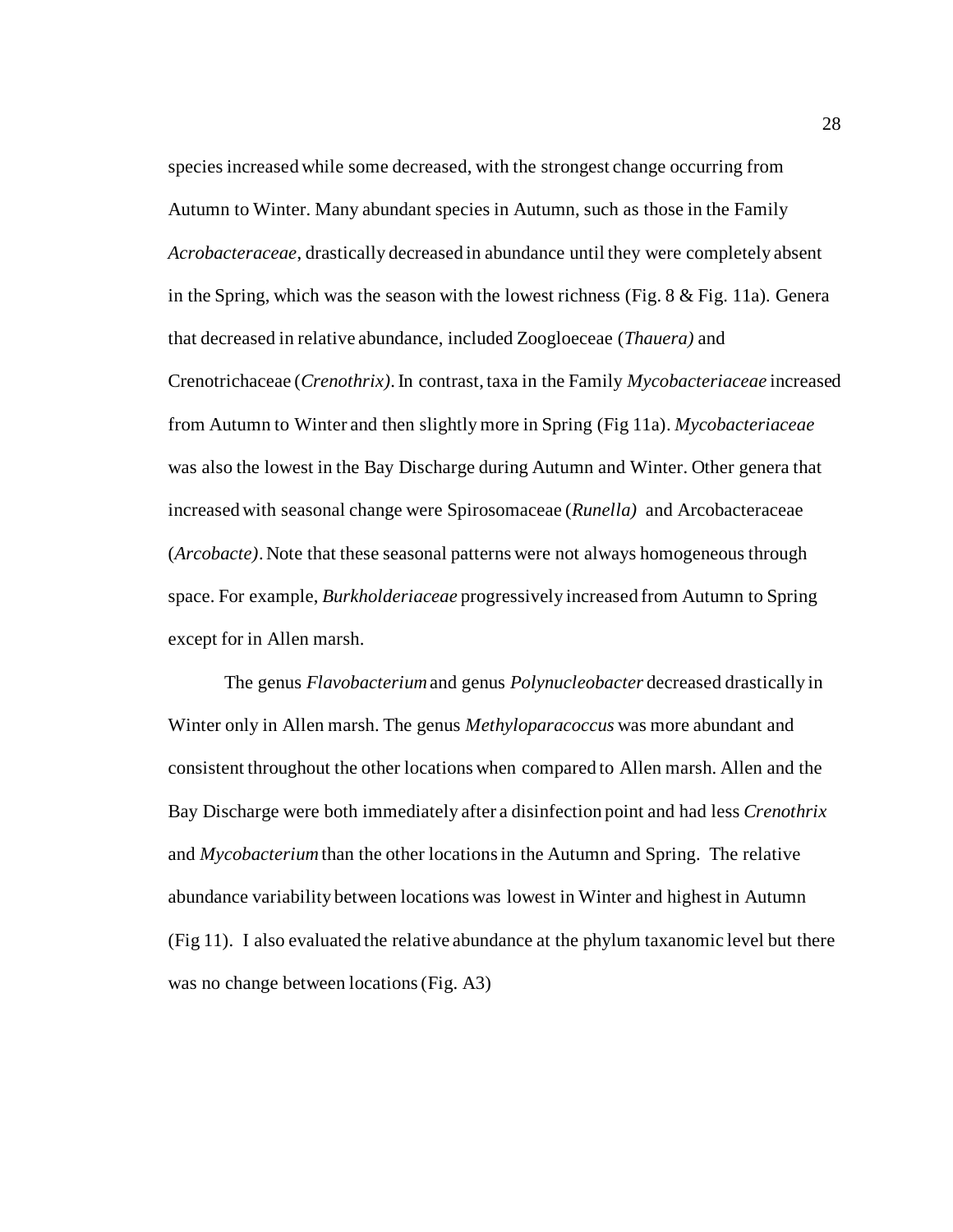

<span id="page-37-0"></span>*Figure 11. Relative abundance of microbial taxa over seasons and locations at the (a) Family and the (b) Genus taxonomic level.* 

When focusing on compositional changes across localities, I found that some bacterial taxa were common throughout the entire treatment train while others were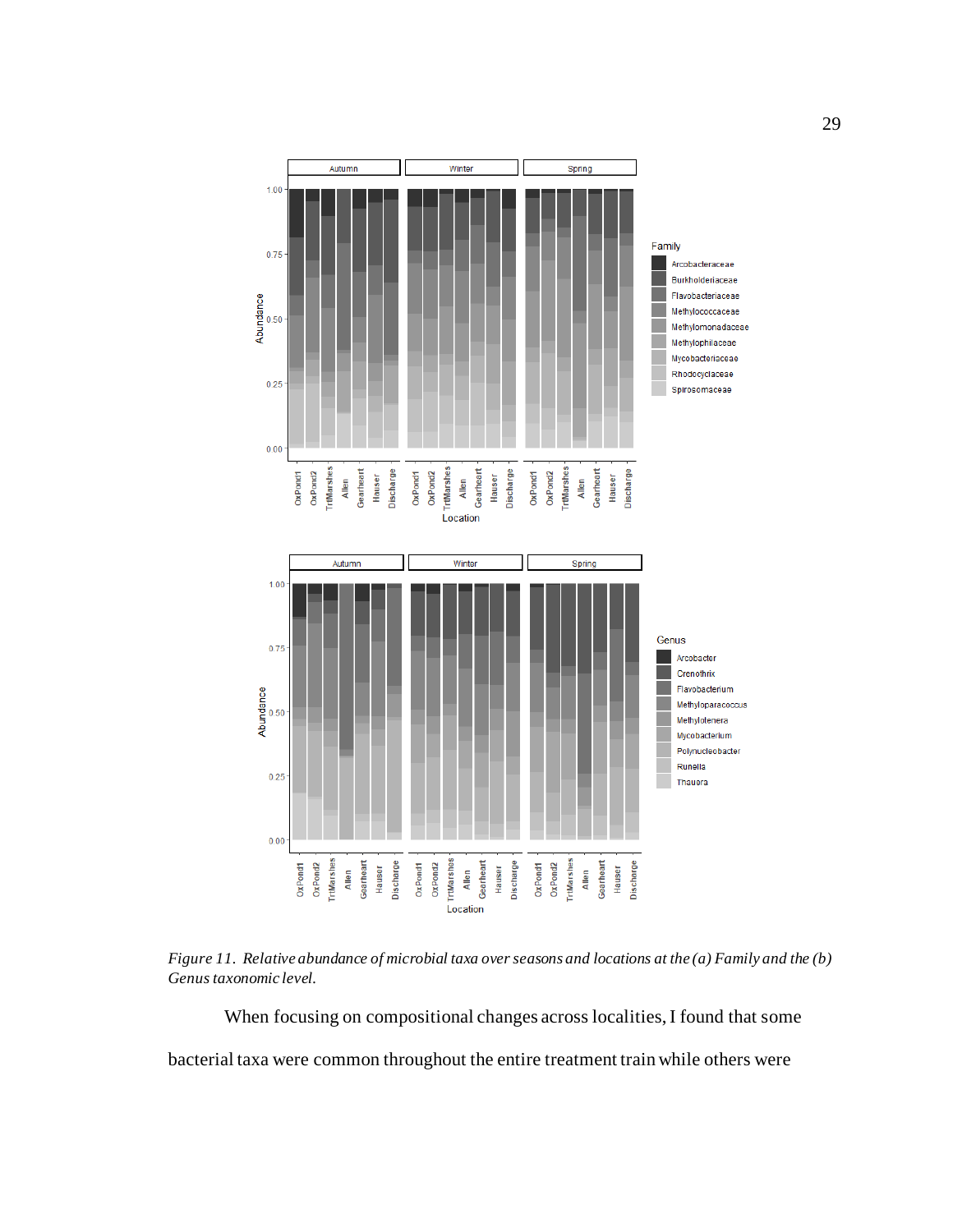concentrated in a single pond. The heat map qualitative analysis was then done at the family and genus taxonomic level based on the relative microbial community composition. The most abundant bacterial family across all sample points was *Burkholderiaceae* followed by *Methylococcaceae* (Fig. 12a). The most abundant genera were *Polynucleobacter, Methyloparacoccus* and *Crenothrix* (Fig. 12b). Of all the locations, Allen marsh had the most bacterial species from the genus *Flavobacterium*.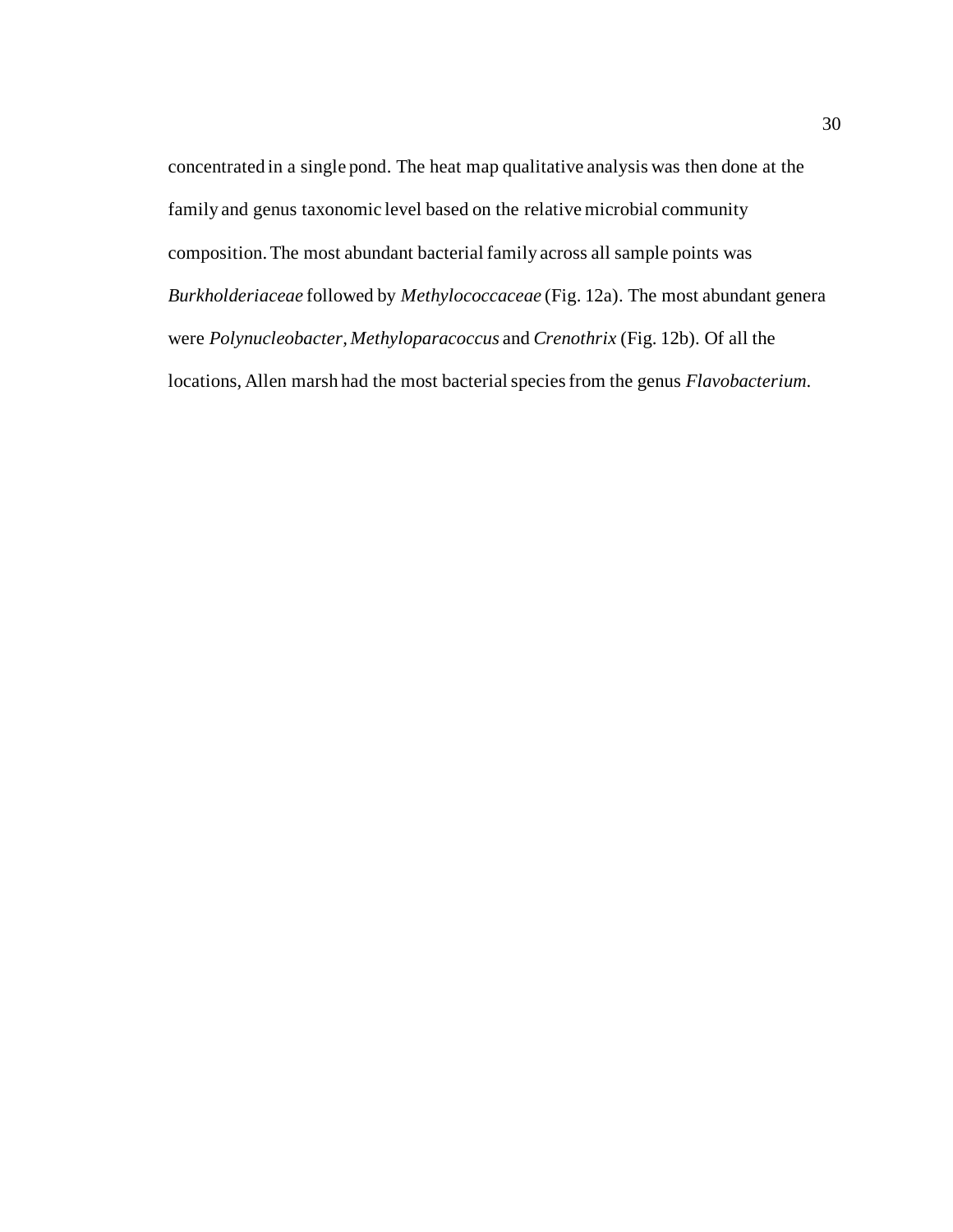

*Figure 12. Heatmap displaying cluster analysis of the most abundant bacterial taxa in the microbial communities of the wastewater treatment wetland samples along the treatment train at (a) Family and (b) Genus taxonomic level. The color intensity in each panel shows the percentage in a sample, referring to the color key on the side.*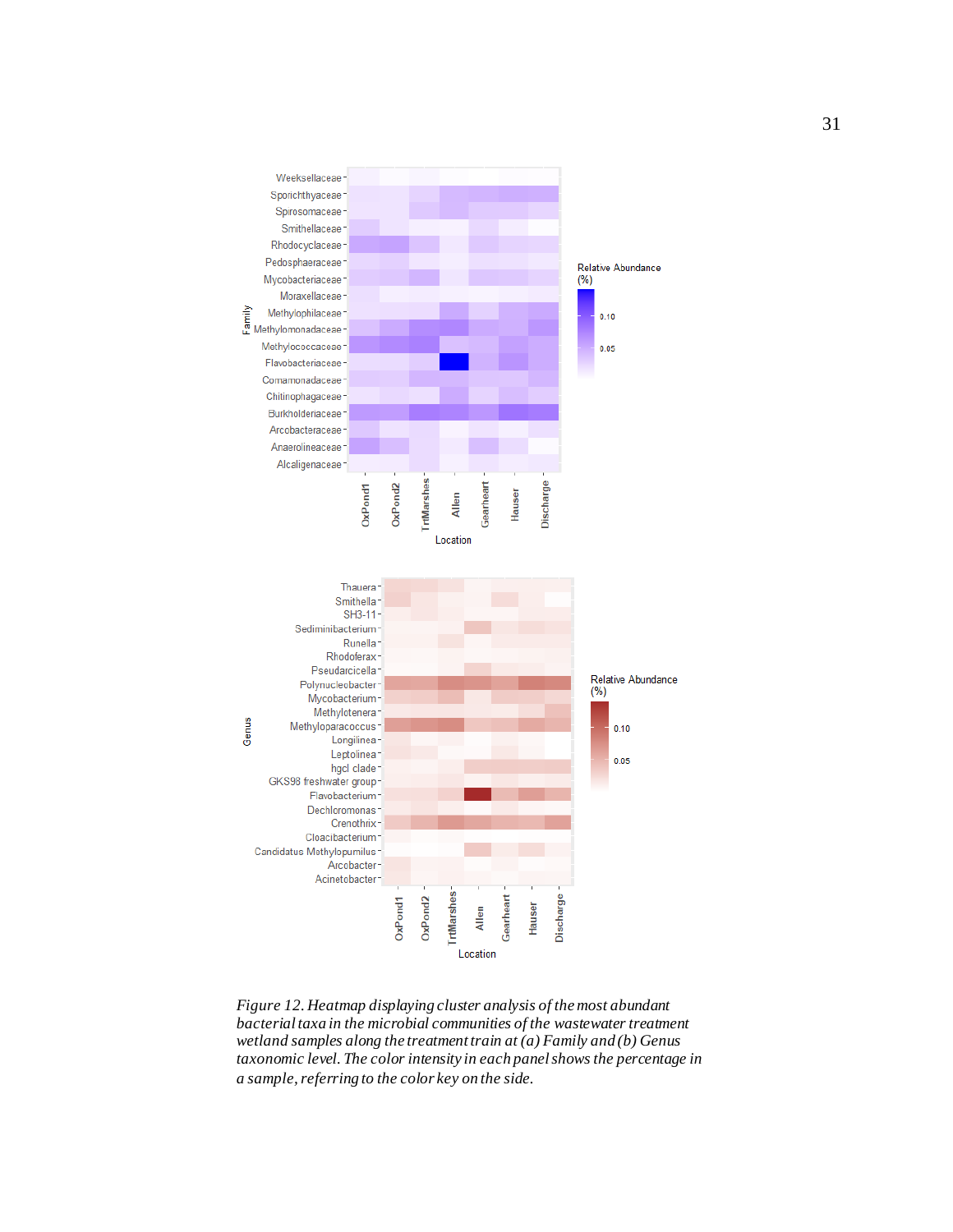Throughout this study, the most abundant taxa from the AWTF had distinct patterns in the wetlands and changed throughout the seasons, and I was interested in whether these findings could have implications for community function. I found that the most abundant taxa were associated in the literature with ecological functions that were either relevant to a specific portion of the nitrogen cycle or a wastewater bioremediation process (Table 2).

| Family                  | Relevant<br>Genus                                     | <b>Metabolic</b><br><b>Traits</b>                            | <b>Nitrogen</b><br>cycle                                 | Wastewater<br><b>Bioremediation</b>                       | <b>Reference</b>                                      |
|-------------------------|-------------------------------------------------------|--------------------------------------------------------------|----------------------------------------------------------|-----------------------------------------------------------|-------------------------------------------------------|
| Acrobacteraceae         | Salmonella<br>Shigella<br>Escherichia<br>Enterobacter | Facultative<br>anaerobes                                     | Nitrogen<br>fixation                                     | Fecal indicator                                           | (Nordmann<br>et al., 2011;<br>Baylis et al.,<br>2011) |
| <b>Burkholderiaceae</b> | Cupriavidus<br>Limnobacter<br>Polynucleo-<br>bacter   | Saprophytic<br>Phyto-pathogen<br>Opportunistic<br>pathogens  | Denitrification<br>Competitive<br>acetate<br>assimilator | Ammonia<br>removal                                        | (Hetz $&$<br>Horn, 2021)                              |
| Methylococcaceae        | Methyl-onomas<br>Methylo-<br>paracoccus               | Type-1<br>methano-trophs                                     | <b>NA</b>                                                | Methane<br>oxidation                                      | (Bowman et<br>al., 2014)                              |
| Methylomonadaceae       | Methylospira                                          | Type-2<br>methanotrophs<br>Anaerobic<br>methane<br>oxidation | NA                                                       | Methane<br>oxidation                                      | (Cabrol et<br>al., 2020;<br>Oshkin et<br>al., 2019)   |
| Rhodocyclaceae          | Azonexus<br>Propion-<br>ividbrio                      | Wide-ranging                                                 | Denitrification<br>Plant associated<br>nitrogen fixers   | Fermentation<br>Biodegradation<br>of organic<br>compounds | (Oren et al.,<br>2014)                                |
| Flavobacteriaceae       | Flavobacterium                                        | <b>Diverse</b><br>metabolic<br>pathways and<br>habitats      | <b>NA</b>                                                | Chemotrophic<br>breakdown of<br>organic<br>molecules      | (Bernardet)<br>et al., 2006)                          |

<span id="page-40-0"></span>*Table 2. Nitrogen cycle and bioremediation associated traits for the top six most abundant Bacterial Families.*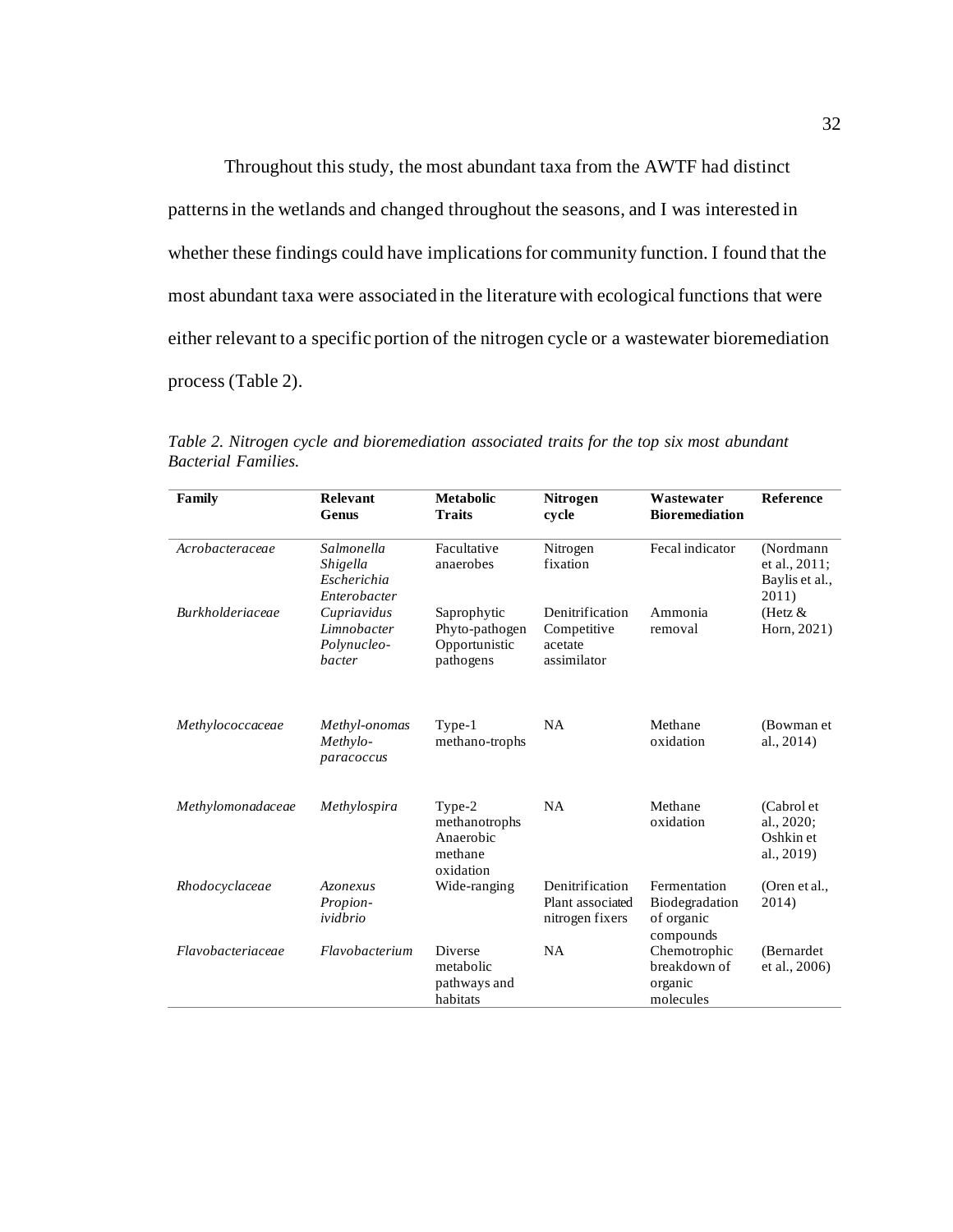#### Microcosm Experiment

<span id="page-41-0"></span>In this laboratory-controlled microcosm experiment, I was interested in the effect of aeration on microbial diversity and its ammonia removal functionality, ultimately influencing the BEF relationship. In this section, I first evaluated the effect of aeration treatments on dissolved oxygen levels. Second, to account for the direct effect of oxygen on microbial community diversity and function, I assessed the effects of experimental treatments on diversity metrics and ammonia removal independently. Third, I established the indirect effect of aeration on the BEF relationship.

Below are the sections of this chapter that describe the relationships analyzed from the microcosmsto test the effect of the different aeration regimes. Five microcosm tanks had to be removed from the analysis due to contamination of the tanks by insects and wildlife.

#### <span id="page-41-1"></span>Treatment and Dissolved Oxygen

I found significant effects of aeration treatments type on DO concentration  $df = 2$ , *F*-value = 22.176, *p*-value < 0.001). The homogeneous aeration treatment and the control group were the most different in DO concentration (*p-*value < 0.0002). The homogeneous and heterogenous aeration treatments were most similar in DO concentration but still significantly different (*p-*value < 0.04)(Fig. 13).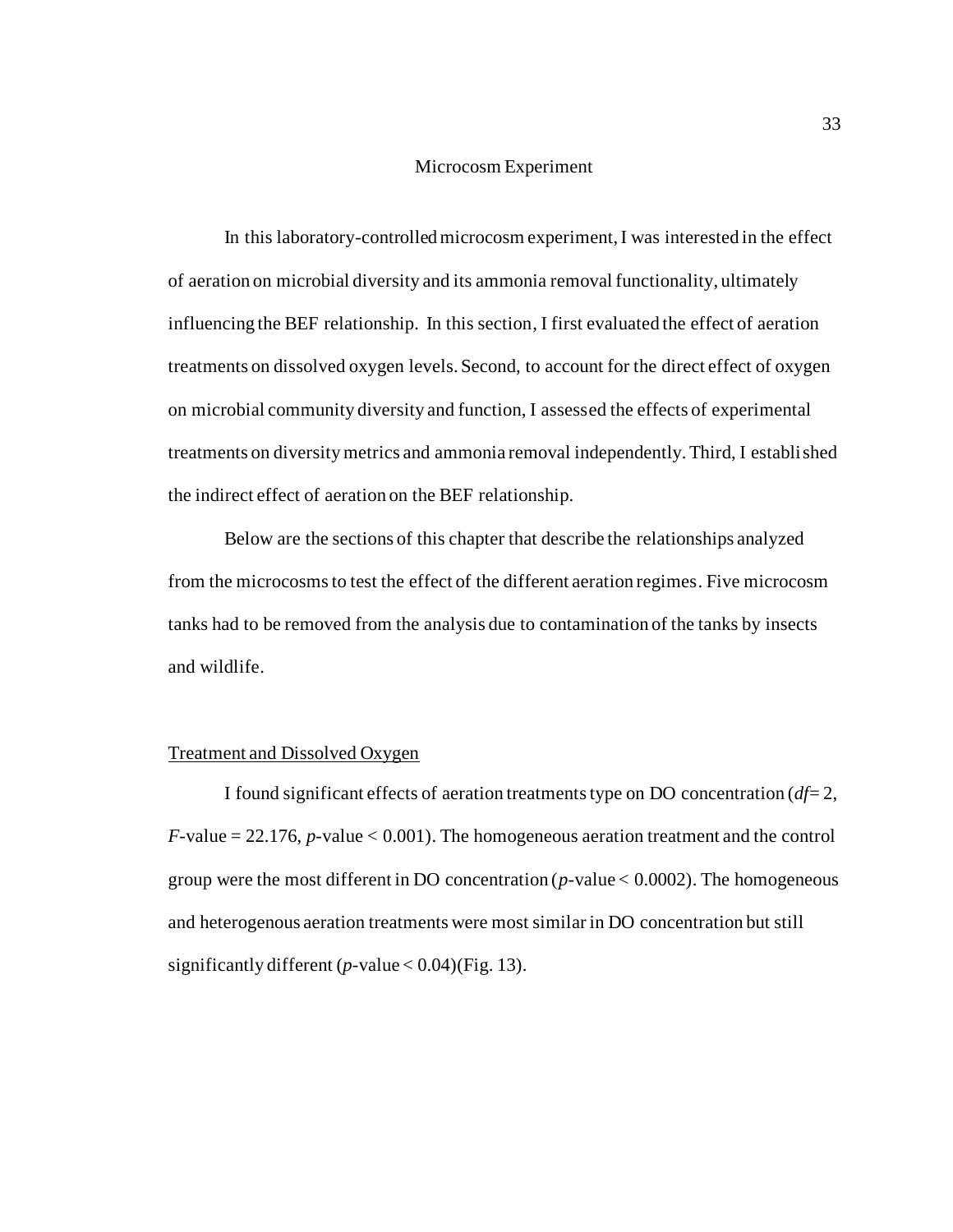

<span id="page-42-1"></span>*Figure 13. Boxplot showing the significant relationship between treatment and the dissolved oxygen concentration in each group.*

# <span id="page-42-0"></span>Treatment and Diversity

Microbial species evenness was marginally significantly affected by the aeration treatment ( $df = 2$ ,  $F$ -value = 3.54,  $p$ -value = 0.06) whereas richness was not impacted by the aeration treatment ( $df = 2$ ,  $F$ -value = 2.48,  $p$ -value = 0.12) (Fig. 14).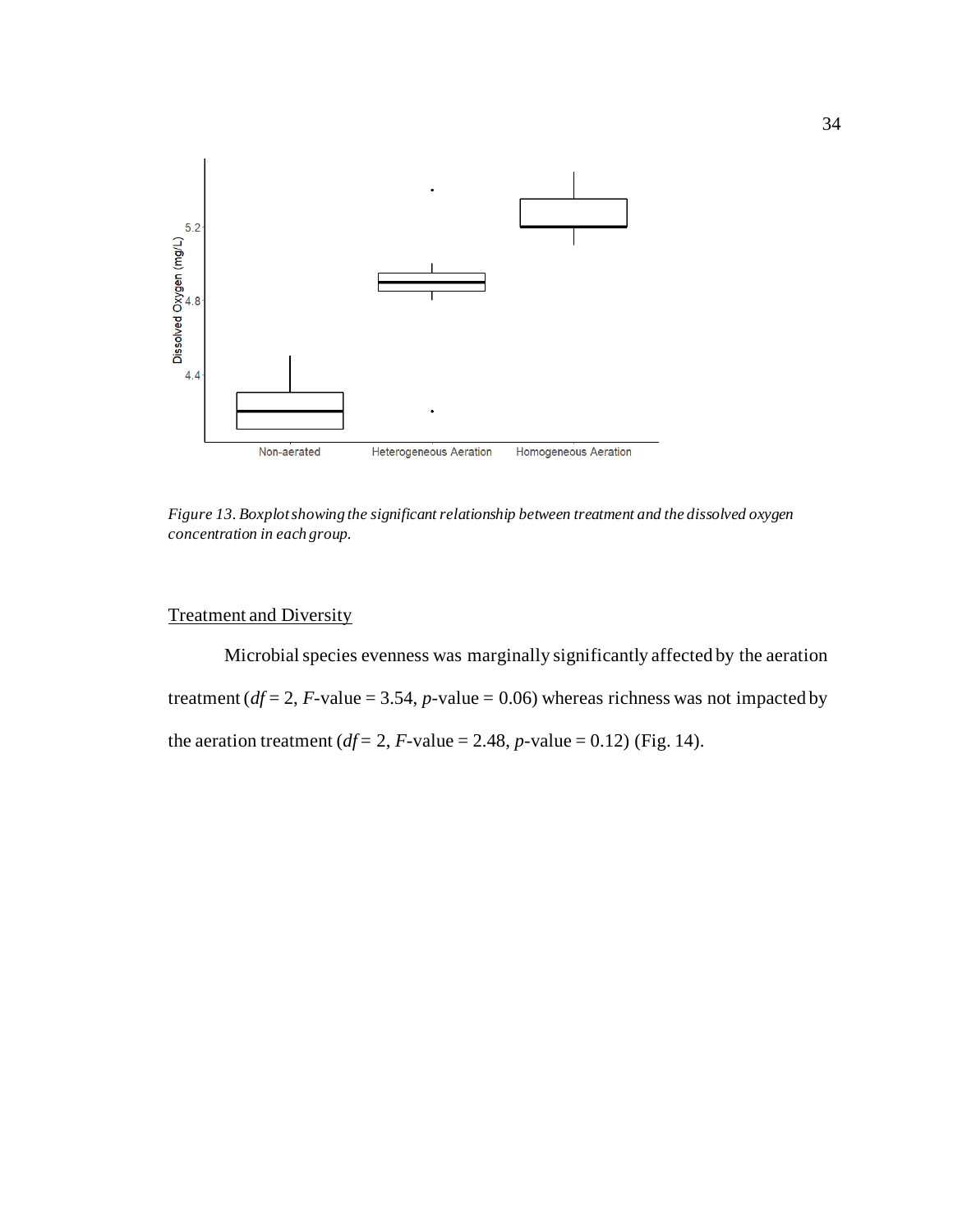

<span id="page-43-1"></span>*Figure 14. Boxplot showing the significant relationship between treatment and the microbial community evenness for each experimental group* 

# <span id="page-43-0"></span>Treatment and Nitrogen

The ammonia and nitrate ratio responded strongly to the treatment type (ammonia;  $df = 2$ , *F*-value = 22.17, *p*-value < 0.0001 and nitrate;  $df = 2$ , *F*-value = 67.38, *p*-value < 0.0001)(Fig. 15). The heterogeneous treatment had the higher change in ammonia concentration ( $p$ -value < 0.0001) (Fig. 15b).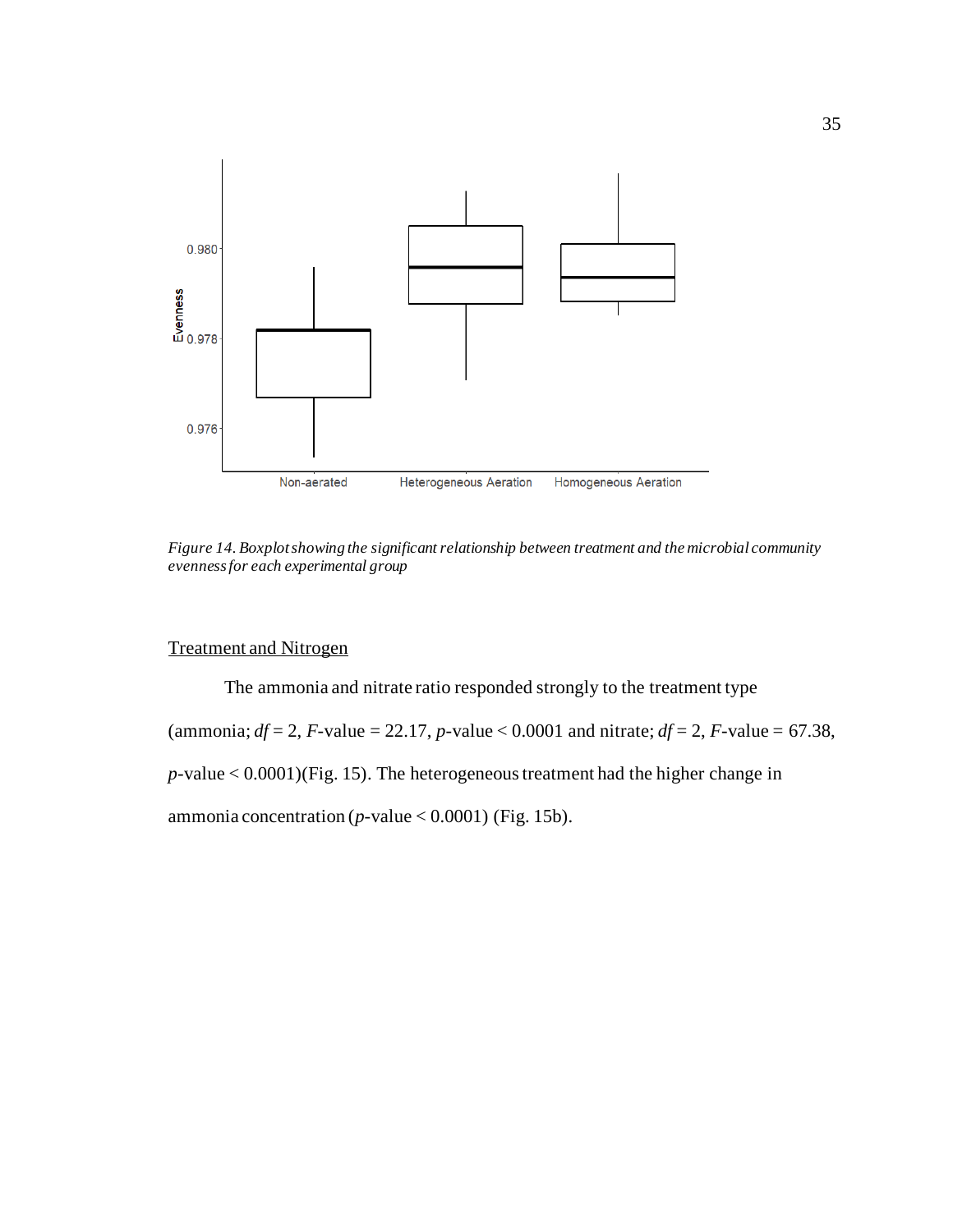

*Figure 15. Boxplotshowing the significant relationship between treatment and A) the ammonia concentration and B) the nitrate concentration of each experimental group*

## <span id="page-44-0"></span>Effects of DO on Evenness, Ammonia and BEF

The DO concentration had a significant positive effect on microbial species evenness (GLM:  $\chi^2 = 18.7$ ,  $df = 1$ , *p*-value < 0.001). Microbial community evenness peaked in the tanks from the homogeneous aeration treatment and was lowest in the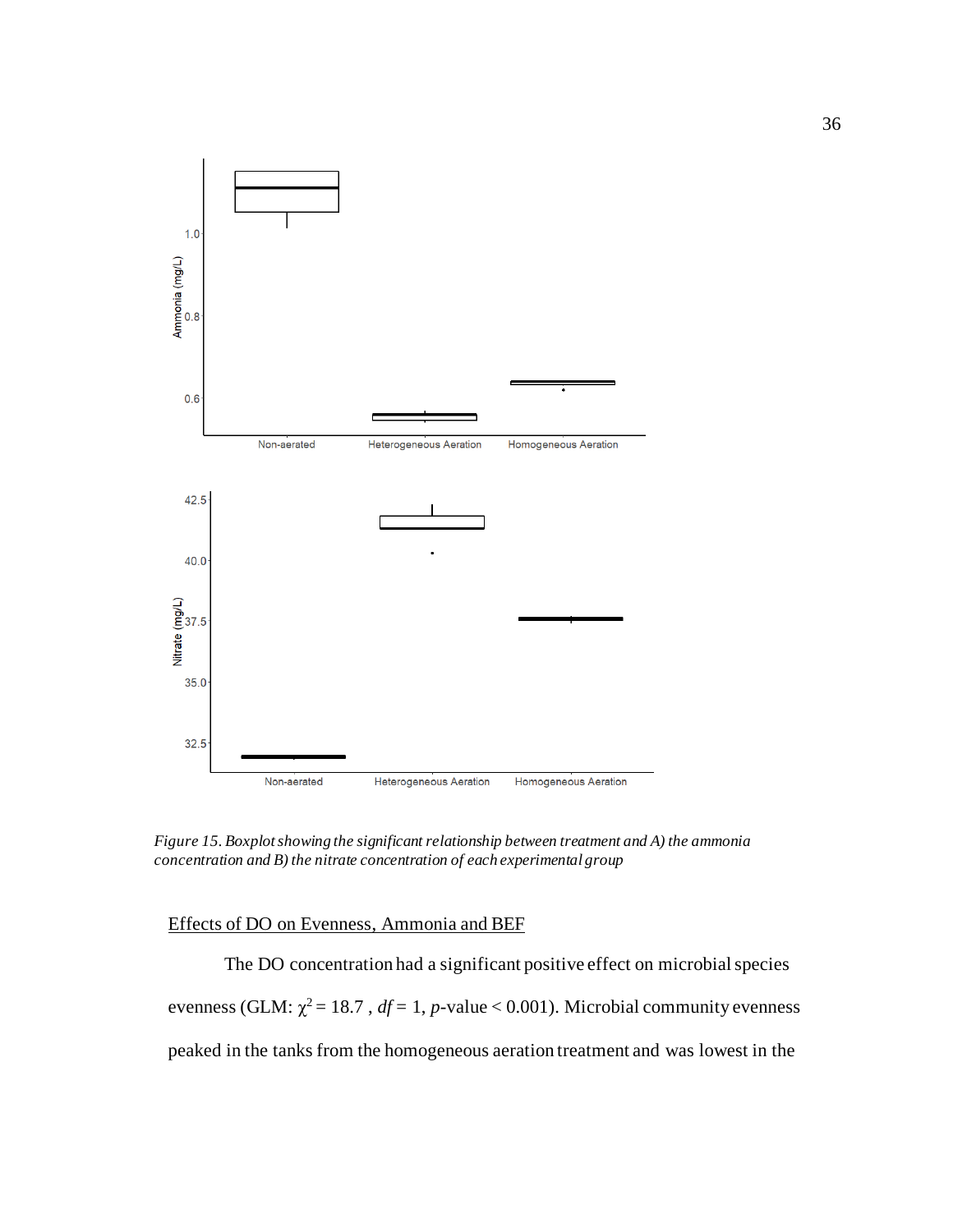control group (Fig 16a). Comparatively, the relationship between dissolved oxygen and richness was slightly negative ( $\chi^2$  = 5.12,  $df$  = 1, *p*-value = 0.02). This agreed with richness having the lowest value in the homogeneous treatment which had the highest DO concentration (Fig 16b).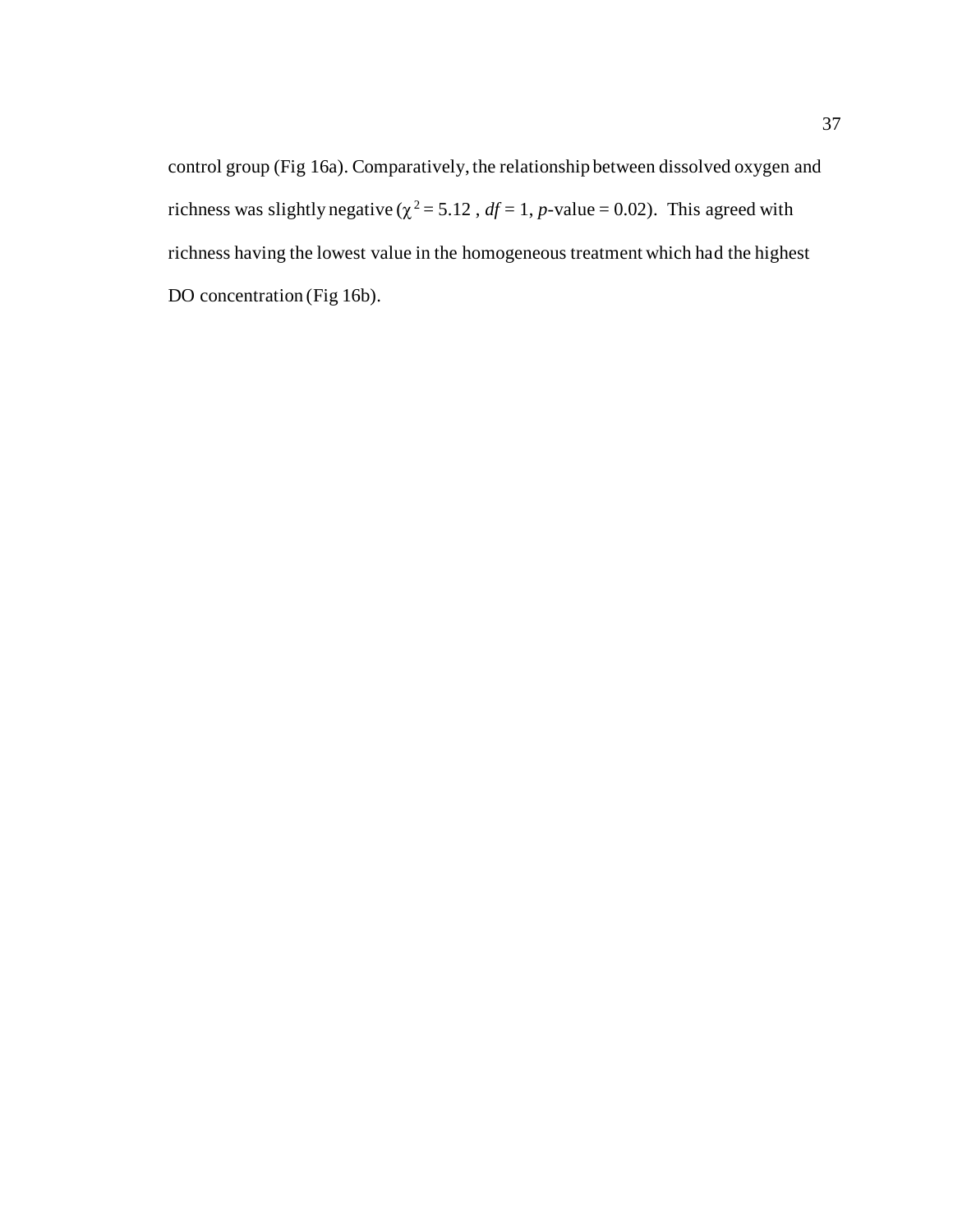

<span id="page-46-0"></span>*Figure 16. Linear model showing the direct relationship between dissolved oxygen concentration and A)the microbial community evenness and B) species richness*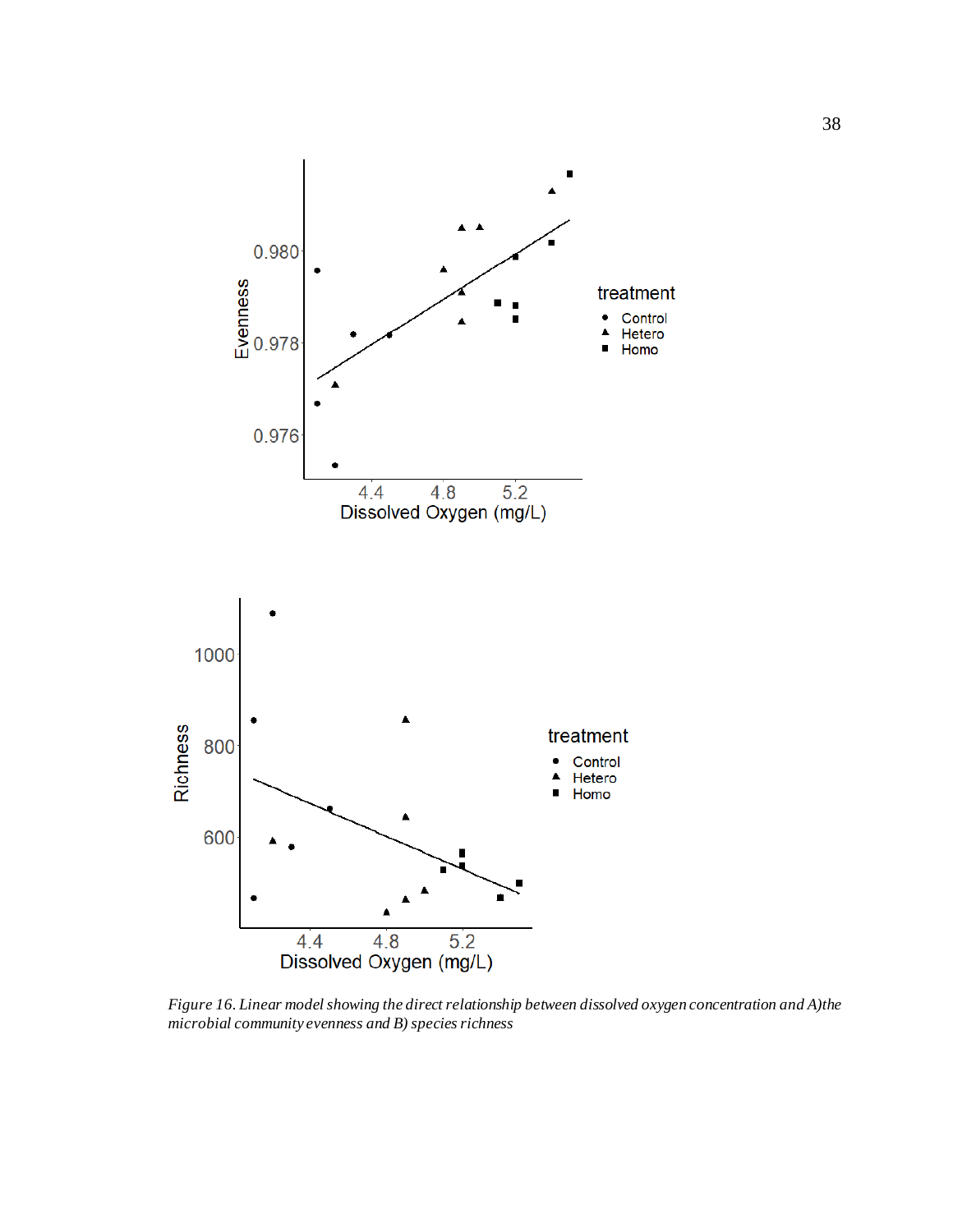

<span id="page-47-0"></span>*Figure 17. Linear model showing the significantly negative relationships between (a) species evenness and the ammonia and (b) DO and ammonia.*

In the microcosm experiment, evenness had a negative effect on delta ammonia (GLM:  $df=1$ ,  $\chi^2 = 6.21$ , *p*-value < 0.01)(Fig. 17a). However, when DO was included in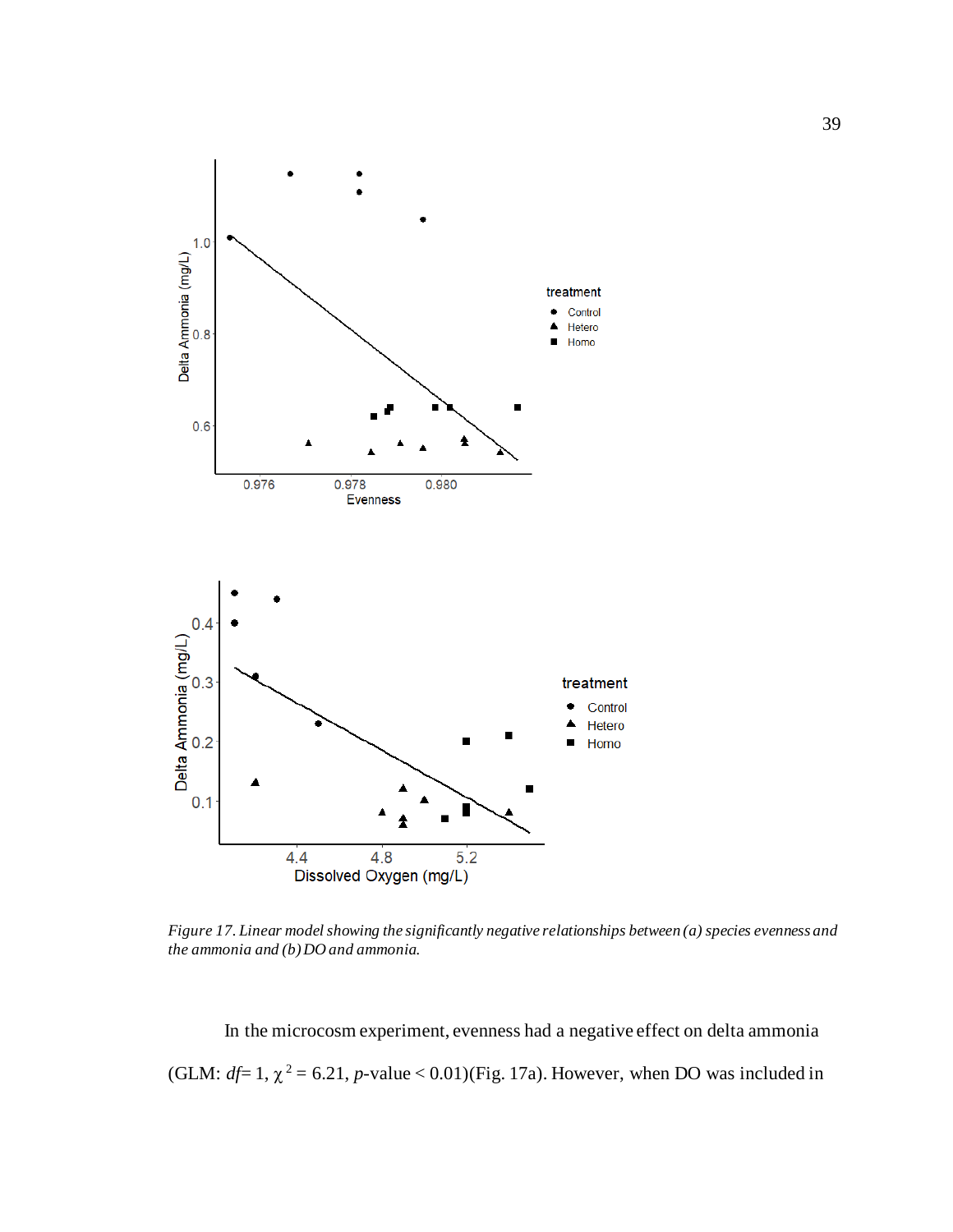the glm model the evenness did not have a significant effect on delta ammonia (GLM:  $\chi^2$  $= 0.02$ ,  $df = 1$ , *p*-value = 0.88). DO had a significant negative effect on delta ammonia (GLM:  $\chi^2$  = 7.38, *df* = 1, *p*-value = 0.006)(Fig. 17b). The negative BEF correlation indicated that a lower microbial community evenness was associated with a higher delta ammonia, yet this relationship may be mediated by oxygen levels (Fig. 17).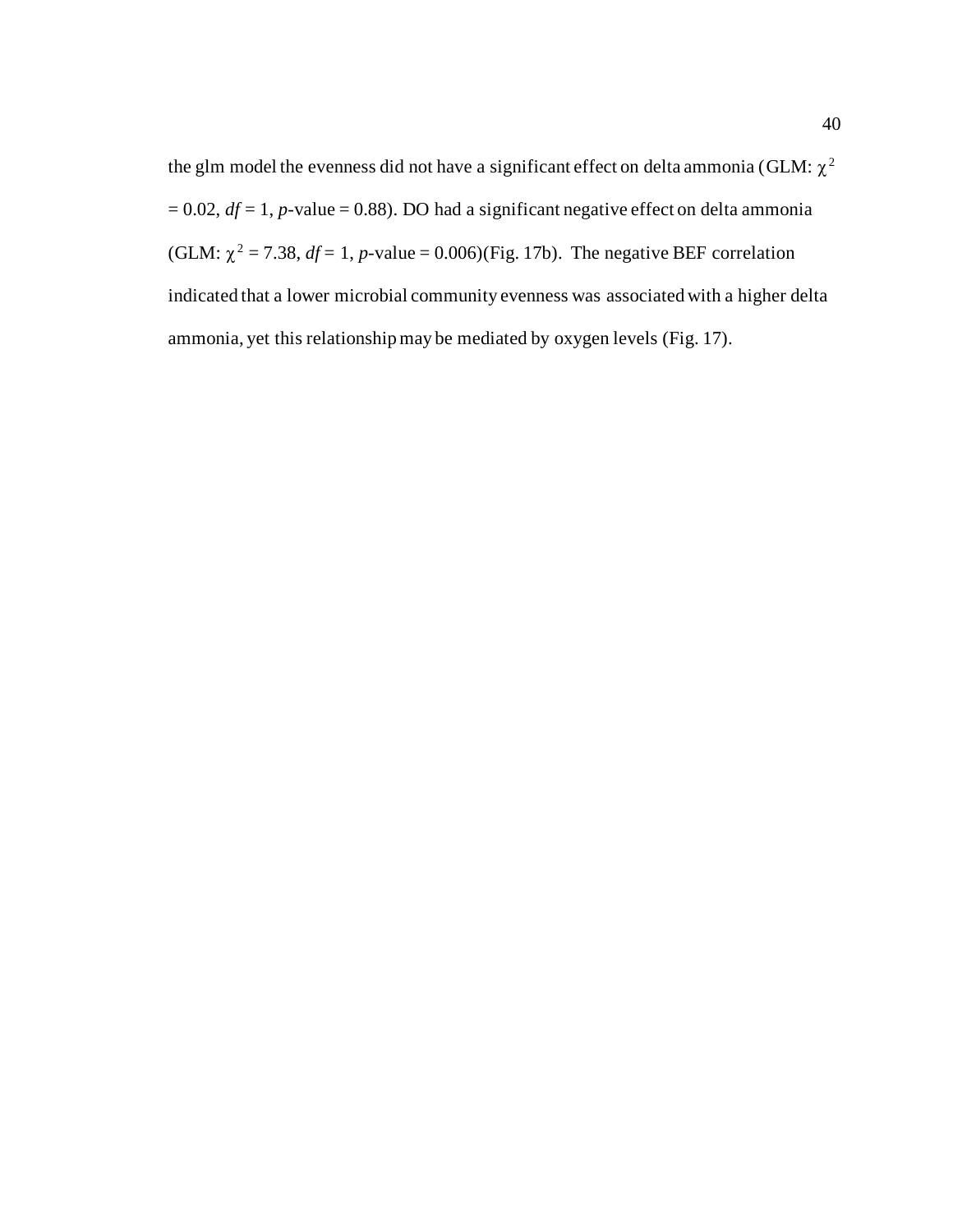#### **DISCUSSION**

<span id="page-49-0"></span>Throughout this study, I found significant negative BEF relationships between species richness and ecosystem function. This bears a striking contrast with previous studies suggesting positive BEF relationships, mostly in plant diversity and biomass studies (Marquard et al. 2009) and adds to studies demonstrating diverse alternative BEF relationships. For example, a recentstudy in Switzerland researching the effect of wastewater on stream microbial communities and ecosystem functioning showed a similar negative BEF relationship between richness and ecosystem function (Burdon et al., 2020). Integrating functional trait-based approaches to microbial community BEF research can increase our ability to analyze the connections between microbial diversity and ecosystem function more accurately (Krause et al.,2014). However, even as new research begins to include microbial communities in BEF studies, little has been done for microbial BEF relationships in wastewater wetlands. In the following paragraphs, I describe how location and season influenced diversity and ecological functionsin the AWTF and how changes in community composition provide a glimpse into trait-based influences in microbial BEF relationships.

Location determined the ammonia concentration, but the location did not have a significant relationship with the microbial community diversity or composition. As the wastewater moves along the AWTF treatment train, we expected diversity and compositional trends to positively reflect the progressive reduction of ammonia concentration typically observed by AWTF operators. Contrary to these expectations, the lowest points of biodiversity were located after the disinfection steps in the treatment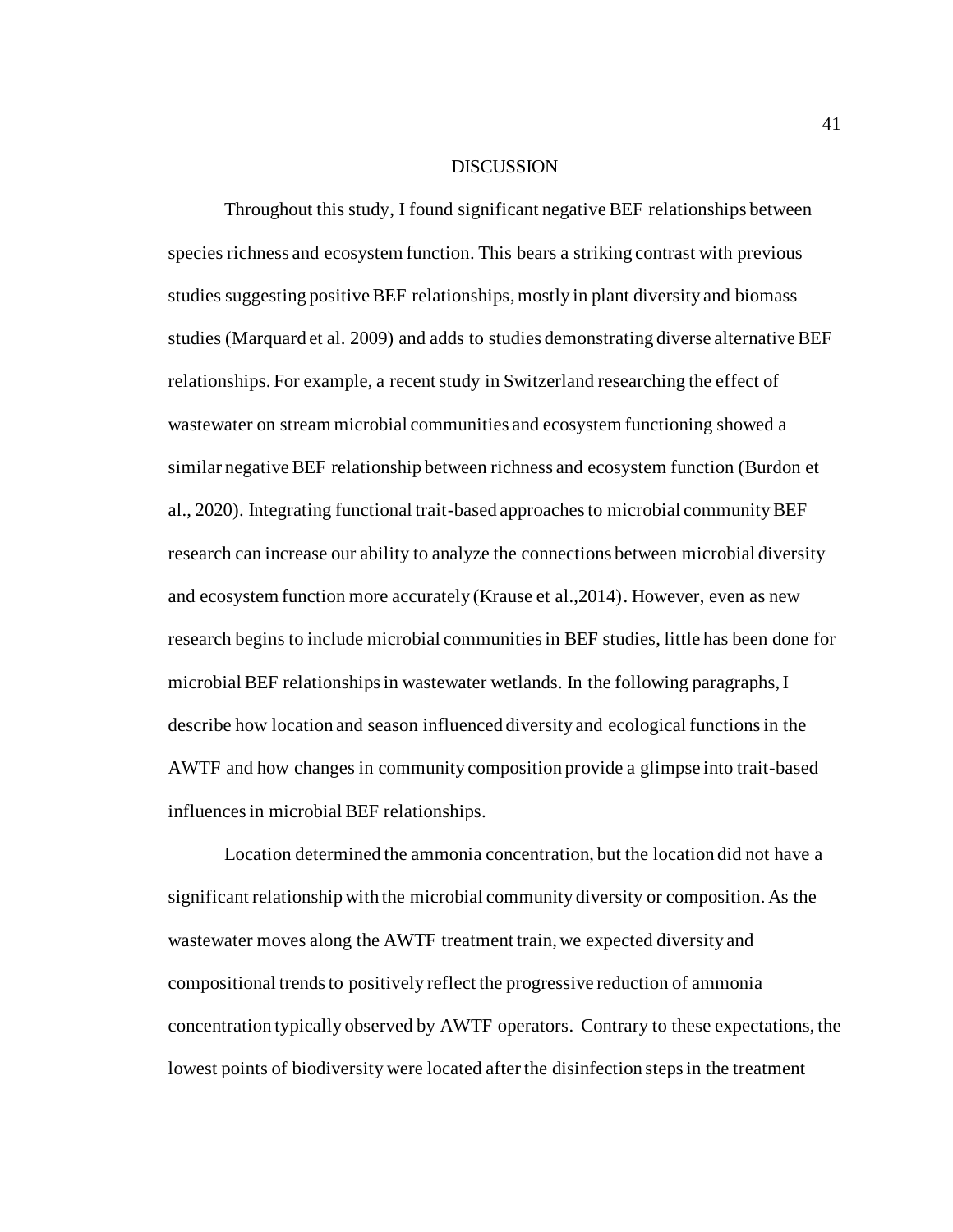train, indicating the strong influence of chlorination on microbial communities (Murray et al., 1984). The lack of relationship between location and diversity suggests that other factors besides microbial community richness and evenness are reducing the ammonia along the treatment train. For example, the proven water purification capability of wetlands is often attributed to a complex mechanism of plants and microbes (Brisson et al., 2020). Therefore, there are variables that change between the sampling points which were not measured in this project. A comprehensive analysis of the microbe-plant interaction would likely yield more complex results.

Seasons had a slight effect on microbial diversity throughout the wetlands. This study captures the shift from dry to wet season and provides the environmental change needed to assess seasonal impacts on the microbial community diversity and function at the AWTF. The findings support the hypothesis that the microbial diversity and composition changes based on seasonality which alters the growth of certain microorganisms by providing favorable conditions for niches to be filled by specific taxa. The most abundant Family throughout the seasons at the AWTF was *Burkholderiaceae* which decreases slightly from Autumn to Spring*.* The bacteria from this Family are competitive acetate assimilators during complete denitrification (Hetz & Horn, 2021). Following *Burkholderiaceae,* the Family *Methylococcaceae* was most abundant in Spring and functions as a methanotroph in aquatic systems. *Methylococcaceae* along with other methanotrophic taxa can reduce the methane flux to the atmosphere by 90 percent via methane oxidation in the surface of wetlands (Dedysh et al., 1998). Finding a consistently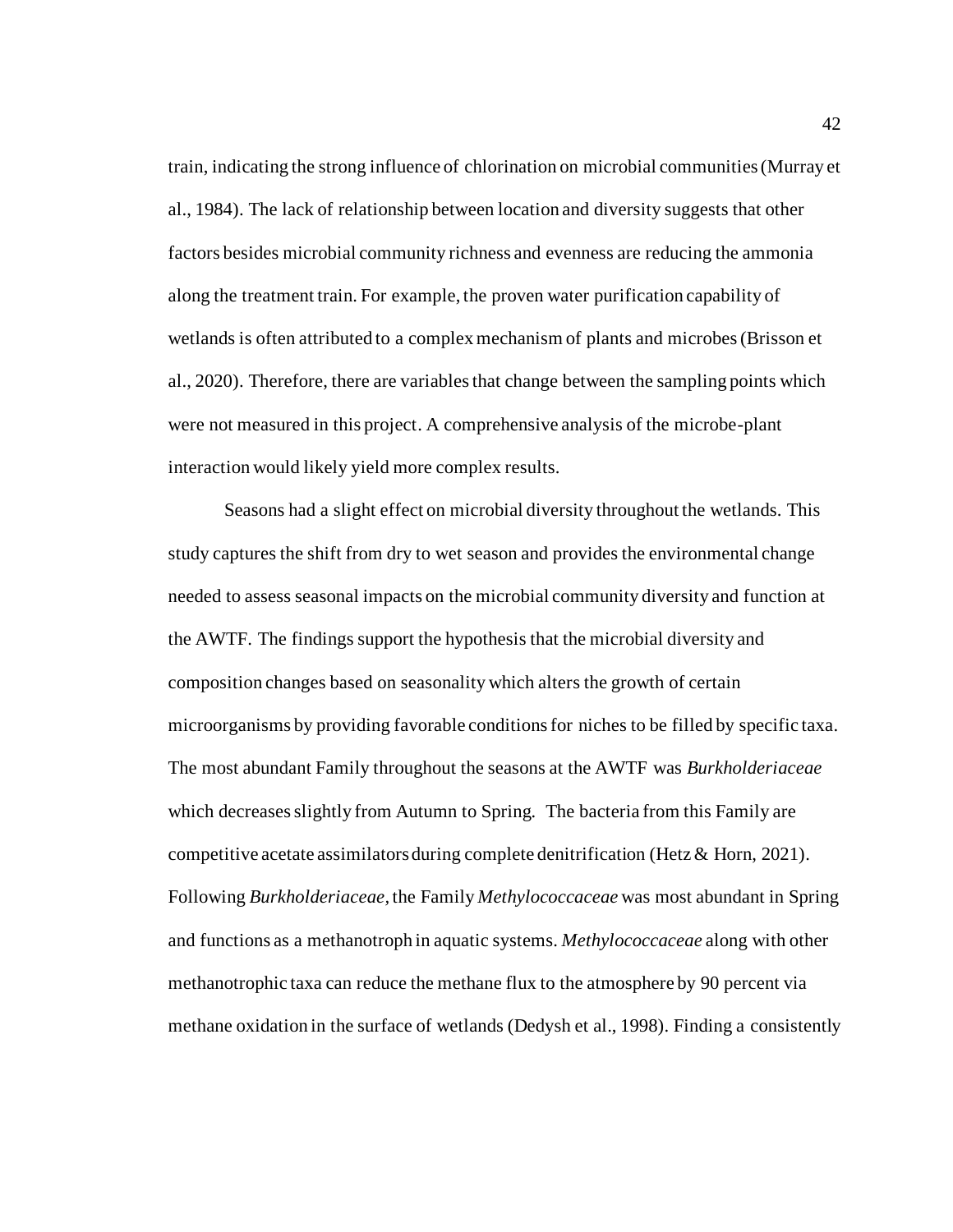high abundance of both Families at the AWTF across seasons indicates these wetlands are harboring the bacterial capacity to perform effective nutrient cycling.

The seasons significantly affected the ASV relative abundance, but across locationsthe only shift in relative abundance for microbial communities occurred in Allen Marsh. In Allen Marsh there was a significant decrease of bacteria from the Genus *Flavobacterium* and Genus *Mycobacterium*from Autumn to Winter and these taxa increased again in Spring. The Genus *Flavobacterium*is metabolically diverse with some species categorized as chemoheterotrophsthat participate in mineralizing various types of organic matter such as carbohydrates, proteins and amino acids in aquatic ecosystems (Bernardet et al., 2006). The Genus *Mycobacterium* is a common human pathogen found in wastewater and requires chlorination treatment procedures to be removed from the wastewater (Le Dantec et al., 2002 & Radomski et al., 2011). Fluctuations in taxa that are metabolically relevant suggests that understanding the effectiveness of the AWTF at removing toxins may require careful monitoring of microbial dynamics in Allen Marsh.

While the broad goals of the current study preclude a clear explanation behind these unique microbial community dynamics within Allen Marsh, here I propose a hypothesis that may guide future studies disentangling this issue. Because Allen Marsh is the first of the three Enhancement Wetlands which immediately follows a disinfection step, the effect of chlorination on the microbial communities in the wastewater entering Allen Marsh may be causing the lower richness in this location. This effect could be weaker in Winter when the AWTF experiences the highest flow rates due to more precipitation and can dilute the impact of the chlorination. Whether these dynamics can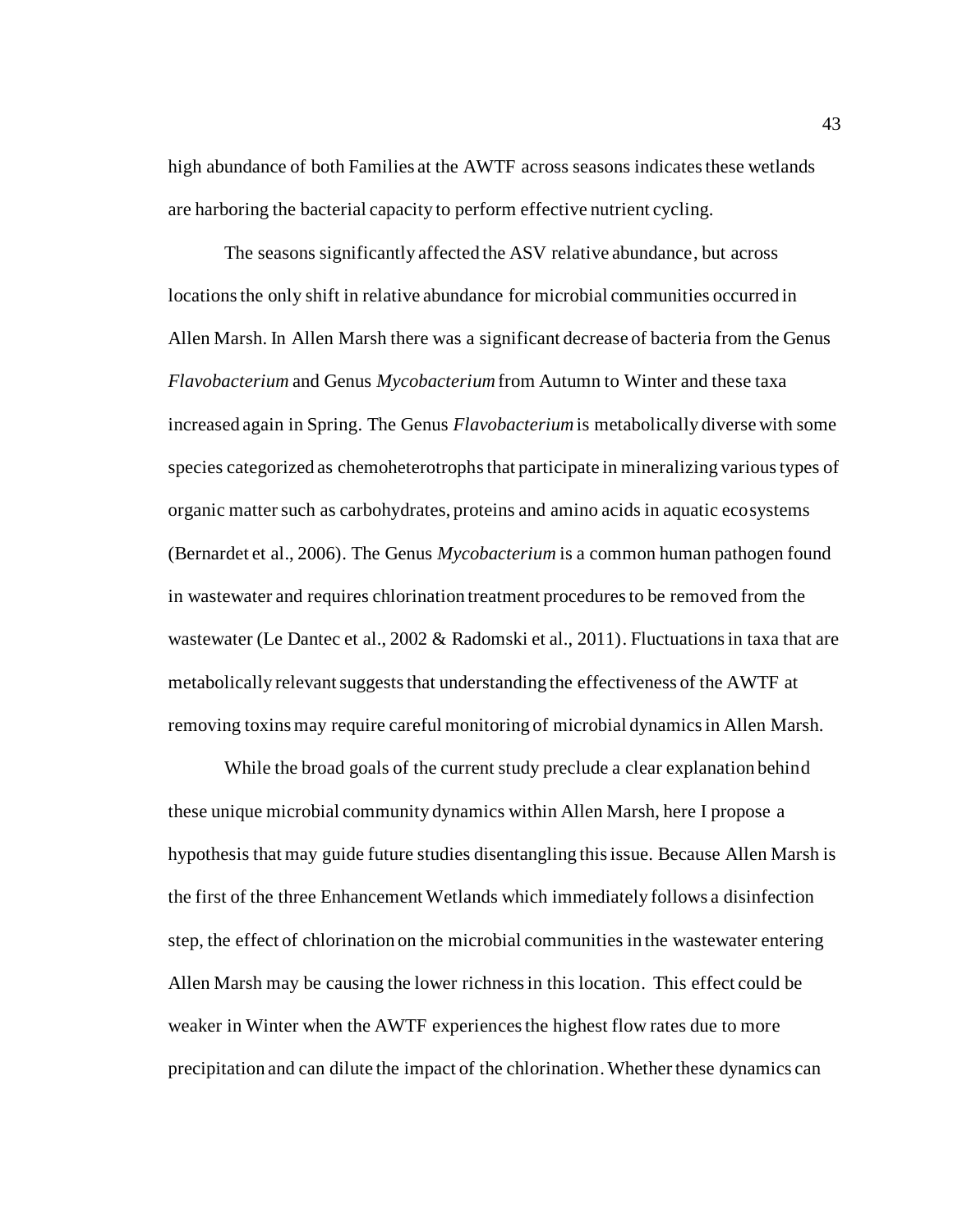have future consequences for the whole system seems unlikely, due to the stability of other Enhancement Wetlands, yet should be not fully discarded as a monitoring goal.

In the microcosm experiment, species evenness had a negative correlation with ammonia removal indicating that the most functionally efficient communities were dominated by few species. Interestingly, a similar wastewater microcosm study found the opposite trend between microbial species evenness and denitrification: a positive BEF relationship. They concluded that microbial communities with high evenness were more resilient to stress, and when there was dominance by a few species there was lower denitrification efficiency by the microbes in the wastewater (Wittebolle at al., 2009). This discrepancy may result from differences in nitrifying and denitrifying gene abundances in the microbial communities studied.

The results from my microcosm experiment showed a negative DO-richness relationship. As DO increases the number of bacterial species decreases and the microcosm is regulated by a few species. This concurs with how additional energy availability in high oxygen environments leads to the competitive advantage of a few species (Yadav et al. 2014). Since I directly manipulated aeration, the only direct relationships are the effects of DO concentration on nitrification and evenness. An experimental manipulation of both initial richness and evenness in the microcosms would lead to clearer cause-effect results for the BEF relationships in the context of oxygen availability. Alternatively, quantitative polymerase chain reaction (qPCR) could be used to quantify the nitrifying and denitrifying gene abundance in the microbial populations of the microcosms to yield direct BEF relationships between diversity and delta ammonia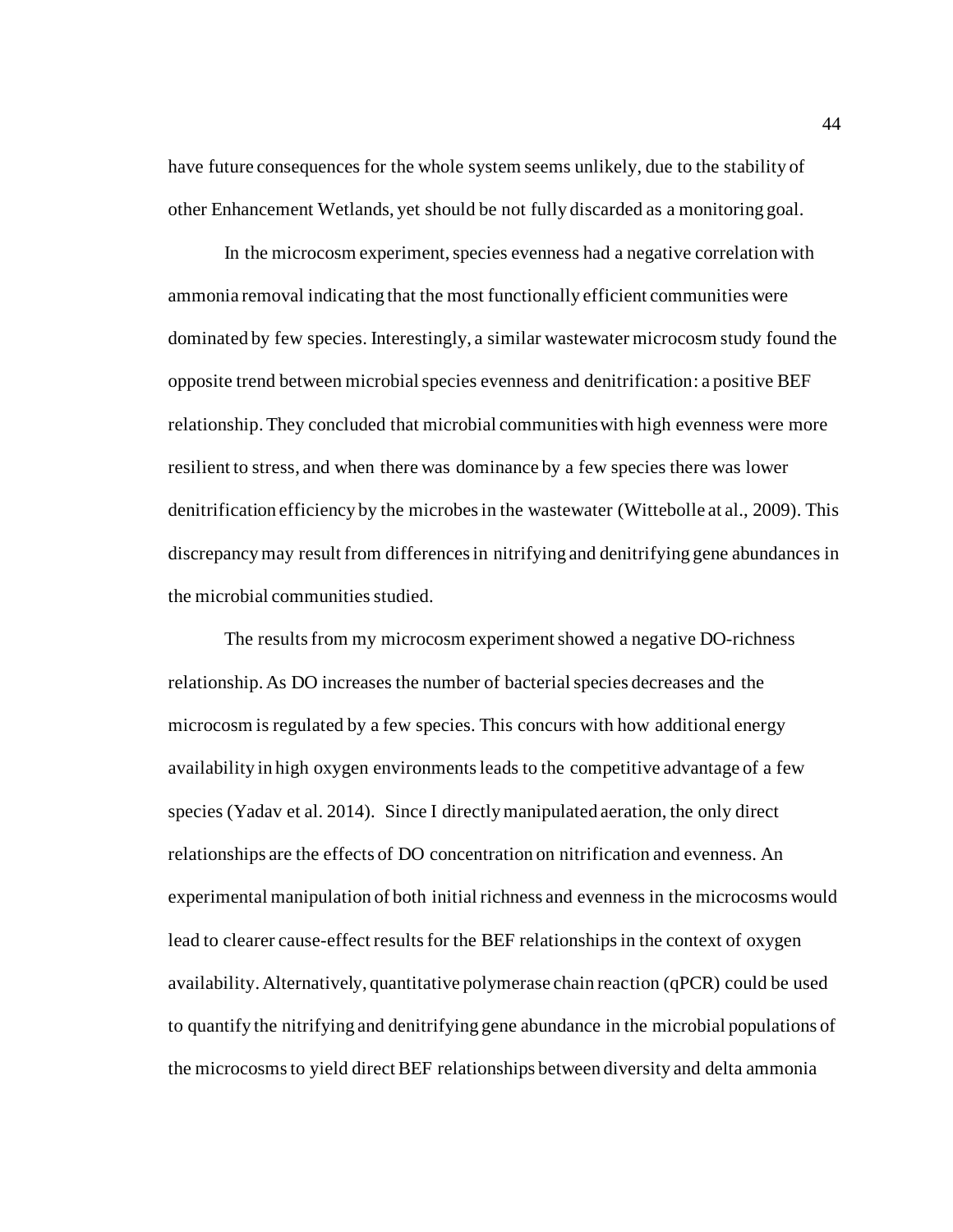(Zhang et al., 2014). Although the BEF results are only correlational, this experiment indicates that BEF relationships are affected by DO and supports the findings of the negative BEF relationship in the field study.

This research was a foundational step towards understanding the bacterial interactions throughout the AWTF and identifying the general patterns between location, seasonality, ammonia removal and microbial diversity. The negative BEF relationship further supports the need for expanding the scope of field-based studies to fully capture the ways in which microbial community diversity interacts with ecosystem functioning. Furthermore, my findings suggest that BEF relationships can dynamically change in space and time, since locality influence function and seasons influence diversity. Moving forward, BEF studies should aim to generalize which ecological processes can best promote or disrupt diversity and function relationships.

The results of this study inform the AWTF that the dominance of a few bacterial taxa may increase the ammonia removal capabilities of the natural treatment system. My project generated new questions that open the door for future studies that address issues like (1) identifying the specific taxa driving nitrogen cycling and the mechanism behind functional decrease in diverse communities (via co-occurrence network analyses or competitive assays), (2) diversity relationships with nitrification and denitrification gene abundance (via qPCR assays), or (3) the role of biosolid microbial communities in transforming and storing waste (DNA extractions are available for further analyses). Additionally, my findings highlight that Allen Marsh should be further investigated to explain its significantly lower species richness and distinct responses to seasonal changes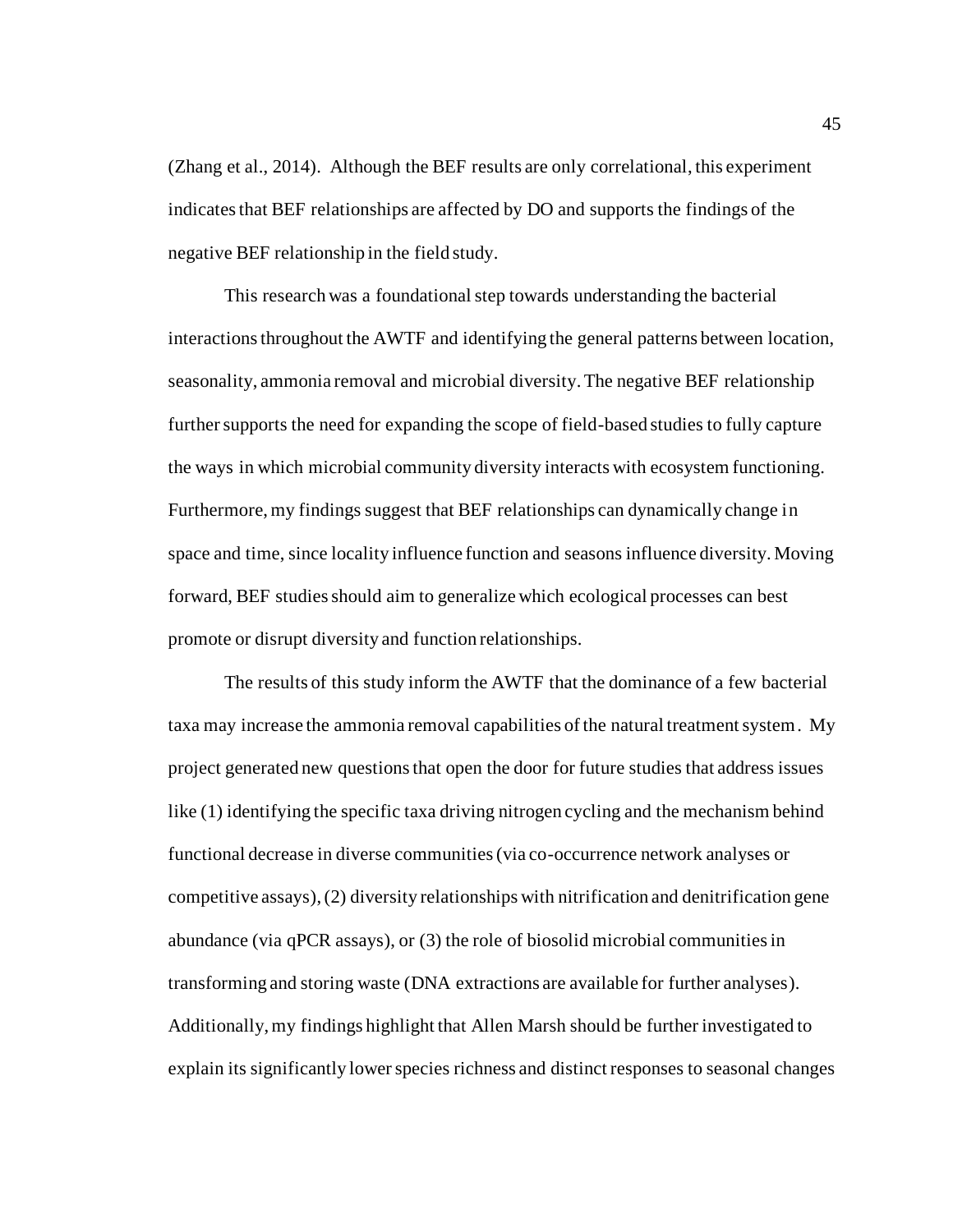and its consequences for the efficiency of the AWTF in the long term. Importantly, this research can be applied to other sections of the nitrogen cycle in aquatic systems, as well as other biogeochemical cycles and terrestrial systems, with the objective to understand the role of microbial communities in driving the Earth's ecosystems. Overall, I hope to contribute to our understanding of local and global systems by strengthening our framework to predict and manage microbial functionsfor ecosystem resiliency.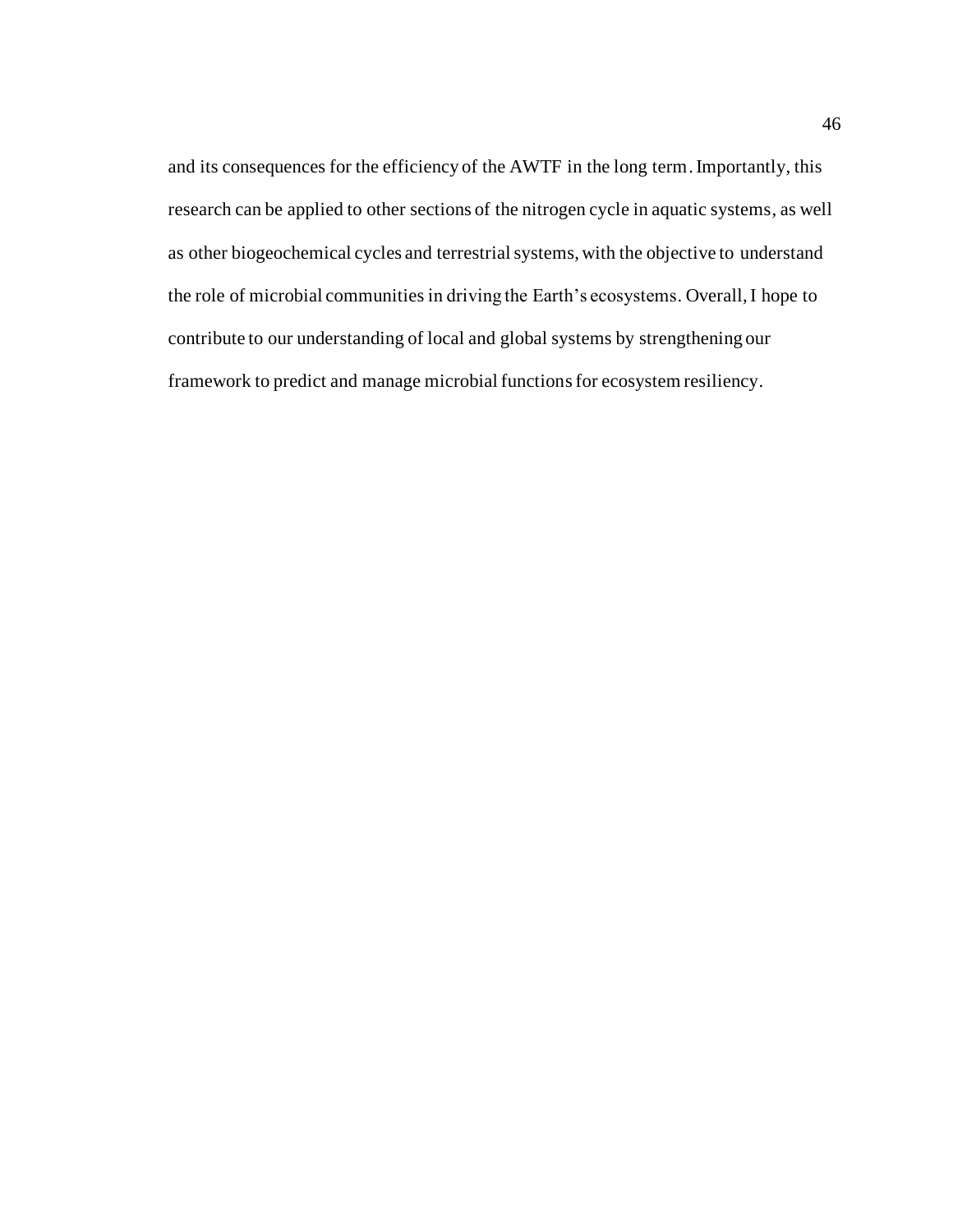#### REFERENCES

- <span id="page-55-0"></span>Ayaz, Selma Ç., and Lütfi Akça. 2001. "Treatment of Wastewater by Natural Systems." *Environment International* 26(3):189–95.
- Bavor, H. J., D. J. Roser, and P. W. Adcock. 1995. "Challenges for the Development of Advanced Constructed Wetlands Technology." *Water Science and Technology* 32(3):13–20.
- Baylis, C., M. Uyttendaele, H. Joosten, and A. Davies. 2011. "The Enterobacteriaceae and Their Significance to the Food Industry." *The Enterobacteriaceae and Their Significance to the Food Industry*

*.*

- Bernardet, Jean-François, and John P. Bowman. 2006. "The Genus Flavobacterium." Pp. 481–531 in *The Prokaryotes*, edited by M. Dworkin, S. Falkow, E. Rosenberg, K.-H. Schleifer, and E. Stackebrandt. New York, NY: Springer New York.
- Bowman, John P. 2014. "The Family Methylococcaceae." Pp. 411–40 in *The Prokaryotes: Gammaproteobacteria*, edited by E. Rosenberg, E. F. DeLong, S. Lory, E. Stackebrandt, and F. Thompson. Berlin, Heidelberg: Springer.
- Brisson, Jacques, Mariana Rodriguez, Charles A. Martin, and Raphaël Proulx. 2020. "Plant Diversity Effect on Water Quality in Wetlands: A Meta-Analysis Based on Experimental Systems." *Ecological Applications* 30(4):e02074
- Burdon, Francis J., Yaohui Bai, Marta Reyes, Manu Tamminen, Philipp Staudacher, Simon Mangold, Heinz Singer, Katja Räsänen, Adriano Joss, Scott D. Tiegs, Jukka Jokela, Rik I. L. Eggen, and Christian Stamm. 2020. "Stream Microbial Communities and Ecosystem Functioning Show Complex Responses to Multiple Stressors in Wastewater." *Global Change Biology* 26(11):6363–82.
- Cabrol, Léa, Frédéric Thalasso, Laure Gandois, Armando Sepulveda-Jauregui, Karla Martinez-Cruz, Roman Teisserenc, Nikita Tananaev, Alexander Tveit, Mette M. Svenning, and Maialen Barret. 2020a. "Anaerobic Oxidation of Methane and Associated Microbiome in Anoxic Water of Northwestern Siberian Lakes." *Science of The Total Environment* 736:139588.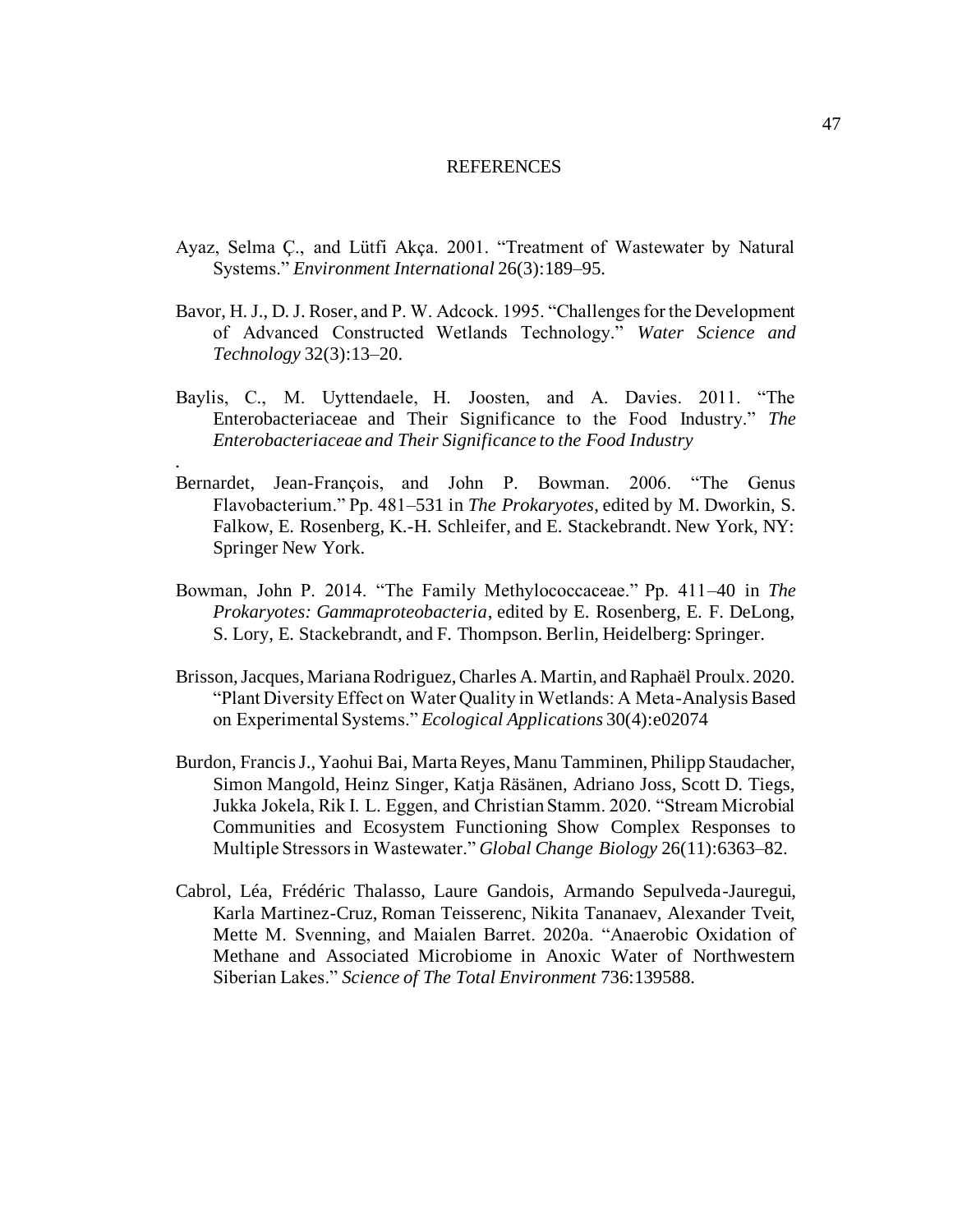- Dedysh, Svetlana N., Nicolai S. Panikov, Werner Liesack, Regine Großkopf, Jizhong Zhou, and James M. Tiedje. 1998. "Isolation of Acidophilic Methane-Oxidizing Bacteria from Northern Peat Wetlands." *Science* 282(5387):281–84.
- Dong, Xiuli, and Gudigopuram B. Reddy. 2012. "Ammonia-Oxidizing Bacterial Community and Nitrification Rates in Constructed Wetlands Treating Swine Wastewater." *Ecological Engineering* 40:189–97.
- Errebhi, Mohamed, and G. E. Wilcox. 1990. "Plant Species Response to Ammonium‐nitrate Concentration Ratios." *Journal of Plant Nutrition* 13(8):1017–29.
- Erwin, Kevin L. 2008. "Wetlands and Global Climate Change: The Role of Wetland Restoration in a Changing World." *Wetlands Ecology and Management* 17(1):71.
- Fields, Scott. 2004. "Global Nitrogen: Cycling out of Control." *Environmental Health Perspectives* 112(10):A556–63.
- Gerba, Charles P., and Ian L. Pepper. 2009. "Chapter 24 Wastewater Treatment and Biosolids Reuse." Pp. 503–30 in *Environmental Microbiology (Second Edition)*, edited by R. M. Maier, I. L. Pepper, and C. P. Gerba. San Diego: Academic Press.
- Hetz, Stefanie A., and Marcus A. Horn. 2021a. "Burkholderiaceae Are Key Acetate Assimilators During Complete Denitrification in Acidic Cryoturbated Peat Circles of the Arctic Tundra." *Frontiers in Microbiology* 12.
- Hook, Donal D. 1993. "Wetlands: History, Current Status, and Future." *Environmental Toxicology and Chemistry* 12(12):2157–66.
- Krause, Sascha, Xavier Le Roux, Pascal A. Niklaus, Peter M. Van Bodegom, Jay T. Lennon, Stefan Bertilsson, Hans-Peter Grossart, Laurent Philippot, and Paul L. E. Bodelier. 2014. "Trait-Based Approaches for Understanding Microbial Biodiversity and Ecosystem Functioning." *Frontiers in Microbiology* 5.
- Le Dantec, Corinne, Jean-Pierre Duguet, Antoine Montiel, Nadine Dumoutier, Sylvie Dubrou, and Véronique Vincent. 2002. "Chlorine Disinfection of Atypical Mycobacteria Isolated from a Water Distribution System." *Applied and Environmental Microbiology* 68(3):1025–32.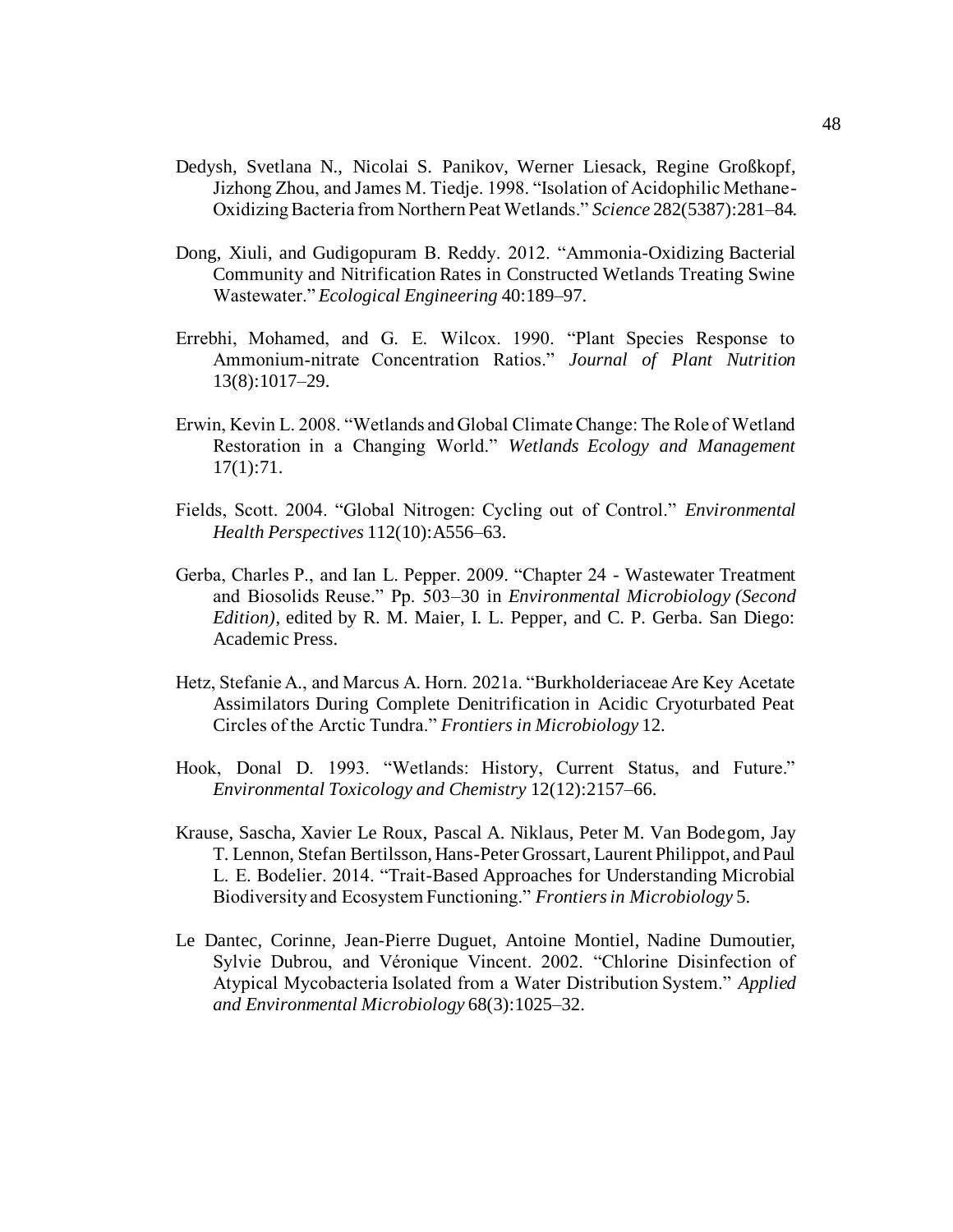- Marquard, Elisabeth, Alexandra Weigelt, Christiane Roscher, Marlén Gubsch, Annett Lipowsky, and Bernhard Schmid. 2009. "Positive Biodiversity– Productivity Relationship Due to Increased Plant Density." *Journal of Ecology* 97(4):696–704.
- Minocha, Vijay K., and A. V. S. Prabhakar Rao. 1988. "Ammonia Removal and Recovery from Urea Fertilizer Plant Waste." *Environmental Technology Letters* 9(7):655–64
- Mitsch, William J., Blanca Bernal, Amanda M. Nahlik, Ülo Mander, Li Zhang, Christopher J. Anderson, Sven E. Jørgensen, and Hans Brix. 2013. "Wetlands, Carbon, and Climate Change." *Landscape Ecology* 28(4):583–97.
- Mitsch, William J., and James G. Gosselink. 2000. "The Value of Wetlands: Importance of Scale and Landscape Setting." *Ecological Economics* 35(1):25– 33.
- Murray, G. E., R. S. Tobin, B. Junkins, and D. J. Kushner. 1984. "Effect of Chlorination on Antibiotic Resistance Profiles of Sewage-Related Bacteria." *Applied and Environmental Microbiology* 48(1):73–77.
- Nordmann, Patrice, Thierry Naas, and Laurent Poirel. 2011. "Global Spread of Carbapenemase-Producing Enterobacteriaceae." *Emerging Infectious Diseases* 17(10):1791–98.
- Oren, Aharon. 2014. "The Family Rhodocyclaceae." Pp. 975–98 in *The Prokaryotes: Alphaproteobacteria and Betaproteobacteria*, edited by E. Rosenberg, E. F. DeLong, S. Lory, E. Stackebrandt, and F. Thompson. Berlin, Heidelberg: Springer.
- Oshkin, Miroshnikov, Danilova, Hakobyan, Liesack, and Dedysh. 2019. "Thriving in Wetlands: Ecophysiology of the Spiral-Shaped Methanotroph Methylospira Mobilis as Revealed by the Complete Genome Sequence." *Microorganisms* 7(12):683.
- Ottová, Vlasta, Jarmila Balcarová, and Jan Vymazal. 1997. "Microbial Characteristics of Constructed Wetlands." *Water Science and Technology* 35(5):117–23.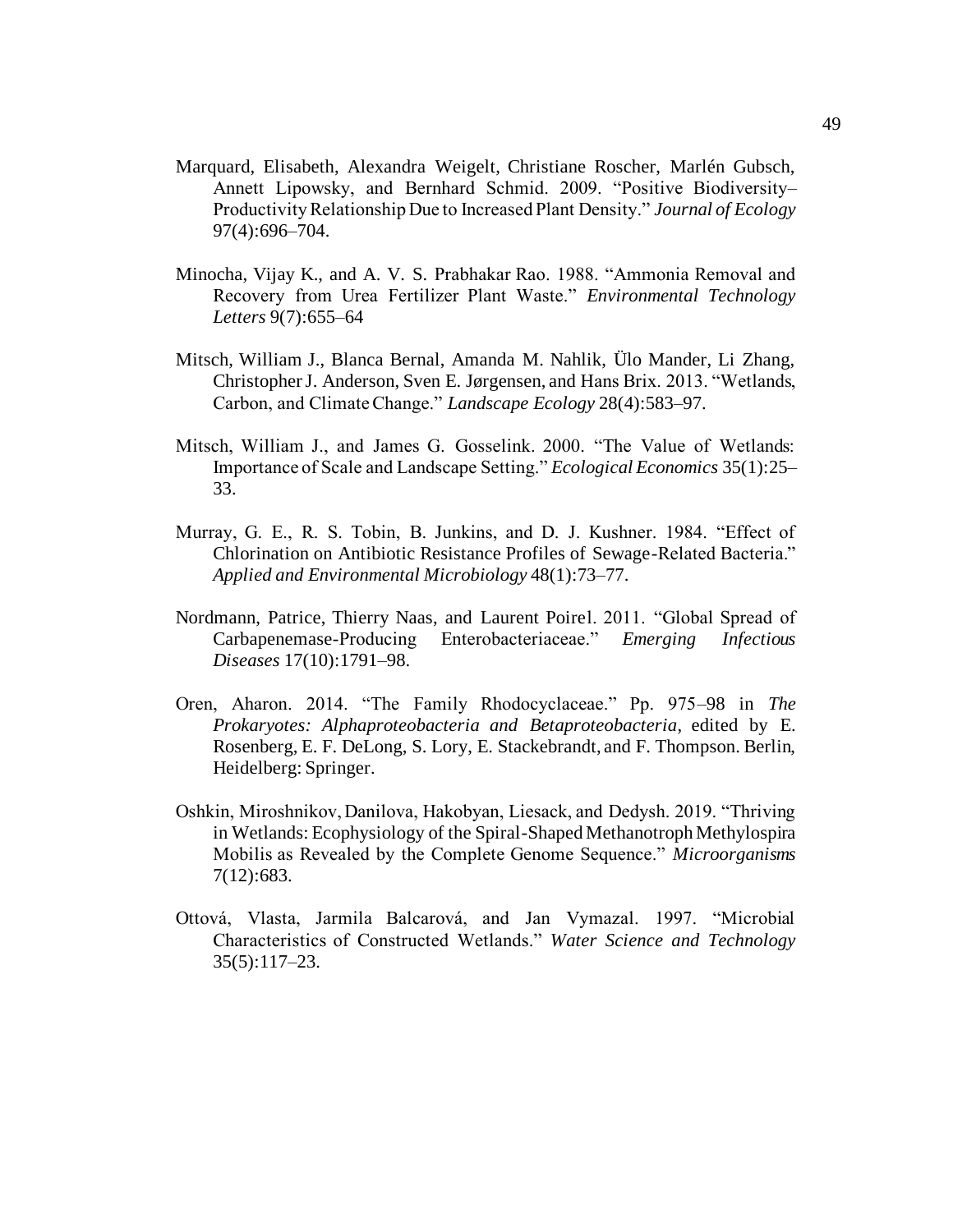- Radomski, Nicolas, Laetitia Betelli, Régis Moilleron, Sophie Haenn, Laurent Moulin, Emmanuelle Cambau, Vincent Rocher, Alexandre Gonçalves, and Françoise S. Lucas. 2011. "Mycobacterium Behavior in Wastewater Treatment Plant, A Bacterial Model Distinct From Escherichia Coli and Enterococci." *Environmental Science & Technology* 45(12):5380–86.
- Schuerch, Mark, Tom Spencer, Stijn Temmerman, Matthew L. Kirwan, Claudia Wolff, Daniel Lincke, Chris J. McOwen, Mark D. Pickering, Ruth Reef, Athanasios T. Vafeidis, Jochen Hinkel, Robert J. Nicholls, and Sally Brown. 2018. "Future Response of Global Coastal Wetlands to Sea-Level Rise." *Nature* 561(7722):231–34.
- Wardle, David A., Michael A. Huston, J. Philip Grime, Frank Berendse, Eric Garnier, William K. Lauenroth, Heikki Setälä, and Scott D. Wilson. 2000. "Biodiversity and Ecosystem Function: An Issue in Ecology." *Bulletin of the Ecological Society of America* 81(3):235–39.
- Wiegman, A., I. C. Augustin, M. L. Kubow, M. Fein-Cole, G. H. Myers, D. S. Ross, B. C. Wemple, R. M. Diehl, D. M. Rizzo, K. Underwood, W. B. Bowden, and E. D. Roy. 2020. "Predicting Post-Restoration Risk of Soil Legacy Phosphorus Release in Historically Drained and Farmed Riparian Wetlands." 2020:H092- 07.
- Wittebolle, Lieven, Massimo Marzorati, Lieven Clement, Annalisa Balloi, Daniele Daffonchio, Kim Heylen, Paul De Vos, Willy Verstraete, and Nico Boon. 2009. "Initial Community Evenness Favours Functionality under Selective Stress." *Nature* 458(7238):623–26.
- Yadav, Trilok Chandra, Anshuman A. Khardenavis, and Atya Kapley. 2014. "Shifts in Microbial Community in Response to Dissolved Oxygen Levels in Activated Sludge." *Bioresource Technology* 165:257–64.
- Zhang, Y., X. Xie, N. Jiao, S. S. Y. Hsiao, and S. J. Kao. 2014. "Diversity and Distribution of *AmoA*-Type Nitrifying and *NirS*-Type Denitrifying Microbial Communities in the Yangtze River Estuary." *Biogeosciences* 11(8):2131–45.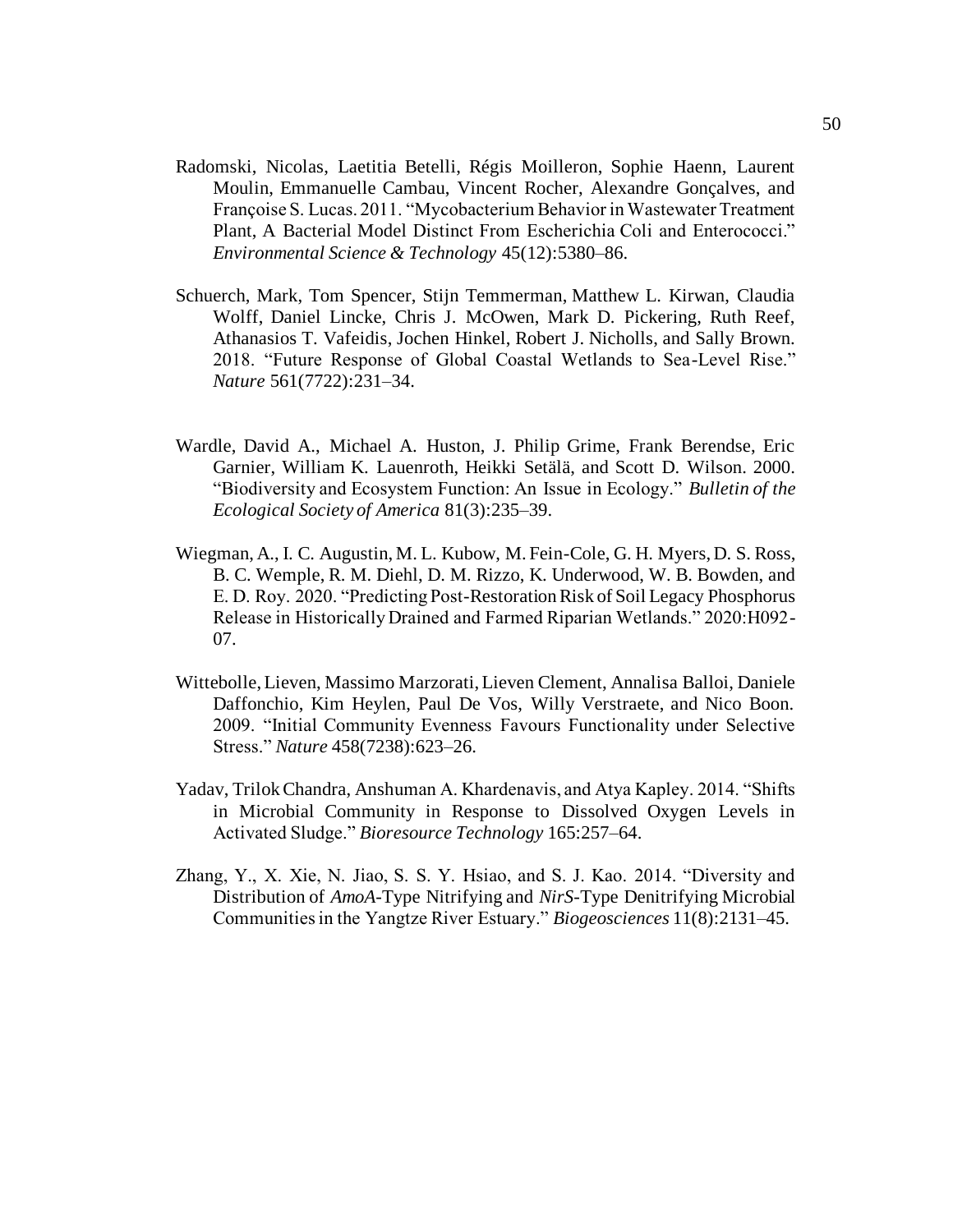# APPENDIX

<span id="page-59-0"></span>

Figure A-1. Water temperature changes across seasons in degrees Celsius (GLM;  $X^2 = 228$ , DF = 2, pvalue  $< 0.001$ ).



Figure A-2. Boxplot of the effects of seasonality on the species Evenness. (ANOVA; DF 2, F value= 2.32,  $p$  value $> 0.1$ )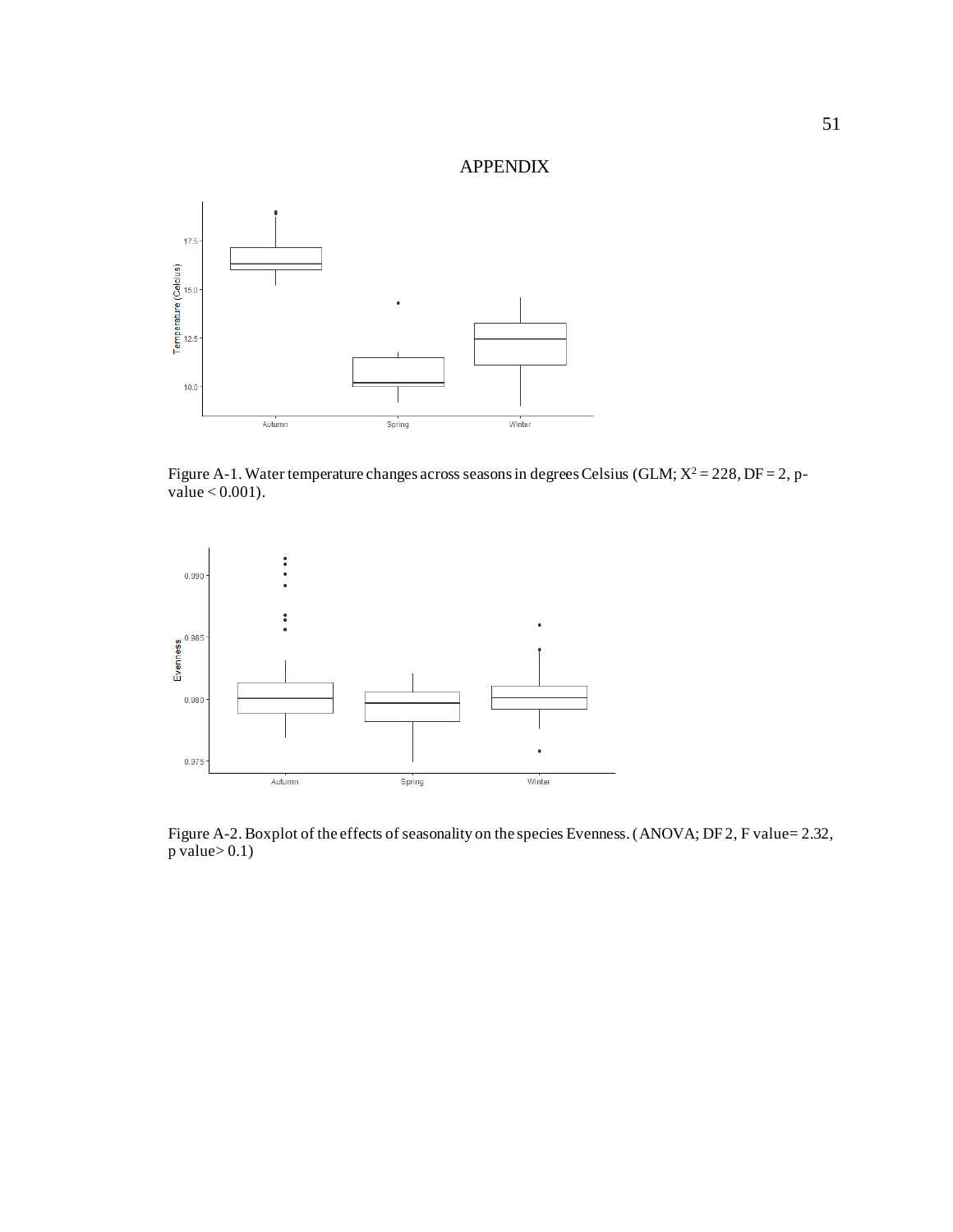

Figure A-3. Relative abundance of bacteria at Phylum level in aqueous samples.



Figure A-4. Scatter plot of temperature and ammonia concentration.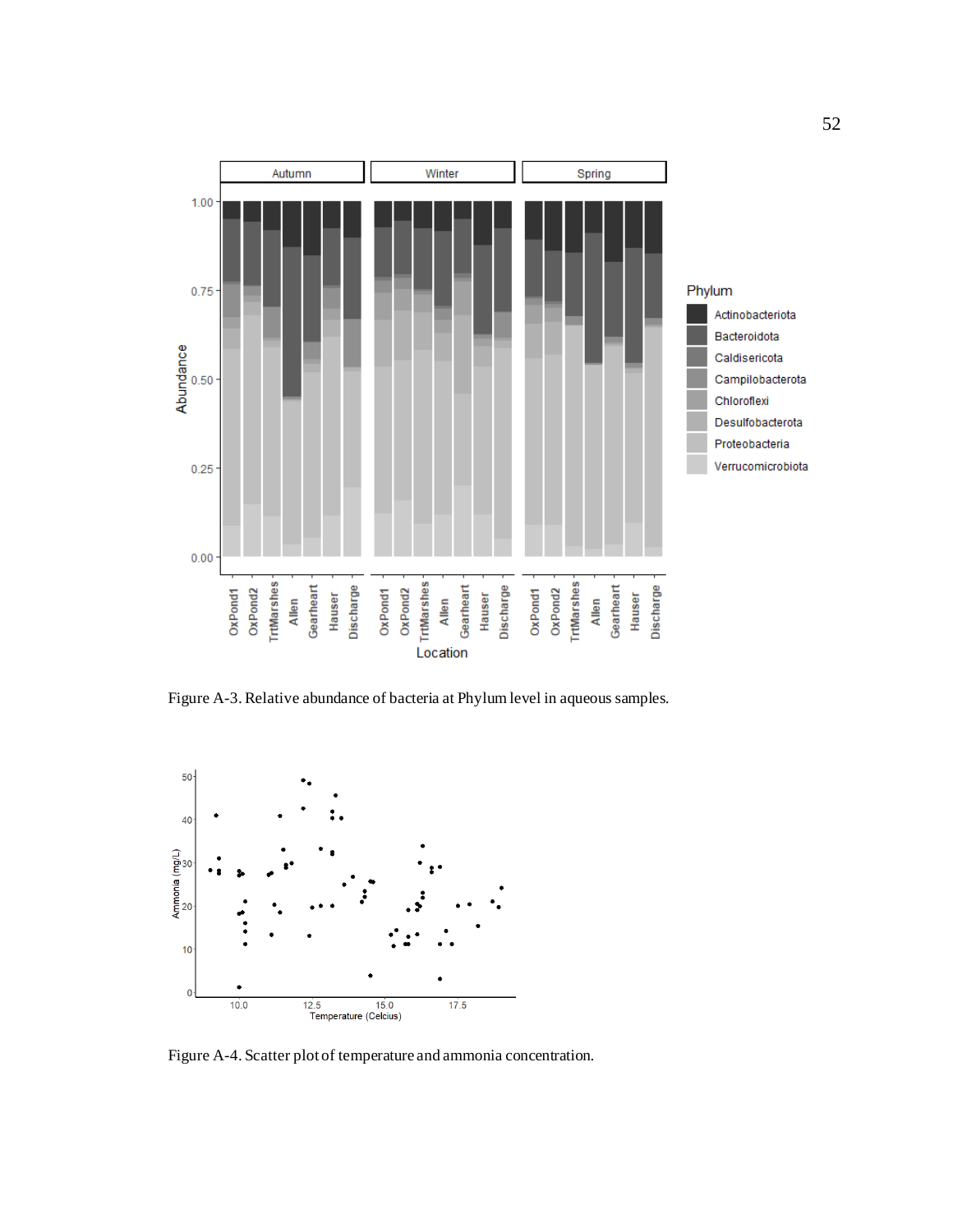

Figure A-5. Scatter plot of temperature and species richness.



Figure A-6. Distribution of temperature based on locality (ANOVA; F-value = 4.3, DF = 7, p-value > 0.8).